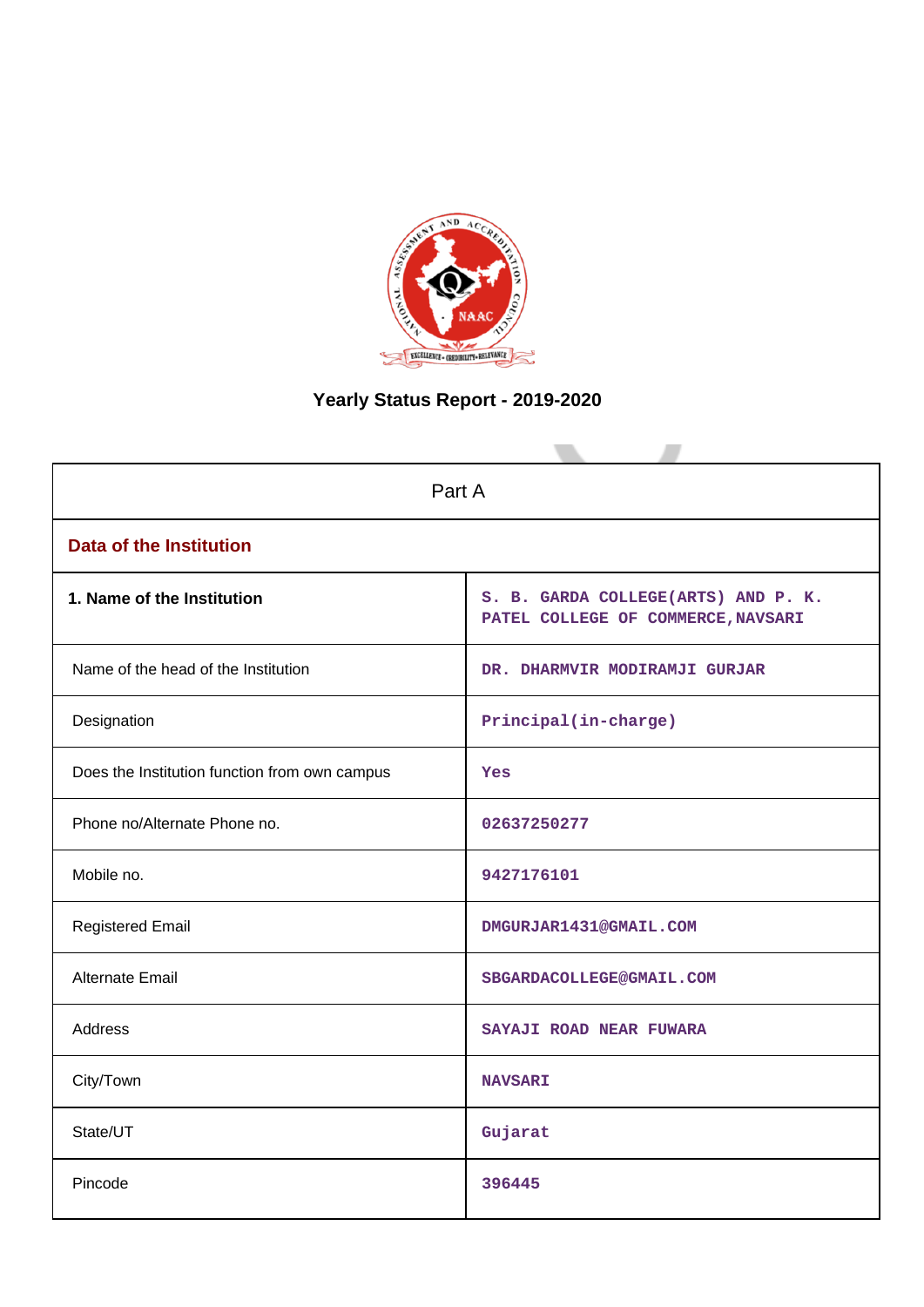| 2. Institutional Status                                                  |       |             |                                                                                                                                       |                                   |             |  |
|--------------------------------------------------------------------------|-------|-------------|---------------------------------------------------------------------------------------------------------------------------------------|-----------------------------------|-------------|--|
| Affiliated / Constituent                                                 |       |             | Affiliated                                                                                                                            |                                   |             |  |
| Type of Institution                                                      |       |             | Co-education                                                                                                                          |                                   |             |  |
| Location                                                                 |       |             | Urban                                                                                                                                 |                                   |             |  |
| <b>Financial Status</b>                                                  |       |             | state                                                                                                                                 |                                   |             |  |
| Name of the IQAC co-ordinator/Director                                   |       |             |                                                                                                                                       | DR. HITESHKUMAR JAYANTIBHAI PATEL |             |  |
| Phone no/Alternate Phone no.                                             |       |             | 02637250277                                                                                                                           |                                   |             |  |
| Mobile no.                                                               |       |             | 9879038709                                                                                                                            |                                   |             |  |
| <b>Registered Email</b>                                                  |       |             |                                                                                                                                       | HITESHPATEL1669@GMAIL.COM         |             |  |
| Alternate Email                                                          |       |             | SBGARDACOLLEGE@GMAIL.COM                                                                                                              |                                   |             |  |
| 3. Website Address                                                       |       |             |                                                                                                                                       |                                   |             |  |
| Web-link of the AQAR: (Previous Academic Year)                           |       |             | http://sbgardacollege.org/wp-content<br>/uploads/2021/03/AQAR-2018-19.pdf                                                             |                                   |             |  |
| 4. Whether Academic Calendar prepared during<br>the year                 |       |             | Yes                                                                                                                                   |                                   |             |  |
| if yes, whether it is uploaded in the institutional website:<br>Weblink: |       |             | http://sbgardacollege.org/wp-content/up<br>loads/2021/03/ACADEMIC-<br>CALENDAR-2019-20.jpq                                            |                                   |             |  |
| <b>5. Accrediation Details</b>                                           |       |             |                                                                                                                                       |                                   |             |  |
| Cycle                                                                    | Grade | <b>CGPA</b> | Year of                                                                                                                               | Validity                          |             |  |
|                                                                          |       |             | Accrediation                                                                                                                          | Period From                       | Period To   |  |
| $\mathbf{1}$                                                             | в     | 2.27        | 2008                                                                                                                                  | 16-Sep-2008                       | 16-Sep-2013 |  |
| 6. Date of Establishment of IQAC                                         |       |             | $01 - Jul - 2015$                                                                                                                     |                                   |             |  |
| 7. Internal Quality Assurance System                                     |       |             |                                                                                                                                       |                                   |             |  |
|                                                                          |       |             |                                                                                                                                       |                                   |             |  |
| Item /Title of the quality initiative by                                 |       |             | Quality initiatives by IQAC during the year for promoting quality culture<br>Date & Duration<br>Number of participants/ beneficiaries |                                   |             |  |

Item /Title of the quality initiative by IQAC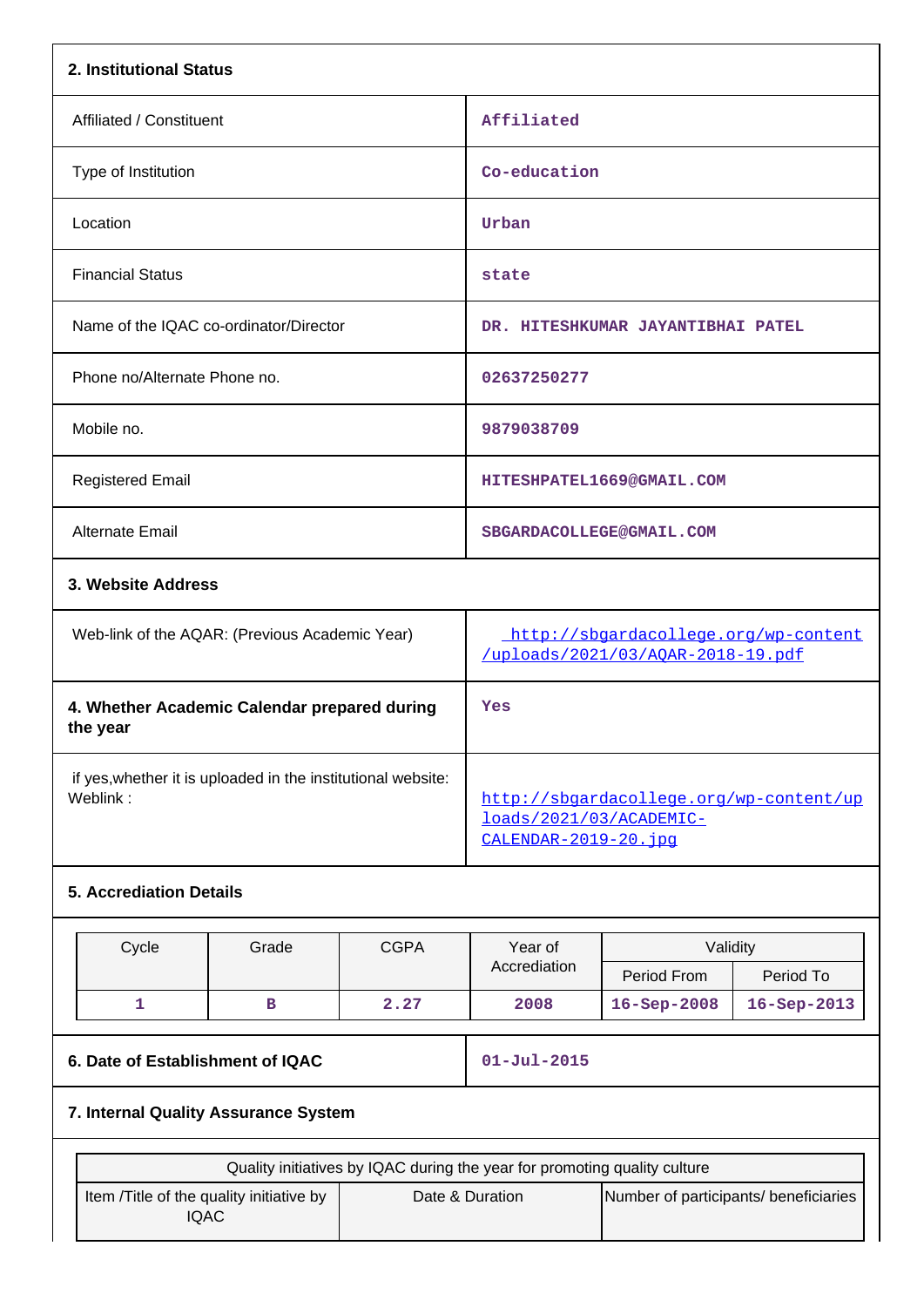| <b>GSIRF</b>              | $28 - \text{Feb} - 2020$<br>ı | 2990 |  |  |  |
|---------------------------|-------------------------------|------|--|--|--|
| <b>NIRF</b>               | $11 - Jun - 2020$             | 2990 |  |  |  |
| <b>IQAC MEETING FOUR</b>  | $04 - Mar - 2020$             | 21   |  |  |  |
| <b>IQAC MEETING THREE</b> | $07 - Jan - 2020$<br>ı        | 21   |  |  |  |
| <b>IQAC MEETING TWO</b>   | $05 - Nov - 2019$             |      |  |  |  |
| <b>IQAC MEETING ONE</b>   | $08 - Jul - 2019$             | 20   |  |  |  |
| View File                 |                               |      |  |  |  |

# **8. Provide the list of funds by Central/ State Government- UGC/CSIR/DST/DBT/ICMR/TEQIP/World Bank/CPE of UGC etc.**

|                                                                                                                    | Institution/Departmen<br>t/Faculty                    | Scheme     | <b>Funding Agency</b> |            | Year of award with<br>duration | Amount      |  |  |
|--------------------------------------------------------------------------------------------------------------------|-------------------------------------------------------|------------|-----------------------|------------|--------------------------------|-------------|--|--|
|                                                                                                                    | <b>NIL</b>                                            | <b>NIL</b> |                       | <b>NIL</b> | 2020<br><b>NIL</b>             | $\mathbf 0$ |  |  |
|                                                                                                                    | View File                                             |            |                       |            |                                |             |  |  |
| 9. Whether composition of IQAC as per latest<br><b>NAAC</b> guidelines:                                            |                                                       |            |                       | Yes        |                                |             |  |  |
| Upload latest notification of formation of IQAC                                                                    |                                                       |            |                       | View File  |                                |             |  |  |
|                                                                                                                    | 10. Number of IQAC meetings held during the<br>year : |            |                       | 4          |                                |             |  |  |
| The minutes of IQAC meeting and compliances to the<br>decisions have been uploaded on the institutional<br>website |                                                       |            | Yes                   |            |                                |             |  |  |
| Upload the minutes of meeting and action taken report                                                              |                                                       |            | View File             |            |                                |             |  |  |
| 11. Whether IQAC received funding from any of<br>the funding agency to support its activities<br>during the year?  |                                                       |            | <b>No</b>             |            |                                |             |  |  |
|                                                                                                                    |                                                       |            |                       |            |                                |             |  |  |

# **12. Significant contributions made by IQAC during the current year(maximum five bullets)**

**PARTICIPATED IN NIRF 2020.**

**PARTICIPATED IN GSIRF 2020 AND GOT 2 STARS.**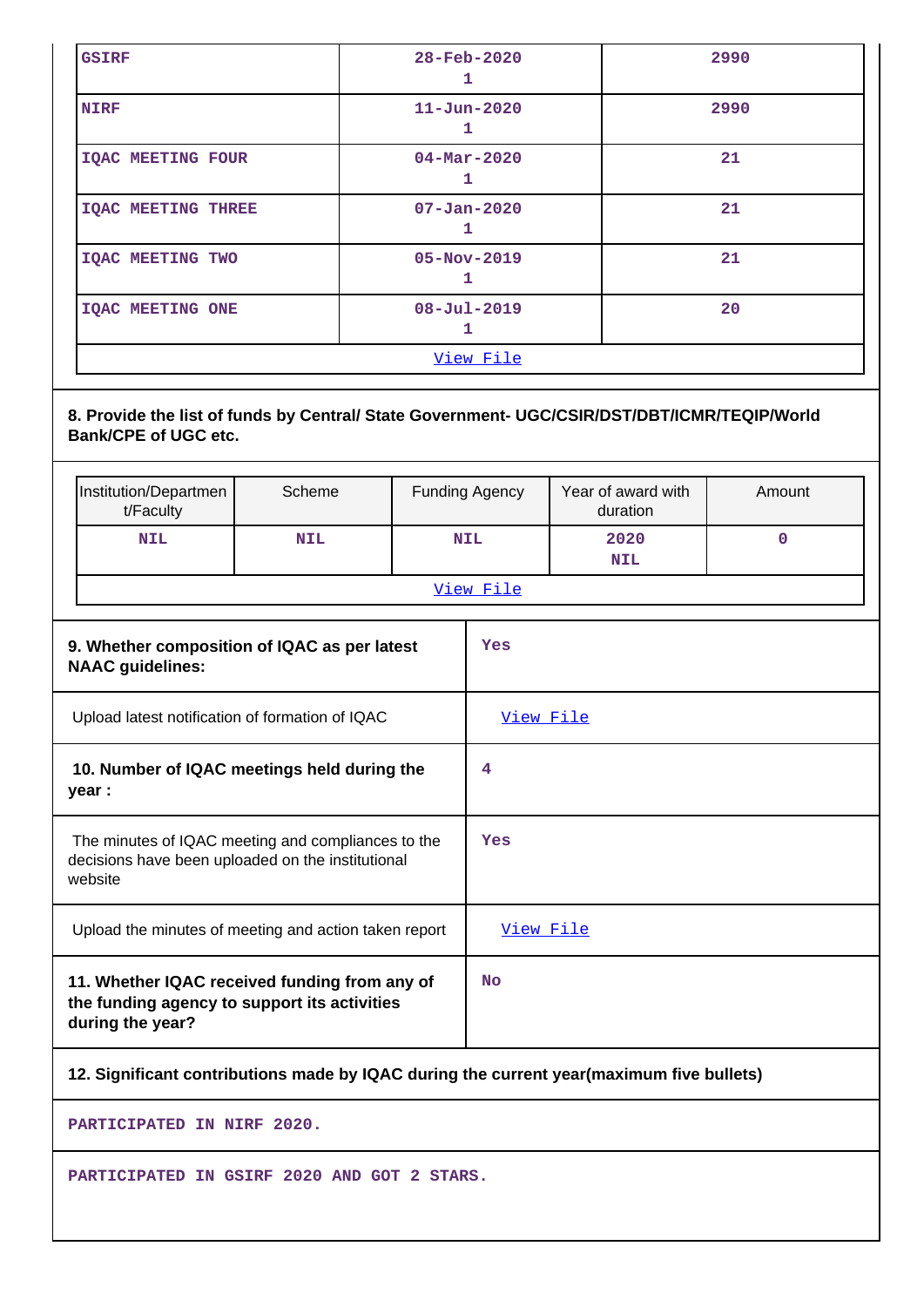**ORGANIZED ONE DAY NATIONAL LEVEL COCLAVE ON NAAC FOR QUALITY IMROVEMENT IN HIGHER EDUCATION.**

**BLOOD DONATION CAMP, FREE EYE CHECK UP CAMP AND FREE MEDICAL CAMP FOR NEEDY PEOPLE.**

**VARIOUS COMPETITIONS AND LECTURES ORGANIZED FOR IMPARTING INTELECTUAL AS WELL AS PHYSICAL SKILLS. ENVIRONMENT AWARENESS PROGRAMMES.**

#### [View File](https://assessmentonline.naac.gov.in/public/Postacc/Contribution/11145_Contribution.xlsx)

**13. Plan of action chalked out by the IQAC in the beginning of the academic year towards Quality Enhancement and outcome achieved by the end of the academic year**

| Plan of Action                                                                                                                                                                                                       | Achivements/Outcomes                                                                                                                                                                                                                                       |
|----------------------------------------------------------------------------------------------------------------------------------------------------------------------------------------------------------------------|------------------------------------------------------------------------------------------------------------------------------------------------------------------------------------------------------------------------------------------------------------|
| To arrange prize distribution, annual<br>gathering and cultural programs in<br>college.                                                                                                                              | Arranged prize distribution program to<br>encourage the students on their<br>achievements during the year and annual<br>gathering with cultural programs in<br>college under cultural committee.                                                           |
| undefined                                                                                                                                                                                                            | undefined                                                                                                                                                                                                                                                  |
| To prepare for NAAC                                                                                                                                                                                                  | Evaluation by NAAC under leadership of<br>IQAC coordinator is in progress                                                                                                                                                                                  |
| To induce service quality and increase<br>patriotism a seminar for students to be<br>organized .                                                                                                                     | Induced service quality and increased<br>patriotism by organizing a seminar for<br>students.                                                                                                                                                               |
| To organize a staff satisfaction<br>survey.                                                                                                                                                                          | Undertook a staff satisfaction survey<br>and analyzed its pertaining problems<br>and queries under leadership of trustee<br>Shri Jal Garda.                                                                                                                |
| To organize a tour for students.                                                                                                                                                                                     | Organized 1 day tour under planning<br>forum.                                                                                                                                                                                                              |
| To organize an alumni meeting.                                                                                                                                                                                       | Organized alumni meeting by alumni<br>committee.                                                                                                                                                                                                           |
| To update college website                                                                                                                                                                                            | Updated college website under<br>leadership of Dr. A. R. Patel                                                                                                                                                                                             |
| To form various committees under<br>student council, saptdhara etc. And to<br>appoint a chairman, vice chairman and<br>student representative for the same so<br>as to develop all round personality of<br>students. | Formed various committees under student<br>council, saptdhara etc. And appointed a<br>chairman, vice chairman and student<br>representative for the same and the<br>report of all such activities during<br>the year was submitted to IQAC<br>coordinator. |
| To participate in GSIRF and NIRF                                                                                                                                                                                     | Participated in GSIRF2020 which is<br>conducted by Education department of<br>Gujarat and got 2 stars. Also<br>Participated in NIRF2020.                                                                                                                   |
|                                                                                                                                                                                                                      | View File                                                                                                                                                                                                                                                  |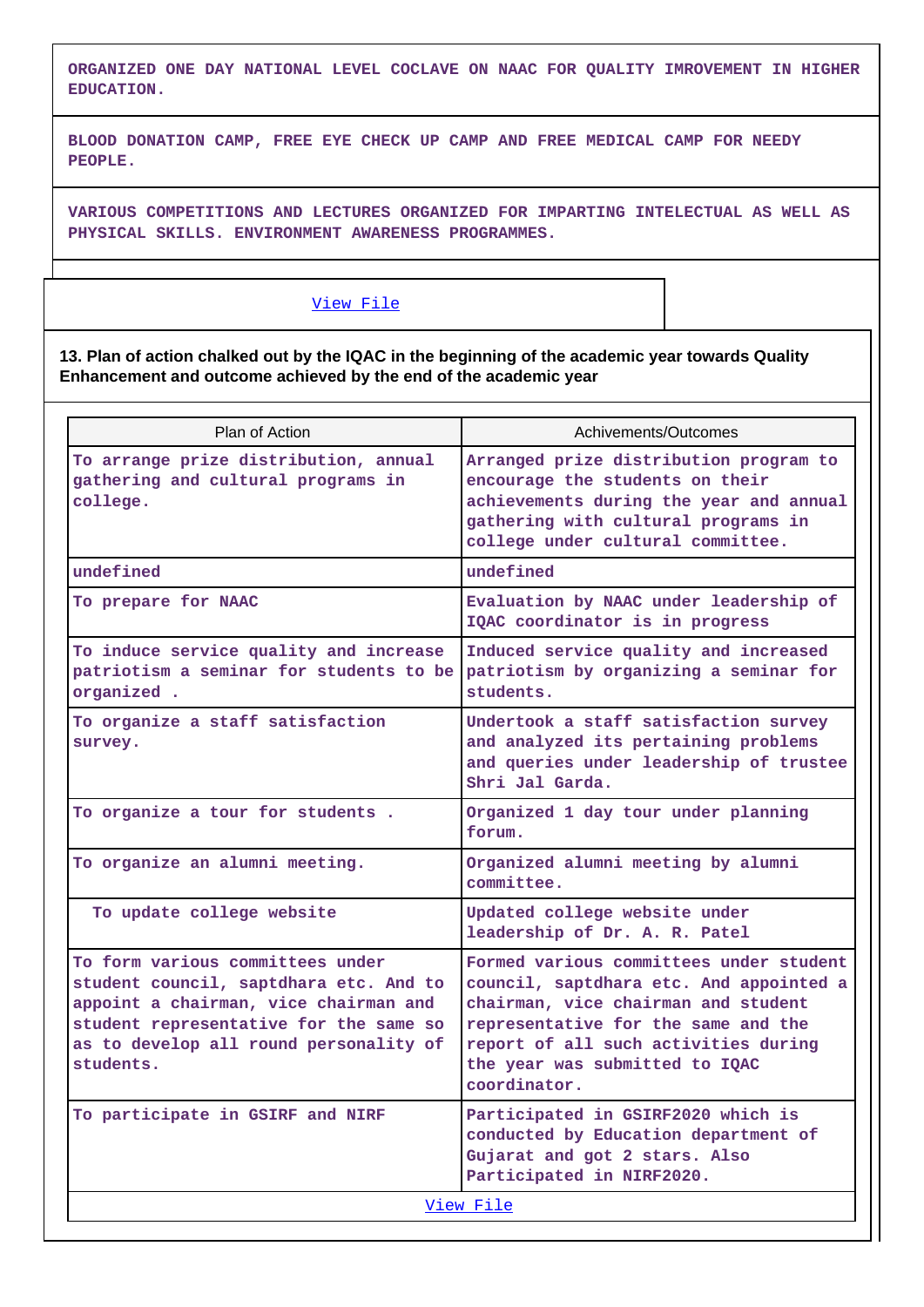**14. Whether AQAR was placed before statutory body ?**

| Name of Statutory Body<br><b>IQAC</b>                                                                                | <b>Meeting Date</b><br>15-Sep-2021                                                                                                                                                                                                                                                                                                                                                                                                                                                                                                                                                                                                                                                                                                                                                                                                                                                                                                                                                                                                                                                                           |
|----------------------------------------------------------------------------------------------------------------------|--------------------------------------------------------------------------------------------------------------------------------------------------------------------------------------------------------------------------------------------------------------------------------------------------------------------------------------------------------------------------------------------------------------------------------------------------------------------------------------------------------------------------------------------------------------------------------------------------------------------------------------------------------------------------------------------------------------------------------------------------------------------------------------------------------------------------------------------------------------------------------------------------------------------------------------------------------------------------------------------------------------------------------------------------------------------------------------------------------------|
| 15. Whether NAAC/or any other accredited<br>body(s) visited IQAC or interacted with it to<br>assess the functioning? | <b>No</b>                                                                                                                                                                                                                                                                                                                                                                                                                                                                                                                                                                                                                                                                                                                                                                                                                                                                                                                                                                                                                                                                                                    |
| 16. Whether institutional data submitted to<br><b>AISHE:</b>                                                         | Yes                                                                                                                                                                                                                                                                                                                                                                                                                                                                                                                                                                                                                                                                                                                                                                                                                                                                                                                                                                                                                                                                                                          |
| <b>Year of Submission</b>                                                                                            | 2020                                                                                                                                                                                                                                                                                                                                                                                                                                                                                                                                                                                                                                                                                                                                                                                                                                                                                                                                                                                                                                                                                                         |
| Date of Submission                                                                                                   | <b>19-Feb-2020</b>                                                                                                                                                                                                                                                                                                                                                                                                                                                                                                                                                                                                                                                                                                                                                                                                                                                                                                                                                                                                                                                                                           |
| 17. Does the Institution have Management<br><b>Information System?</b>                                               | Yes                                                                                                                                                                                                                                                                                                                                                                                                                                                                                                                                                                                                                                                                                                                                                                                                                                                                                                                                                                                                                                                                                                          |
| If yes, give a brief descripiton and a list of modules<br>currently operational (maximum 500 words)                  | The college has instituted an Internal<br>Quality Assurance Cell (IQAC) as per<br>the guidelines of NAAC/UGC. The cell<br>consists of members from the<br>Management, college Alumni, Principal<br>of the college, Coordinator of the<br>steering committee (NAAC and IQAC),<br>heads of the departments and other<br>reputed people of the town. The cell<br>aims at quality enhancement based on<br>the suggestions of the previous NAAC<br>peer team report. Every year the cell<br>outlines the goals and sets targets<br>regarding the overall quality of the<br>institution, which includes needful<br>things to be done and feedback from the<br>stakeholders. The meeting of IQAC is<br>regularly being held at the college<br>wherein all the concerned issues<br>regarding quality improvement are being<br>discussed and solutions are arrived at.<br>The annual report on the institute<br>efforts of quality improvement and the<br>achievement of superior outcomes on all<br>aspect of holistic education is being<br>sent to NAAC as Annual Quality<br>Assessment Report (AQAR) by the IQAC. |

**Part B** 

# **CRITERION I – CURRICULAR ASPECTS**

**1.1 – Curriculum Planning and Implementation**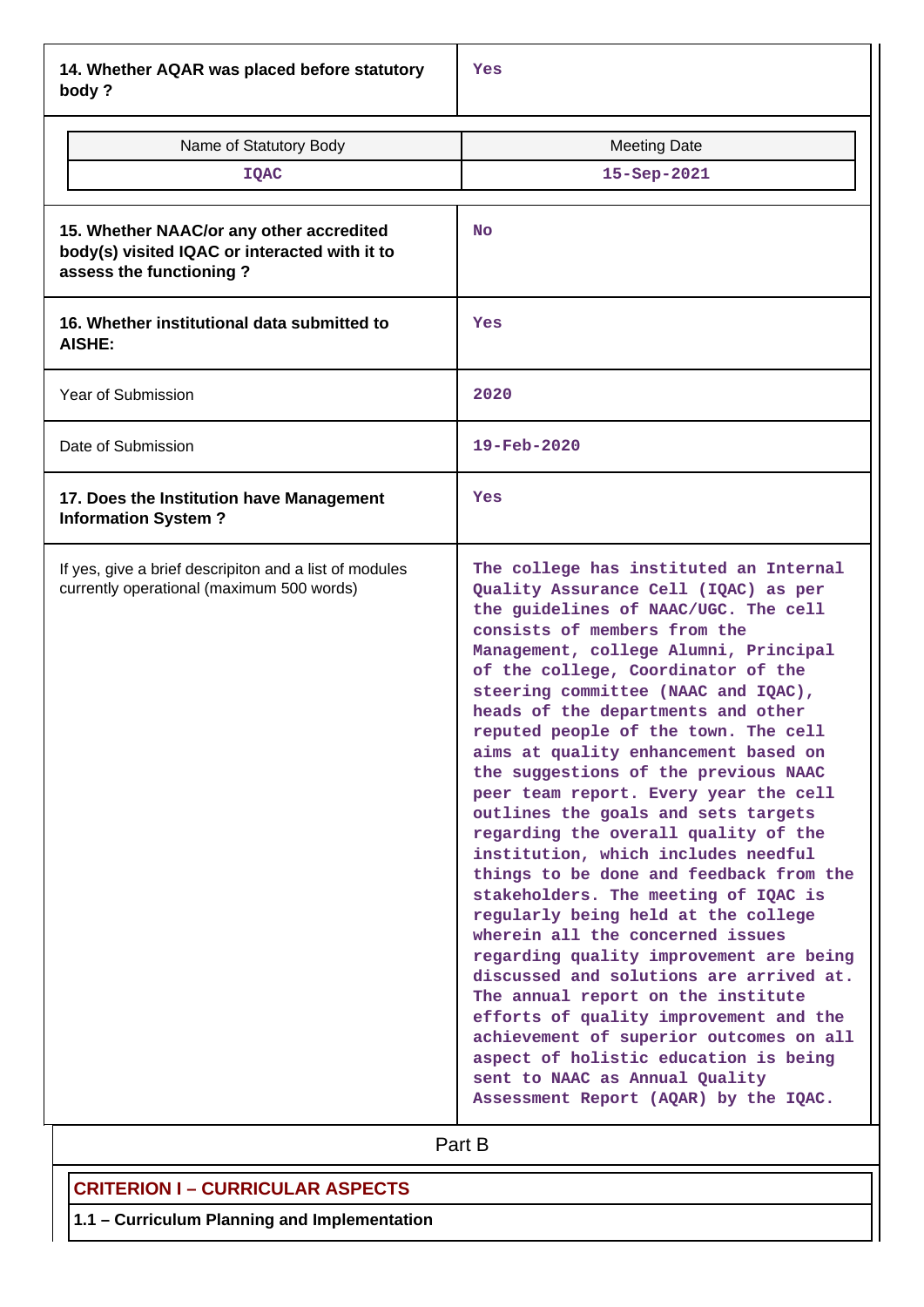1.1.1 – Institution has the mechanism for well planned curriculum delivery and documentation. Explain in 500 words

 **S.B.Garda College(Arts) and P.K.Patel College of Commerce, Navsari, is permanently affiliated to Veer Narmad South Gujarat University,Surat and follows the curricula prescribed by the University. The college ensures effective curriculum delivery through a well planned and documented process. The IQAC prepares the academic calendar of the college and also the concerned departments prepare their departmental academic planning and distribution of work prior to the commencement of every academic year. The academic calendar specifies suitable available dates for significant academic and other activities. The faculty members are instructed for the academic activities on the commencement of every academic year. The HODs arranges departmental meetings to distributes and assign the workload. Considering the workload and planning held in the departmental meetings, the syllabus is disseminated as per classes and courses for teachers. Faculty members prepare semester-wise teaching plan for the theory and the practical in the beginning of the academic year. Each teacher is provided with teaching diary containing timetable, workload, semester wise teaching plan, daily teaching plans. The timetable committee prepares a general time-table and teachers conduct – classes according to the time table. College also provides special guidance to the slow learners. Besides this the college has a mentoring system for academic – related issues.**

| 1.1.2 - Certificate/ Diploma Courses introduced during the academic year |                                                                                                                                                                          |                                                                                      |                                                           |                                                                                         |                                                                 |                             |  |  |
|--------------------------------------------------------------------------|--------------------------------------------------------------------------------------------------------------------------------------------------------------------------|--------------------------------------------------------------------------------------|-----------------------------------------------------------|-----------------------------------------------------------------------------------------|-----------------------------------------------------------------|-----------------------------|--|--|
|                                                                          | Certificate                                                                                                                                                              | Diploma Courses                                                                      | Dates of<br>Introduction                                  | Duration                                                                                | Focus on employ<br>ability/entreprene<br>urship                 | <b>Skill</b><br>Development |  |  |
|                                                                          | <b>NIL</b>                                                                                                                                                               | <b>NIL</b>                                                                           | Nil                                                       | $\mathbf 0$                                                                             | <b>NIL</b>                                                      | <b>NIL</b>                  |  |  |
|                                                                          | 1.2 - Academic Flexibility                                                                                                                                               |                                                                                      |                                                           |                                                                                         |                                                                 |                             |  |  |
|                                                                          |                                                                                                                                                                          | 1.2.1 - New programmes/courses introduced during the academic year                   |                                                           |                                                                                         |                                                                 |                             |  |  |
|                                                                          |                                                                                                                                                                          | Programme/Course                                                                     | Programme Specialization                                  |                                                                                         | Dates of Introduction                                           |                             |  |  |
|                                                                          |                                                                                                                                                                          | Nill                                                                                 |                                                           | <b>NIL</b>                                                                              |                                                                 | <b>Nill</b>                 |  |  |
|                                                                          |                                                                                                                                                                          |                                                                                      |                                                           | View File                                                                               |                                                                 |                             |  |  |
|                                                                          | 1.2.2 - Programmes in which Choice Based Credit System (CBCS)/Elective course system implemented at the<br>affiliated Colleges (if applicable) during the academic year. |                                                                                      |                                                           |                                                                                         |                                                                 |                             |  |  |
|                                                                          |                                                                                                                                                                          | Name of programmes adopting<br><b>CBCS</b>                                           | Programme Specialization                                  |                                                                                         | Date of implementation of<br><b>CBCS/Elective Course System</b> |                             |  |  |
|                                                                          |                                                                                                                                                                          | <b>BA</b>                                                                            |                                                           | 17/06/2019<br>GUJARATI, ENGLISH, HINDI,<br>SANSKRIT, HISTORY, PSYCHOLO<br>GY, ECONOMICS |                                                                 |                             |  |  |
|                                                                          |                                                                                                                                                                          | <b>BCom</b>                                                                          | 17/06/2019<br><b>ACCOUNTANCY AND</b><br><b>STATISTICS</b> |                                                                                         |                                                                 |                             |  |  |
|                                                                          |                                                                                                                                                                          | <b>MA</b>                                                                            |                                                           | <b>GUJARATI, HISTORY</b>                                                                |                                                                 | 17/06/2019                  |  |  |
|                                                                          | 17/06/2019<br><b>MCom</b><br>FINANCIAL AND<br>MANAGEMENT ACCOUNTANCY                                                                                                     |                                                                                      |                                                           |                                                                                         |                                                                 |                             |  |  |
|                                                                          |                                                                                                                                                                          | 1.2.3 - Students enrolled in Certificate/ Diploma Courses introduced during the year |                                                           |                                                                                         |                                                                 |                             |  |  |
|                                                                          |                                                                                                                                                                          |                                                                                      | Certificate                                               |                                                                                         | Diploma Course                                                  |                             |  |  |
|                                                                          |                                                                                                                                                                          | <b>Number of Students</b>                                                            |                                                           | Nil                                                                                     |                                                                 | Nil                         |  |  |
|                                                                          |                                                                                                                                                                          | 1.3 - Curriculum Enrichment                                                          |                                                           |                                                                                         |                                                                 |                             |  |  |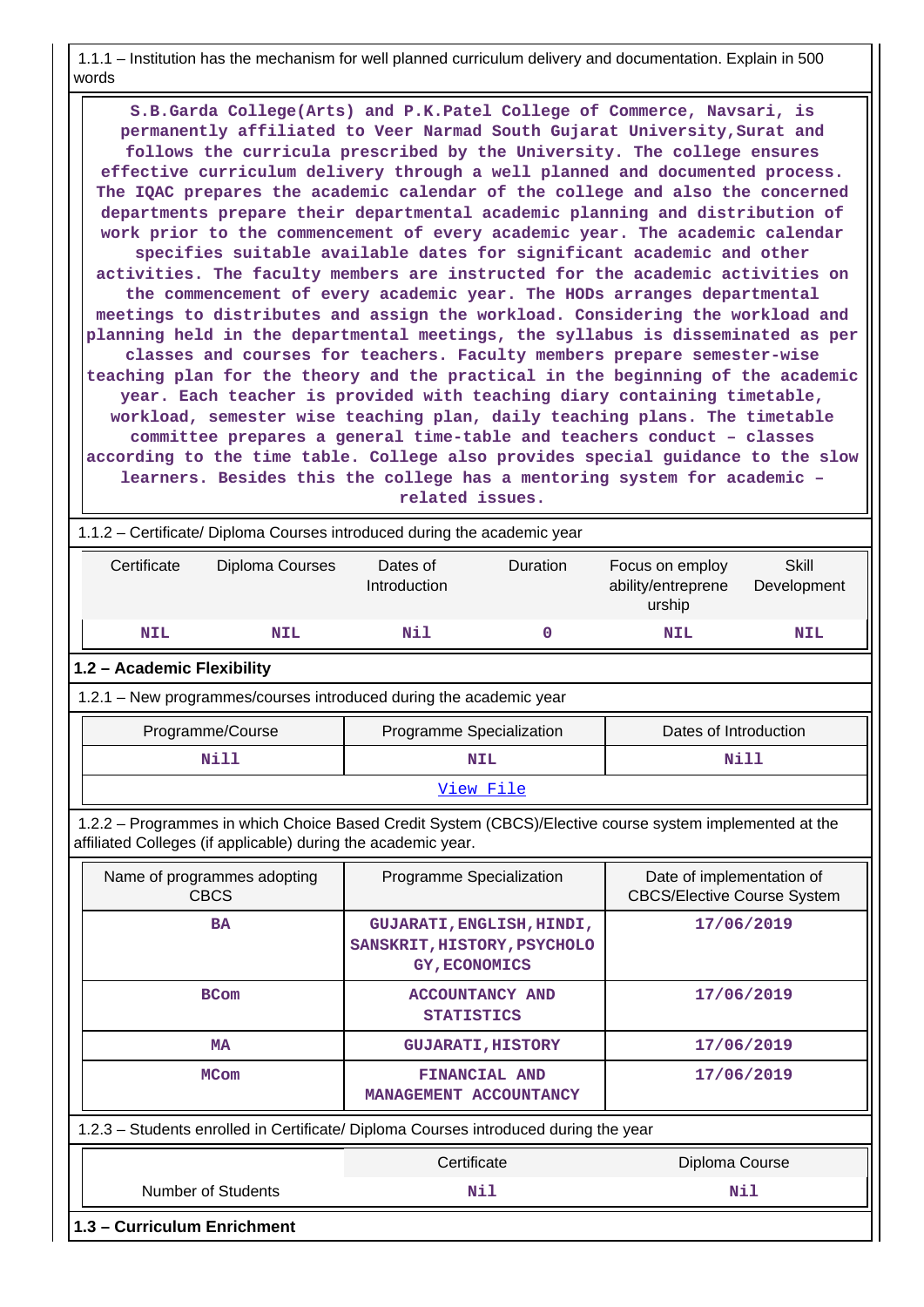|                                                                                                                                     | 1.3.1 – Value-added courses imparting transferable and life skills offered during the year                                                                                                                                                                                                                                                                                                                                                                                                                                                                                                                                                                                                                                                                                                                                                                                                                                                                                                                                                                             |                              |  |                                   |                                                              |  |  |
|-------------------------------------------------------------------------------------------------------------------------------------|------------------------------------------------------------------------------------------------------------------------------------------------------------------------------------------------------------------------------------------------------------------------------------------------------------------------------------------------------------------------------------------------------------------------------------------------------------------------------------------------------------------------------------------------------------------------------------------------------------------------------------------------------------------------------------------------------------------------------------------------------------------------------------------------------------------------------------------------------------------------------------------------------------------------------------------------------------------------------------------------------------------------------------------------------------------------|------------------------------|--|-----------------------------------|--------------------------------------------------------------|--|--|
| <b>Value Added Courses</b>                                                                                                          |                                                                                                                                                                                                                                                                                                                                                                                                                                                                                                                                                                                                                                                                                                                                                                                                                                                                                                                                                                                                                                                                        | Date of Introduction         |  |                                   | <b>Number of Students Enrolled</b>                           |  |  |
| <b>NIL</b>                                                                                                                          |                                                                                                                                                                                                                                                                                                                                                                                                                                                                                                                                                                                                                                                                                                                                                                                                                                                                                                                                                                                                                                                                        | Nill                         |  |                                   | Nill                                                         |  |  |
|                                                                                                                                     |                                                                                                                                                                                                                                                                                                                                                                                                                                                                                                                                                                                                                                                                                                                                                                                                                                                                                                                                                                                                                                                                        | View File                    |  |                                   |                                                              |  |  |
| 1.3.2 - Field Projects / Internships under taken during the year                                                                    |                                                                                                                                                                                                                                                                                                                                                                                                                                                                                                                                                                                                                                                                                                                                                                                                                                                                                                                                                                                                                                                                        |                              |  |                                   |                                                              |  |  |
| Project/Programme Title                                                                                                             |                                                                                                                                                                                                                                                                                                                                                                                                                                                                                                                                                                                                                                                                                                                                                                                                                                                                                                                                                                                                                                                                        | Programme Specialization     |  |                                   | No. of students enrolled for Field<br>Projects / Internships |  |  |
| <b>BA</b>                                                                                                                           |                                                                                                                                                                                                                                                                                                                                                                                                                                                                                                                                                                                                                                                                                                                                                                                                                                                                                                                                                                                                                                                                        | <b>PSYCHOLOGY</b>            |  |                                   | 54                                                           |  |  |
| MA                                                                                                                                  |                                                                                                                                                                                                                                                                                                                                                                                                                                                                                                                                                                                                                                                                                                                                                                                                                                                                                                                                                                                                                                                                        | <b>HISTORY</b>               |  |                                   | 86                                                           |  |  |
| MA                                                                                                                                  |                                                                                                                                                                                                                                                                                                                                                                                                                                                                                                                                                                                                                                                                                                                                                                                                                                                                                                                                                                                                                                                                        | <b>GUJARATI</b>              |  |                                   | 98                                                           |  |  |
|                                                                                                                                     |                                                                                                                                                                                                                                                                                                                                                                                                                                                                                                                                                                                                                                                                                                                                                                                                                                                                                                                                                                                                                                                                        | <u>View File</u>             |  |                                   |                                                              |  |  |
| 1.4 - Feedback System                                                                                                               |                                                                                                                                                                                                                                                                                                                                                                                                                                                                                                                                                                                                                                                                                                                                                                                                                                                                                                                                                                                                                                                                        |                              |  |                                   |                                                              |  |  |
| 1.4.1 – Whether structured feedback received from all the stakeholders.                                                             |                                                                                                                                                                                                                                                                                                                                                                                                                                                                                                                                                                                                                                                                                                                                                                                                                                                                                                                                                                                                                                                                        |                              |  |                                   |                                                              |  |  |
| <b>Students</b>                                                                                                                     |                                                                                                                                                                                                                                                                                                                                                                                                                                                                                                                                                                                                                                                                                                                                                                                                                                                                                                                                                                                                                                                                        |                              |  | Yes                               |                                                              |  |  |
| <b>Teachers</b>                                                                                                                     |                                                                                                                                                                                                                                                                                                                                                                                                                                                                                                                                                                                                                                                                                                                                                                                                                                                                                                                                                                                                                                                                        |                              |  | Yes                               |                                                              |  |  |
| Employers                                                                                                                           |                                                                                                                                                                                                                                                                                                                                                                                                                                                                                                                                                                                                                                                                                                                                                                                                                                                                                                                                                                                                                                                                        |                              |  | Nill                              |                                                              |  |  |
| Alumni                                                                                                                              |                                                                                                                                                                                                                                                                                                                                                                                                                                                                                                                                                                                                                                                                                                                                                                                                                                                                                                                                                                                                                                                                        |                              |  | <b>Nill</b>                       |                                                              |  |  |
| Parents                                                                                                                             |                                                                                                                                                                                                                                                                                                                                                                                                                                                                                                                                                                                                                                                                                                                                                                                                                                                                                                                                                                                                                                                                        |                              |  | Nill                              |                                                              |  |  |
| 1.4.2 – How the feedback obtained is being analyzed and utilized for overall development of the institution?<br>(maximum 500 words) |                                                                                                                                                                                                                                                                                                                                                                                                                                                                                                                                                                                                                                                                                                                                                                                                                                                                                                                                                                                                                                                                        |                              |  |                                   |                                                              |  |  |
| <b>Feedback Obtained</b>                                                                                                            |                                                                                                                                                                                                                                                                                                                                                                                                                                                                                                                                                                                                                                                                                                                                                                                                                                                                                                                                                                                                                                                                        |                              |  |                                   |                                                              |  |  |
|                                                                                                                                     | The college has been continuously working on quality improvement and betterment<br>of student learning experiences in order to analyze every aspect of the college<br>and scope for further improvement, the college has been collected every year<br>the feedback of students through feedback form which has included various key<br>indicators. The responses of the students have helped on quality improvement of<br>teaching-learning and achieve the motto of the institution "excelsior". The<br>overall feedback from students shows that the students are well satisfied with<br>the facilities and effort taken by the institute. The responses on feedback<br>form shows the different views expressed by present students in regard to their<br>perception of quality in an educational institution. Students are very<br>satisfied with curriculum, availability of teaching learning sources of the<br>institution. Their feedback significantly shows the actual qualities of<br>teaching-learning process as well as the other possible improvements. |                              |  |                                   |                                                              |  |  |
| <b>CRITERION II - TEACHING- LEARNING AND EVALUATION</b>                                                                             |                                                                                                                                                                                                                                                                                                                                                                                                                                                                                                                                                                                                                                                                                                                                                                                                                                                                                                                                                                                                                                                                        |                              |  |                                   |                                                              |  |  |
| 2.1 – Student Enrolment and Profile                                                                                                 |                                                                                                                                                                                                                                                                                                                                                                                                                                                                                                                                                                                                                                                                                                                                                                                                                                                                                                                                                                                                                                                                        |                              |  |                                   |                                                              |  |  |
| 2.1.1 - Demand Ratio during the year                                                                                                |                                                                                                                                                                                                                                                                                                                                                                                                                                                                                                                                                                                                                                                                                                                                                                                                                                                                                                                                                                                                                                                                        |                              |  |                                   |                                                              |  |  |
| Name of the<br>Programme                                                                                                            | Programme<br>Specialization                                                                                                                                                                                                                                                                                                                                                                                                                                                                                                                                                                                                                                                                                                                                                                                                                                                                                                                                                                                                                                            | Number of seats<br>available |  | Number of<br>Application received | <b>Students Enrolled</b>                                     |  |  |
| <b>BA</b>                                                                                                                           | Gujarati/Engl<br>ish/Sanskrit/Hi<br>ndi/Psychology/<br>Economics/<br>History                                                                                                                                                                                                                                                                                                                                                                                                                                                                                                                                                                                                                                                                                                                                                                                                                                                                                                                                                                                           | 1680                         |  | 871                               | 871                                                          |  |  |
| <b>BCom</b>                                                                                                                         | Financial                                                                                                                                                                                                                                                                                                                                                                                                                                                                                                                                                                                                                                                                                                                                                                                                                                                                                                                                                                                                                                                              | 2250                         |  | 1746                              | 1746                                                         |  |  |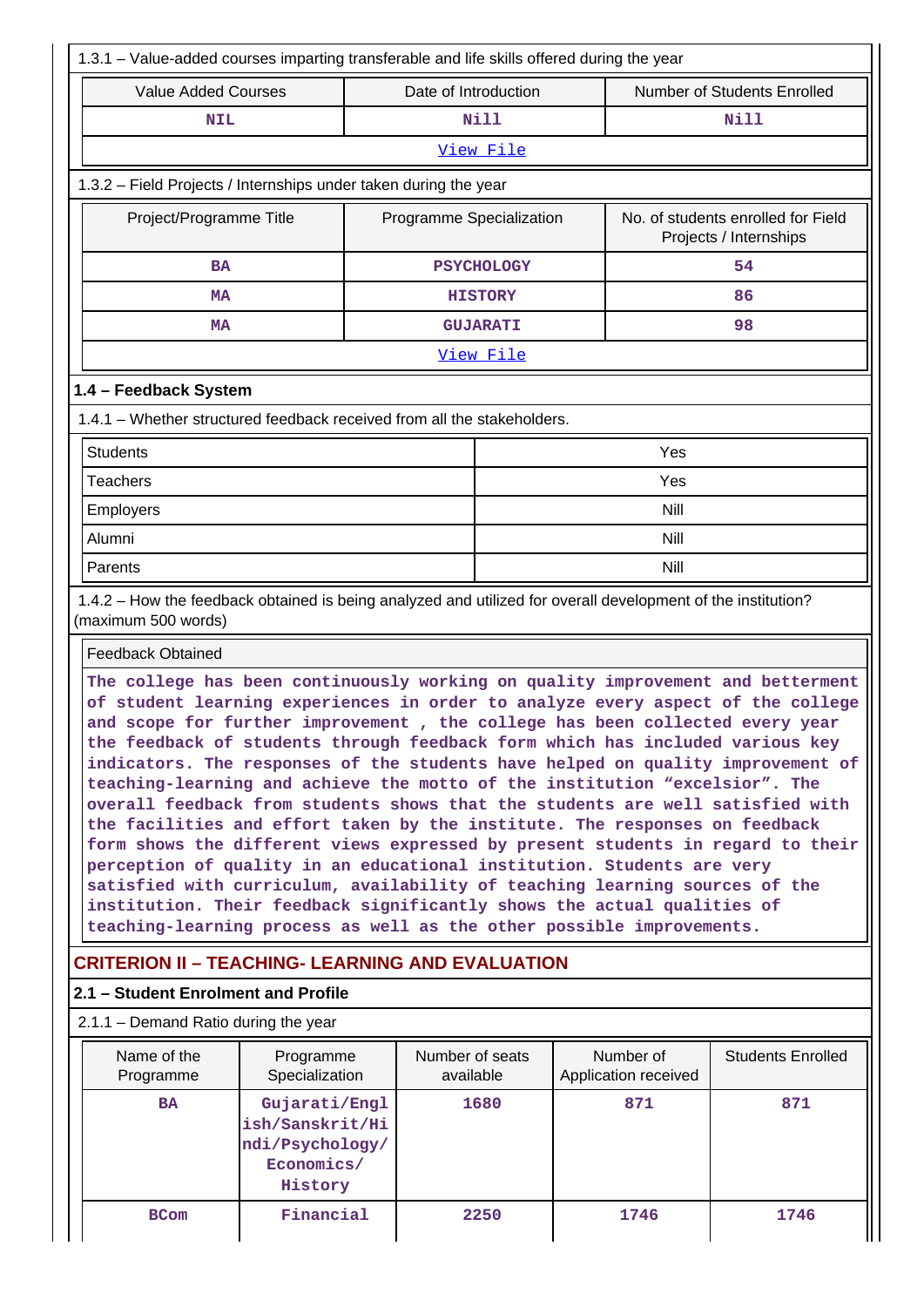|                                                                                                                                                                                                                                                                                                                                                                                                                                                                                                                                                                                                                                                                                                                                                                                                                                                                                                                                                                                                                                                                                                                                                                                                                                                                                                                                                                                                                                                                                                                                                                                                                                                                                                                                                                                                                                                                                                                                                                                                                                                                                                                                                                                                                                                                         | Accountancy &<br>Statistics                                  |  |                                                              |                                                                                                  |                               |                                                                                                  |                                                             |
|-------------------------------------------------------------------------------------------------------------------------------------------------------------------------------------------------------------------------------------------------------------------------------------------------------------------------------------------------------------------------------------------------------------------------------------------------------------------------------------------------------------------------------------------------------------------------------------------------------------------------------------------------------------------------------------------------------------------------------------------------------------------------------------------------------------------------------------------------------------------------------------------------------------------------------------------------------------------------------------------------------------------------------------------------------------------------------------------------------------------------------------------------------------------------------------------------------------------------------------------------------------------------------------------------------------------------------------------------------------------------------------------------------------------------------------------------------------------------------------------------------------------------------------------------------------------------------------------------------------------------------------------------------------------------------------------------------------------------------------------------------------------------------------------------------------------------------------------------------------------------------------------------------------------------------------------------------------------------------------------------------------------------------------------------------------------------------------------------------------------------------------------------------------------------------------------------------------------------------------------------------------------------|--------------------------------------------------------------|--|--------------------------------------------------------------|--------------------------------------------------------------------------------------------------|-------------------------------|--------------------------------------------------------------------------------------------------|-------------------------------------------------------------|
| <b>MA</b>                                                                                                                                                                                                                                                                                                                                                                                                                                                                                                                                                                                                                                                                                                                                                                                                                                                                                                                                                                                                                                                                                                                                                                                                                                                                                                                                                                                                                                                                                                                                                                                                                                                                                                                                                                                                                                                                                                                                                                                                                                                                                                                                                                                                                                                               | Gujarati/<br>History                                         |  |                                                              | 352                                                                                              |                               | 184                                                                                              | 184                                                         |
| <b>MCom</b>                                                                                                                                                                                                                                                                                                                                                                                                                                                                                                                                                                                                                                                                                                                                                                                                                                                                                                                                                                                                                                                                                                                                                                                                                                                                                                                                                                                                                                                                                                                                                                                                                                                                                                                                                                                                                                                                                                                                                                                                                                                                                                                                                                                                                                                             | Financial &<br>Management<br>Accountancy                     |  |                                                              | 176                                                                                              |                               | 140                                                                                              | 140                                                         |
|                                                                                                                                                                                                                                                                                                                                                                                                                                                                                                                                                                                                                                                                                                                                                                                                                                                                                                                                                                                                                                                                                                                                                                                                                                                                                                                                                                                                                                                                                                                                                                                                                                                                                                                                                                                                                                                                                                                                                                                                                                                                                                                                                                                                                                                                         |                                                              |  |                                                              | View File                                                                                        |                               |                                                                                                  |                                                             |
| 2.2 - Catering to Student Diversity                                                                                                                                                                                                                                                                                                                                                                                                                                                                                                                                                                                                                                                                                                                                                                                                                                                                                                                                                                                                                                                                                                                                                                                                                                                                                                                                                                                                                                                                                                                                                                                                                                                                                                                                                                                                                                                                                                                                                                                                                                                                                                                                                                                                                                     |                                                              |  |                                                              |                                                                                                  |                               |                                                                                                  |                                                             |
| 2.2.1 - Student - Full time teacher ratio (current year data)                                                                                                                                                                                                                                                                                                                                                                                                                                                                                                                                                                                                                                                                                                                                                                                                                                                                                                                                                                                                                                                                                                                                                                                                                                                                                                                                                                                                                                                                                                                                                                                                                                                                                                                                                                                                                                                                                                                                                                                                                                                                                                                                                                                                           |                                                              |  |                                                              |                                                                                                  |                               |                                                                                                  |                                                             |
| Year                                                                                                                                                                                                                                                                                                                                                                                                                                                                                                                                                                                                                                                                                                                                                                                                                                                                                                                                                                                                                                                                                                                                                                                                                                                                                                                                                                                                                                                                                                                                                                                                                                                                                                                                                                                                                                                                                                                                                                                                                                                                                                                                                                                                                                                                    | Number of<br>students enrolled<br>in the institution<br>(UG) |  | Number of<br>students enrolled<br>in the institution<br>(PG) | Number of<br>fulltime teachers<br>available in the<br>institution<br>teaching only UG<br>courses |                               | Number of<br>fulltime teachers<br>available in the<br>institution<br>teaching only PG<br>courses | Number of<br>teachers<br>teaching both UG<br>and PG courses |
| 2019                                                                                                                                                                                                                                                                                                                                                                                                                                                                                                                                                                                                                                                                                                                                                                                                                                                                                                                                                                                                                                                                                                                                                                                                                                                                                                                                                                                                                                                                                                                                                                                                                                                                                                                                                                                                                                                                                                                                                                                                                                                                                                                                                                                                                                                                    | 2617                                                         |  | 324                                                          | 19                                                                                               |                               | Nill                                                                                             | 16                                                          |
| 2.3 - Teaching - Learning Process                                                                                                                                                                                                                                                                                                                                                                                                                                                                                                                                                                                                                                                                                                                                                                                                                                                                                                                                                                                                                                                                                                                                                                                                                                                                                                                                                                                                                                                                                                                                                                                                                                                                                                                                                                                                                                                                                                                                                                                                                                                                                                                                                                                                                                       |                                                              |  |                                                              |                                                                                                  |                               |                                                                                                  |                                                             |
| 2.3.1 - Percentage of teachers using ICT for effective teaching with Learning Management Systems (LMS), E-<br>learning resources etc. (current year data)                                                                                                                                                                                                                                                                                                                                                                                                                                                                                                                                                                                                                                                                                                                                                                                                                                                                                                                                                                                                                                                                                                                                                                                                                                                                                                                                                                                                                                                                                                                                                                                                                                                                                                                                                                                                                                                                                                                                                                                                                                                                                                               |                                                              |  |                                                              |                                                                                                  |                               |                                                                                                  |                                                             |
| Number of<br><b>Teachers on Roll</b>                                                                                                                                                                                                                                                                                                                                                                                                                                                                                                                                                                                                                                                                                                                                                                                                                                                                                                                                                                                                                                                                                                                                                                                                                                                                                                                                                                                                                                                                                                                                                                                                                                                                                                                                                                                                                                                                                                                                                                                                                                                                                                                                                                                                                                    | Number of<br>teachers using<br>ICT (LMS, e-<br>Resources)    |  | <b>ICT Tools and</b><br>resources<br>available               | Number of ICT<br>enabled<br>Classrooms                                                           |                               | Numberof smart<br>classrooms                                                                     | E-resources and<br>techniques used                          |
| 19                                                                                                                                                                                                                                                                                                                                                                                                                                                                                                                                                                                                                                                                                                                                                                                                                                                                                                                                                                                                                                                                                                                                                                                                                                                                                                                                                                                                                                                                                                                                                                                                                                                                                                                                                                                                                                                                                                                                                                                                                                                                                                                                                                                                                                                                      | 19                                                           |  | 3                                                            |                                                                                                  | $\overline{3}$<br><b>Nill</b> |                                                                                                  | $\overline{a}$                                              |
|                                                                                                                                                                                                                                                                                                                                                                                                                                                                                                                                                                                                                                                                                                                                                                                                                                                                                                                                                                                                                                                                                                                                                                                                                                                                                                                                                                                                                                                                                                                                                                                                                                                                                                                                                                                                                                                                                                                                                                                                                                                                                                                                                                                                                                                                         |                                                              |  |                                                              | View File of ICT Tools and resources                                                             |                               |                                                                                                  |                                                             |
|                                                                                                                                                                                                                                                                                                                                                                                                                                                                                                                                                                                                                                                                                                                                                                                                                                                                                                                                                                                                                                                                                                                                                                                                                                                                                                                                                                                                                                                                                                                                                                                                                                                                                                                                                                                                                                                                                                                                                                                                                                                                                                                                                                                                                                                                         |                                                              |  |                                                              |                                                                                                  |                               | View File of E-resources and techniques used                                                     |                                                             |
|                                                                                                                                                                                                                                                                                                                                                                                                                                                                                                                                                                                                                                                                                                                                                                                                                                                                                                                                                                                                                                                                                                                                                                                                                                                                                                                                                                                                                                                                                                                                                                                                                                                                                                                                                                                                                                                                                                                                                                                                                                                                                                                                                                                                                                                                         |                                                              |  |                                                              |                                                                                                  |                               |                                                                                                  |                                                             |
| 2.3.2 – Students mentoring system available in the institution? Give details. (maximum 500 words)<br>Students support and progression is the main objective of the institute. The institute is committed to inspire<br>students to recognize their potential to strengthen their varied capabilities to build an interpersonal relationship<br>between the teachers and students and ultimately to pursue their destined dreams. Each teacher in all<br>departments is assigned with the task of mentoring students. Teachers are directed to monitor the growth of the<br>students assigned to them. All mentors keep a confidential data sheet about their students, "mentors<br>assessment of students" which records a report of mentoring done by the teachers. These reports are<br>periodically evaluated by a team of teachers selected from each department. The mentoring program is<br>monitored by a committee consisting of the Principal, Vice Principal and some experienced faculty. Guidelines of<br>Mentor-Mentee Program Specific number of Students shall be assigned to teaching faculty who will enact as<br>mentor. The mentor shall meet the mentee regularly and will be attached to the same mentor for the entire<br>duration of the program of his/her study. The mentor shall meet the mentees regularly and record the outcome of<br>the meeting. The details about each mentee will be recorded and periodically updated. The mentor shall also<br>note the details of those students whose performance is below average. The mentor shall interact with the<br>students and try to understand the cause of the lower performance. If needed the mentor can involve the parents<br>or subject teachers for improving the performance of the students. The mentor shall monitor the presence of the<br>mentees and if mentee is absent for a longer period, he shall report to the mentor. The mentor may take<br>disciplinary action if any mentee violates the code of conduct. Build confidence in students through affirmation of<br>their skills and values. Suggest effective strategies that enable students to thrive in college, leading to successful<br>completion of their education and preparing them for future endeavors. |                                                              |  |                                                              |                                                                                                  |                               |                                                                                                  |                                                             |
|                                                                                                                                                                                                                                                                                                                                                                                                                                                                                                                                                                                                                                                                                                                                                                                                                                                                                                                                                                                                                                                                                                                                                                                                                                                                                                                                                                                                                                                                                                                                                                                                                                                                                                                                                                                                                                                                                                                                                                                                                                                                                                                                                                                                                                                                         |                                                              |  |                                                              |                                                                                                  |                               |                                                                                                  |                                                             |
| institution                                                                                                                                                                                                                                                                                                                                                                                                                                                                                                                                                                                                                                                                                                                                                                                                                                                                                                                                                                                                                                                                                                                                                                                                                                                                                                                                                                                                                                                                                                                                                                                                                                                                                                                                                                                                                                                                                                                                                                                                                                                                                                                                                                                                                                                             | Number of students enrolled in the                           |  |                                                              | Number of fulltime teachers                                                                      |                               |                                                                                                  | Mentor: Mentee Ratio                                        |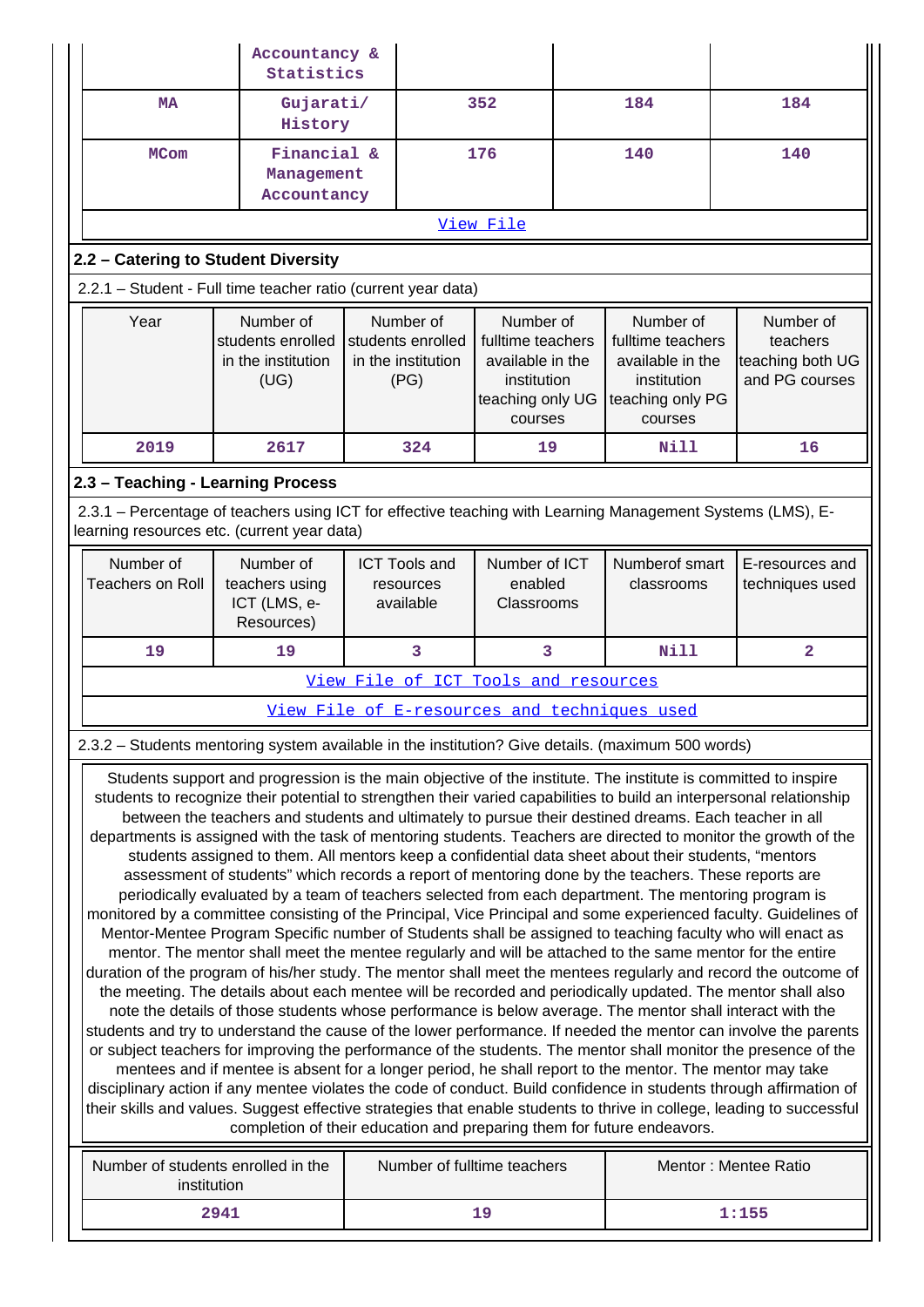| 2.4 - Teacher Profile and Quality                                                                                                                                                                                                                                                                                                                                                                                                                                                                                                                                                                                                                                                                                                                                                                                                                                                                                                                                                                                                                                                                                                                                                           |                                      |                                                                                                            |                  |                                                                                 |                                             |  |                                                                                       |
|---------------------------------------------------------------------------------------------------------------------------------------------------------------------------------------------------------------------------------------------------------------------------------------------------------------------------------------------------------------------------------------------------------------------------------------------------------------------------------------------------------------------------------------------------------------------------------------------------------------------------------------------------------------------------------------------------------------------------------------------------------------------------------------------------------------------------------------------------------------------------------------------------------------------------------------------------------------------------------------------------------------------------------------------------------------------------------------------------------------------------------------------------------------------------------------------|--------------------------------------|------------------------------------------------------------------------------------------------------------|------------------|---------------------------------------------------------------------------------|---------------------------------------------|--|---------------------------------------------------------------------------------------|
| 2.4.1 - Number of full time teachers appointed during the year                                                                                                                                                                                                                                                                                                                                                                                                                                                                                                                                                                                                                                                                                                                                                                                                                                                                                                                                                                                                                                                                                                                              |                                      |                                                                                                            |                  |                                                                                 |                                             |  |                                                                                       |
| No. of sanctioned<br>positions                                                                                                                                                                                                                                                                                                                                                                                                                                                                                                                                                                                                                                                                                                                                                                                                                                                                                                                                                                                                                                                                                                                                                              |                                      | No. of filled positions                                                                                    | Vacant positions |                                                                                 | Positions filled during<br>the current year |  | No. of faculty with<br>Ph.D                                                           |
| 59                                                                                                                                                                                                                                                                                                                                                                                                                                                                                                                                                                                                                                                                                                                                                                                                                                                                                                                                                                                                                                                                                                                                                                                          |                                      | 17                                                                                                         |                  | 14                                                                              | $\overline{\mathbf{2}}$                     |  | 8                                                                                     |
| 2.4.2 - Honours and recognition received by teachers (received awards, recognition, fellowships at State, National,<br>International level from Government, recognised bodies during the year)                                                                                                                                                                                                                                                                                                                                                                                                                                                                                                                                                                                                                                                                                                                                                                                                                                                                                                                                                                                              |                                      |                                                                                                            |                  |                                                                                 |                                             |  |                                                                                       |
| Year of Award                                                                                                                                                                                                                                                                                                                                                                                                                                                                                                                                                                                                                                                                                                                                                                                                                                                                                                                                                                                                                                                                                                                                                                               |                                      | Name of full time teachers<br>receiving awards from<br>state level, national level,<br>international level |                  |                                                                                 | Designation                                 |  | Name of the award,<br>fellowship, received from<br>Government or recognized<br>bodies |
| 2019                                                                                                                                                                                                                                                                                                                                                                                                                                                                                                                                                                                                                                                                                                                                                                                                                                                                                                                                                                                                                                                                                                                                                                                        |                                      | DR. NEHA A.<br><b>HARIYANI</b>                                                                             |                  |                                                                                 | Associate<br>Professor                      |  | PARTICIPATED IN<br><b>GLOBAL PRACTICES IN</b><br>EDUCATION AT U.K.                    |
|                                                                                                                                                                                                                                                                                                                                                                                                                                                                                                                                                                                                                                                                                                                                                                                                                                                                                                                                                                                                                                                                                                                                                                                             |                                      |                                                                                                            |                  | View File                                                                       |                                             |  |                                                                                       |
|                                                                                                                                                                                                                                                                                                                                                                                                                                                                                                                                                                                                                                                                                                                                                                                                                                                                                                                                                                                                                                                                                                                                                                                             | 2.5 - Evaluation Process and Reforms |                                                                                                            |                  |                                                                                 |                                             |  |                                                                                       |
| 2.5.1 - Number of days from the date of semester-end/ year- end examination till the declaration of results during<br>the year                                                                                                                                                                                                                                                                                                                                                                                                                                                                                                                                                                                                                                                                                                                                                                                                                                                                                                                                                                                                                                                              |                                      |                                                                                                            |                  |                                                                                 |                                             |  |                                                                                       |
| Programme Name                                                                                                                                                                                                                                                                                                                                                                                                                                                                                                                                                                                                                                                                                                                                                                                                                                                                                                                                                                                                                                                                                                                                                                              |                                      | Programme Code                                                                                             |                  | Semester/year<br>Last date of the last<br>semester-end/year-<br>end examination |                                             |  | Date of declaration of<br>results of semester-<br>end/ year- end<br>examination       |
| <b>BA</b>                                                                                                                                                                                                                                                                                                                                                                                                                                                                                                                                                                                                                                                                                                                                                                                                                                                                                                                                                                                                                                                                                                                                                                                   |                                      | 01                                                                                                         |                  | <b>SEMESTER 6</b>                                                               | 18/04/2020                                  |  | 11/11/2020                                                                            |
| <b>MA</b>                                                                                                                                                                                                                                                                                                                                                                                                                                                                                                                                                                                                                                                                                                                                                                                                                                                                                                                                                                                                                                                                                                                                                                                   |                                      | 01                                                                                                         |                  | <b>SEMESTER 4</b>                                                               | 18/04/2020                                  |  | 26/11/2020                                                                            |
| <b>BCom</b>                                                                                                                                                                                                                                                                                                                                                                                                                                                                                                                                                                                                                                                                                                                                                                                                                                                                                                                                                                                                                                                                                                                                                                                 |                                      | 03                                                                                                         |                  | <b>SEMESTER 6</b>                                                               | 18/04/2020                                  |  | 12/11/2020                                                                            |
| <b>MCom</b>                                                                                                                                                                                                                                                                                                                                                                                                                                                                                                                                                                                                                                                                                                                                                                                                                                                                                                                                                                                                                                                                                                                                                                                 |                                      | 03                                                                                                         |                  | SEMESTER 4                                                                      | 18/04/2020                                  |  | 28/11/2020                                                                            |
|                                                                                                                                                                                                                                                                                                                                                                                                                                                                                                                                                                                                                                                                                                                                                                                                                                                                                                                                                                                                                                                                                                                                                                                             |                                      |                                                                                                            |                  | View File                                                                       |                                             |  |                                                                                       |
|                                                                                                                                                                                                                                                                                                                                                                                                                                                                                                                                                                                                                                                                                                                                                                                                                                                                                                                                                                                                                                                                                                                                                                                             |                                      |                                                                                                            |                  |                                                                                 |                                             |  |                                                                                       |
| 2.5.2 – Reforms initiated on Continuous Internal Evaluation (CIE) system at the institutional level (250 words)<br>The college initiated continuous internal evaluation in accordance with the<br>norms of the university. The college examination officers are appointed as per<br>the rules and regulations laid down by the university Every academic year, the<br>time table committee and the examination officers prepare the schedule of<br>internal evaluation, which is circulated and displayed for the members of the<br>teaching faculty and the same is communicated and displayed to the students on<br>the notice board. Besides this, the concerned faculty members make announcement<br>in the classroom while teaching work The distribution of assessment is done<br>properly by HOD's. The internal examination committee monitors and conducts<br>internal examination in the college. All the teachers of the concerned<br>department submit a set of question papers through the Head of the Department -<br>to the examination committee. For the continuous Internal Evaluation the<br>college conducts class discussion, practical examinations, assignments etc. |                                      |                                                                                                            |                  |                                                                                 |                                             |  |                                                                                       |

 2.5.3 – Academic calendar prepared and adhered for conduct of Examination and other related matters (250 words)

 **The college has to adhere to the academic calendar published by the university. IQAC also prepares the academic calendar in accordance with the academic calendar for the university. The academic calendar specifics the teaching learning schedule of every academic year and CIE. The In-charge principal of the college regularly conducts meetings for better functioning of academic and**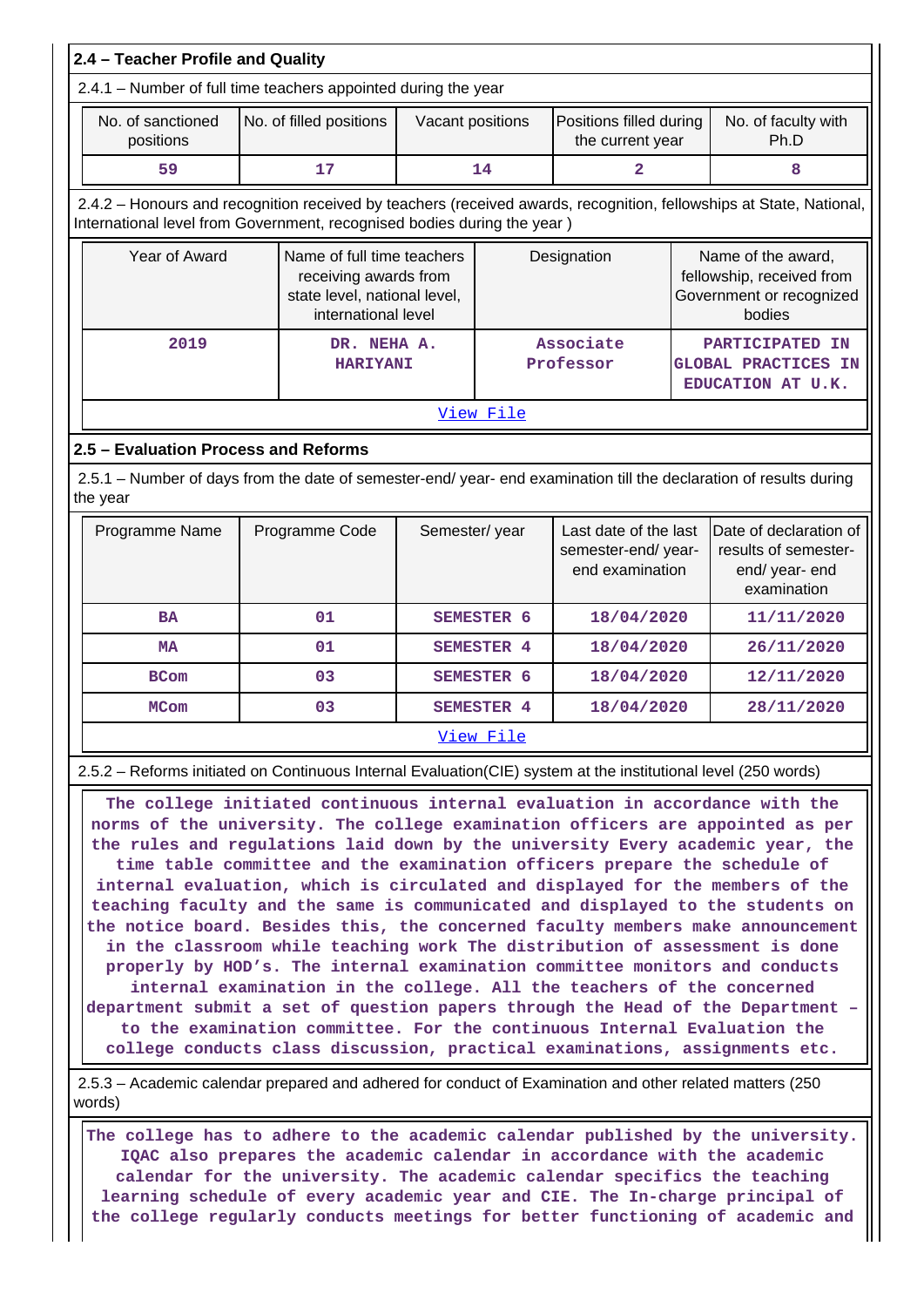#### **examination related activities. It is mandatory for the students and the faculty to adhere to the academic calendar for the completion of academic activities.**

# **2.6 – Student Performance and Learning Outcomes**

 2.6.1 – Program outcomes, program specific outcomes and course outcomes for all programs offered by the institution are stated and displayed in website of the institution (to provide the weblink)

<http://sbgardacollege.org/wp-content/uploads/2021/03/FINAL-PO-PSO-CO.pdf>

#### 2.6.2 – Pass percentage of students

| Programme<br>Code | Programme<br>Name | Programme<br>Specialization                                                      | Number of<br>students<br>appeared in the<br>final year<br>examination | Number of<br>students passed<br>in final year<br>examination | Pass Percentage |
|-------------------|-------------------|----------------------------------------------------------------------------------|-----------------------------------------------------------------------|--------------------------------------------------------------|-----------------|
| 01                | <b>BA</b>         | Gujarati/E<br>nglish/Sansk<br>rit/Hindi/Ps<br>ychology/Eco<br>nomics/<br>History | 200                                                                   | 179                                                          | 89.50           |
| 01                | <b>MA</b>         | <b>HISTORY</b>                                                                   | 46                                                                    | 41                                                           | 89.13           |
| 01                | <b>MA</b>         | <b>GUJARATI</b>                                                                  | 44                                                                    | 35                                                           | 79.54           |
| 03                | <b>BCom</b>       | <b>ACONTANCY</b><br><b>AND</b><br><b>STATISTICS</b>                              | 411                                                                   | 181                                                          | 44.04           |
| 03                | <b>MCom</b>       | <b>FINANCIAL</b><br><b>AND</b><br><b>MANAGEMENT</b><br><b>ACCOUNTING</b>         | 59                                                                    | 45                                                           | 76.27           |
|                   |                   |                                                                                  | View File                                                             |                                                              |                 |

### **2.7 – Student Satisfaction Survey**

 2.7.1 – Student Satisfaction Survey (SSS) on overall institutional performance (Institution may design the questionnaire) (results and details be provided as weblink)

<http://sbgardacollege.org/wp-content/uploads/2021/03/SSS-2019-20-.pdf>

# **CRITERION III – RESEARCH, INNOVATIONS AND EXTENSION**

### **3.1 – Resource Mobilization for Research**

3.1.1 – Research funds sanctioned and received from various agencies, industry and other organisations

| Nature of the Project | Duration | Name of the funding<br>agency | Total grant<br>sanctioned | Amount received<br>during the year |  |
|-----------------------|----------|-------------------------------|---------------------------|------------------------------------|--|
| Nill                  |          | <b>NIL</b>                    |                           |                                    |  |
| View File             |          |                               |                           |                                    |  |

### **3.2 – Innovation Ecosystem**

 3.2.1 – Workshops/Seminars Conducted on Intellectual Property Rights (IPR) and Industry-Academia Innovative practices during the year

| Title of workshop/seminar                     | Name of the Dept. | Date       |
|-----------------------------------------------|-------------------|------------|
| Role of Youth in Nation<br>Building: From the | <b>NSS</b>        | 13/09/2019 |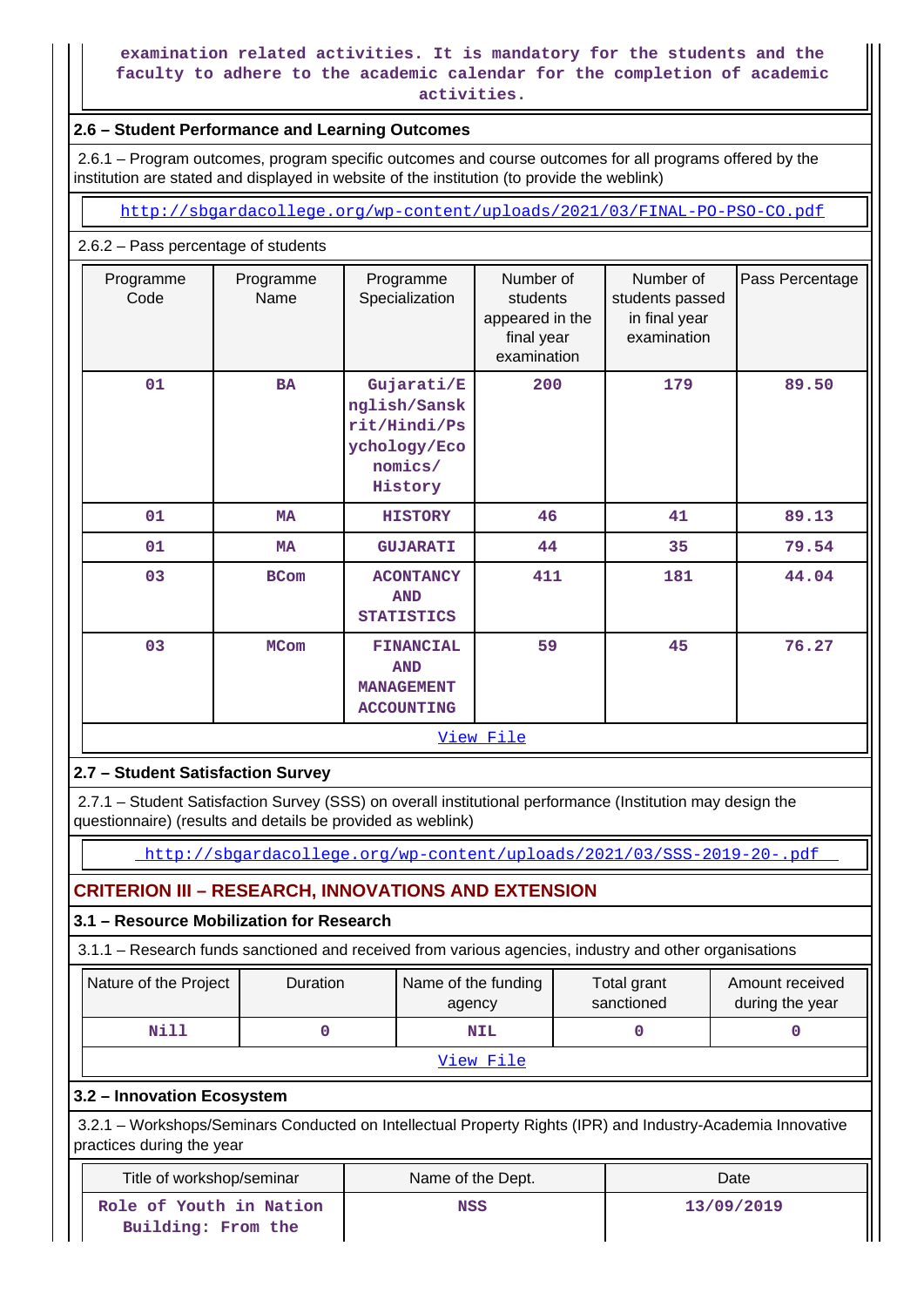| Perspective of Swami<br>Vivekanandaji                                                                |                                                                                                                                                        |                                         |                    |                        |                           |                         |                                   |  |
|------------------------------------------------------------------------------------------------------|--------------------------------------------------------------------------------------------------------------------------------------------------------|-----------------------------------------|--------------------|------------------------|---------------------------|-------------------------|-----------------------------------|--|
| Seminar on How to get<br>Government Jobs?                                                            |                                                                                                                                                        | <b>UDISHA CELL</b>                      |                    |                        | 17/09/2019                |                         |                                   |  |
| <b>GAAC</b>                                                                                          | GAAC Sponsored One Day<br>National Conclave On<br>"Quality Assurance and<br>Assessment of Higher<br>Education Institutions"<br>In association with GAP |                                         |                    |                        |                           | 18/10/2019              |                                   |  |
| Seminar on "Anti-<br>Corruption"                                                                     |                                                                                                                                                        |                                         | <b>GYAN DHARA</b>  |                        |                           | 09/12/2019              |                                   |  |
| Career Guidance Seminar                                                                              |                                                                                                                                                        |                                         | <b>UDISHA CELL</b> |                        |                           | 07/01/2020              |                                   |  |
| Seminar on What is next<br>after Graduation?                                                         |                                                                                                                                                        |                                         | <b>UDISHA CELL</b> |                        |                           | 07/03/2020              |                                   |  |
| Seminar on Save Water                                                                                |                                                                                                                                                        |                                         | <b>GYAN DHARA</b>  |                        |                           | 08/01/2020              |                                   |  |
| Seminar on Young Investor<br>Awareness Workshop on<br>"Basics of Mutual Fund"                        |                                                                                                                                                        |                                         | <b>IQAC</b>        |                        |                           |                         | 25/01/2020                        |  |
| 3.2.2 - Awards for Innovation won by Institution/Teachers/Research scholars/Students during the year |                                                                                                                                                        |                                         |                    |                        |                           |                         |                                   |  |
| Title of the innovation                                                                              | Name of Awardee                                                                                                                                        | Awarding Agency                         |                    |                        | Date of award<br>Category |                         |                                   |  |
| <b>NIL</b>                                                                                           | <b>NIL</b>                                                                                                                                             | <b>NIL</b>                              |                    |                        | Nill                      |                         | <b>NIL</b>                        |  |
|                                                                                                      |                                                                                                                                                        |                                         | View File          |                        |                           |                         |                                   |  |
| 3.2.3 – No. of Incubation centre created, start-ups incubated on campus during the year              |                                                                                                                                                        |                                         |                    |                        |                           |                         |                                   |  |
| Incubation<br>Center                                                                                 | Name                                                                                                                                                   | Name of the<br>Sponsered By<br>Start-up |                    | Nature of Start-<br>up |                           | Date of<br>Commencement |                                   |  |
| <b>NIL</b>                                                                                           | <b>NIL</b>                                                                                                                                             | <b>NIL</b>                              | <b>NIL</b>         | <b>NIL</b>             |                           | <b>Nill</b>             |                                   |  |
|                                                                                                      |                                                                                                                                                        |                                         | View File          |                        |                           |                         |                                   |  |
| 3.3 - Research Publications and Awards                                                               |                                                                                                                                                        |                                         |                    |                        |                           |                         |                                   |  |
| 3.3.1 – Incentive to the teachers who receive recognition/awards                                     |                                                                                                                                                        |                                         |                    |                        |                           |                         |                                   |  |
| <b>State</b>                                                                                         |                                                                                                                                                        |                                         | National           |                        | International             |                         |                                   |  |
| 0                                                                                                    |                                                                                                                                                        |                                         | 0                  |                        | 1                         |                         |                                   |  |
| 3.3.2 - Ph. Ds awarded during the year (applicable for PG College, Research Center)                  |                                                                                                                                                        |                                         |                    |                        |                           |                         |                                   |  |
|                                                                                                      | Name of the Department                                                                                                                                 |                                         |                    |                        | Number of PhD's Awarded   |                         |                                   |  |
|                                                                                                      | <b>NIL</b>                                                                                                                                             |                                         |                    |                        | Nill                      |                         |                                   |  |
| 3.3.3 - Research Publications in the Journals notified on UGC website during the year                |                                                                                                                                                        |                                         |                    |                        |                           |                         |                                   |  |
| <b>Type</b>                                                                                          |                                                                                                                                                        | Number of Publication<br>Department     |                    |                        |                           |                         | Average Impact Factor (if<br>any) |  |
|                                                                                                      |                                                                                                                                                        |                                         |                    |                        |                           |                         |                                   |  |
| <b>Nill</b><br>Nill<br>0<br><b>NIL</b>                                                               |                                                                                                                                                        |                                         |                    |                        |                           |                         |                                   |  |
|                                                                                                      |                                                                                                                                                        |                                         | View File          |                        |                           |                         |                                   |  |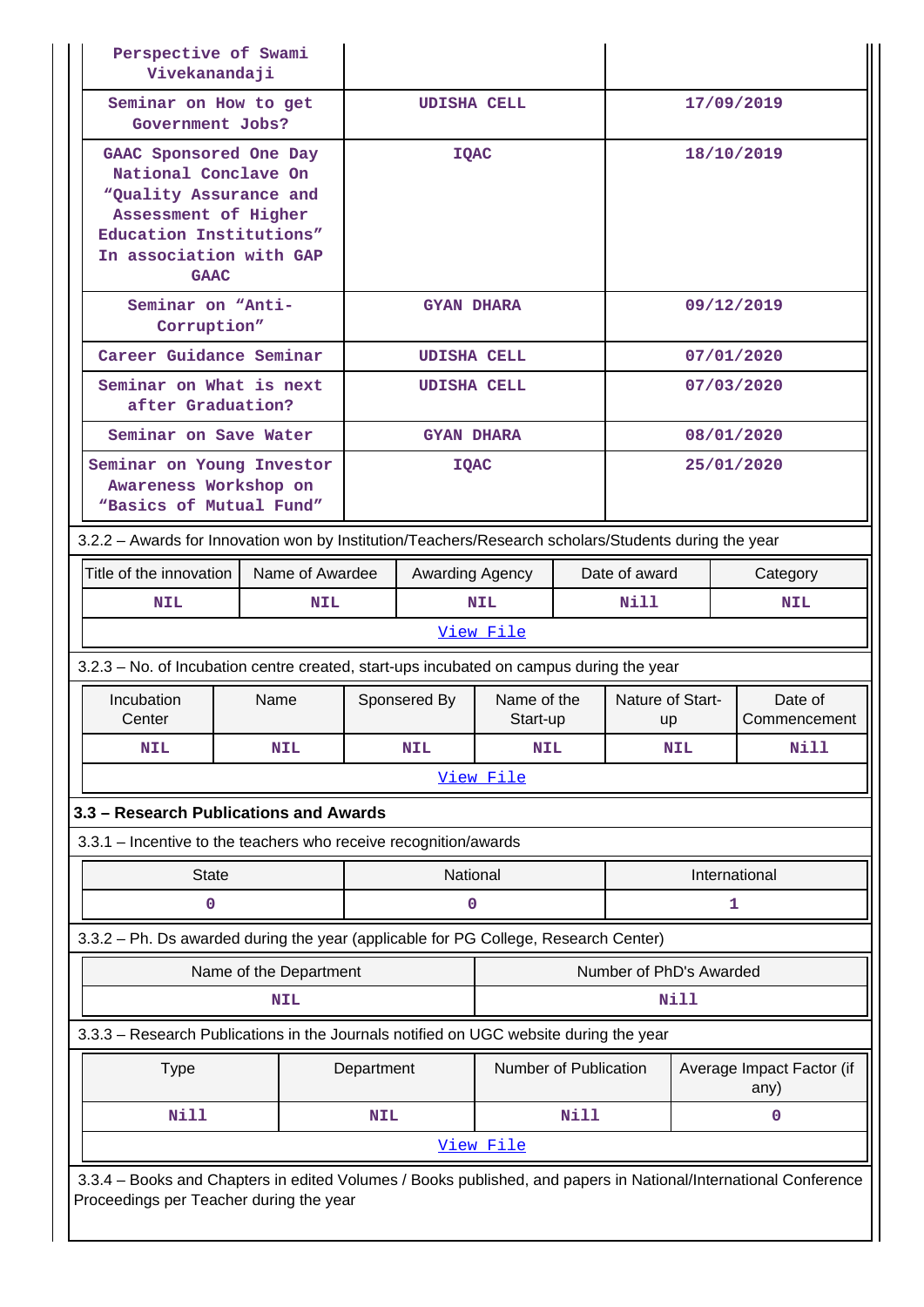| Department                                                                                                                                                                                                         |  |                   |                                                 |                        |                                                          | <b>Number of Publication</b> |                                                                    |       |                                                                    |  |
|--------------------------------------------------------------------------------------------------------------------------------------------------------------------------------------------------------------------|--|-------------------|-------------------------------------------------|------------------------|----------------------------------------------------------|------------------------------|--------------------------------------------------------------------|-------|--------------------------------------------------------------------|--|
| <b>ENGLISH</b>                                                                                                                                                                                                     |  |                   |                                                 |                        |                                                          | 5                            |                                                                    |       |                                                                    |  |
| View File                                                                                                                                                                                                          |  |                   |                                                 |                        |                                                          |                              |                                                                    |       |                                                                    |  |
| 3.3.5 - Bibliometrics of the publications during the last Academic year based on average citation index in Scopus/<br>Web of Science or PubMed/ Indian Citation Index                                              |  |                   |                                                 |                        |                                                          |                              |                                                                    |       |                                                                    |  |
| Title of the<br>Paper                                                                                                                                                                                              |  | Name of<br>Author | Title of journal                                |                        | Year of<br>publication                                   | <b>Citation Index</b>        | Institutional<br>affiliation as<br>mentioned in<br>the publication |       | Number of<br>citations<br>excluding self<br>citation               |  |
| <b>NIL</b>                                                                                                                                                                                                         |  | <b>Nill</b>       | <b>Nill</b>                                     |                        | <b>Nill</b>                                              | <b>Nill</b>                  | <b>Nill</b>                                                        |       | Nill                                                               |  |
|                                                                                                                                                                                                                    |  |                   |                                                 |                        | View File                                                |                              |                                                                    |       |                                                                    |  |
| 3.3.6 - h-Index of the Institutional Publications during the year. (based on Scopus/ Web of science)                                                                                                               |  |                   |                                                 |                        |                                                          |                              |                                                                    |       |                                                                    |  |
| Title of the<br>Paper                                                                                                                                                                                              |  | Name of<br>Author | Title of journal                                | Year of<br>publication |                                                          | h-index                      | Number of<br>citations<br>excluding self<br>citation               |       | Institutional<br>affiliation as<br>mentioned in<br>the publication |  |
| <b>NIL</b>                                                                                                                                                                                                         |  | <b>Nill</b>       | <b>Nill</b>                                     |                        | Nill                                                     | Nill                         | Nill                                                               |       | <b>Nill</b>                                                        |  |
| View File                                                                                                                                                                                                          |  |                   |                                                 |                        |                                                          |                              |                                                                    |       |                                                                    |  |
| 3.3.7 - Faculty participation in Seminars/Conferences and Symposia during the year:                                                                                                                                |  |                   |                                                 |                        |                                                          |                              |                                                                    |       |                                                                    |  |
| Number of Faculty                                                                                                                                                                                                  |  |                   | International<br>National                       |                        |                                                          | <b>State</b>                 |                                                                    | Local |                                                                    |  |
| Attended/Semi<br>nars/Workshops                                                                                                                                                                                    |  |                   | 19                                              |                        | 74                                                       | 3                            |                                                                    | 38    |                                                                    |  |
| Presented<br>papers                                                                                                                                                                                                |  |                   | 3                                               |                        | <b>Nill</b>                                              |                              | <b>Nill</b>                                                        |       | <b>Nill</b>                                                        |  |
| Resource<br>persons                                                                                                                                                                                                |  |                   | <b>Nill</b>                                     |                        | $\mathbf{1}$                                             |                              | <b>Nill</b>                                                        |       | 27                                                                 |  |
|                                                                                                                                                                                                                    |  |                   |                                                 |                        | View File                                                |                              |                                                                    |       |                                                                    |  |
| 3.4 - Extension Activities                                                                                                                                                                                         |  |                   |                                                 |                        |                                                          |                              |                                                                    |       |                                                                    |  |
| 3.4.1 – Number of extension and outreach programmes conducted in collaboration with industry, community and<br>Non- Government Organisations through NSS/NCC/Red cross/Youth Red Cross (YRC) etc., during the year |  |                   |                                                 |                        |                                                          |                              |                                                                    |       |                                                                    |  |
| Title of the activities                                                                                                                                                                                            |  |                   | Organising unit/agency/<br>collaborating agency |                        | Number of teachers<br>participated in such<br>activities |                              |                                                                    |       | Number of students<br>participated in such<br>activities           |  |
| PLANTATION DRIVE                                                                                                                                                                                                   |  |                   | SORABJI ECO CLUB                                |                        |                                                          | 5.                           |                                                                    |       | 10                                                                 |  |
| <b>ENVIRONMENT</b><br><b>AWARENESS RALLY</b>                                                                                                                                                                       |  |                   | NSS AND SORABJI<br><b>ECO CLUB</b>              |                        |                                                          | 20                           |                                                                    |       | 95                                                                 |  |
| <b>48TH SPECIAL</b><br><b>ANNUAL NSS CAMP</b>                                                                                                                                                                      |  |                   | <b>NSS</b>                                      |                        |                                                          | 5                            |                                                                    |       | 80                                                                 |  |
| <b>NO SINGLE USE</b><br>PLASTIC AND<br><b>SWACHCHHATA</b>                                                                                                                                                          |  | SORABJI ECO CLUB  |                                                 |                        | 30                                                       |                              |                                                                    | 145   |                                                                    |  |
| <b>BLOOD DONATION</b><br><b>CAMP</b>                                                                                                                                                                               |  |                   | <b>NSS</b>                                      |                        |                                                          | 4                            |                                                                    |       | 111                                                                |  |
| LECTURE ON WOMEN<br>WELLBEING PROVISION                                                                                                                                                                            |  |                   | <b>NSS</b>                                      |                        |                                                          | 5                            |                                                                    |       | 80                                                                 |  |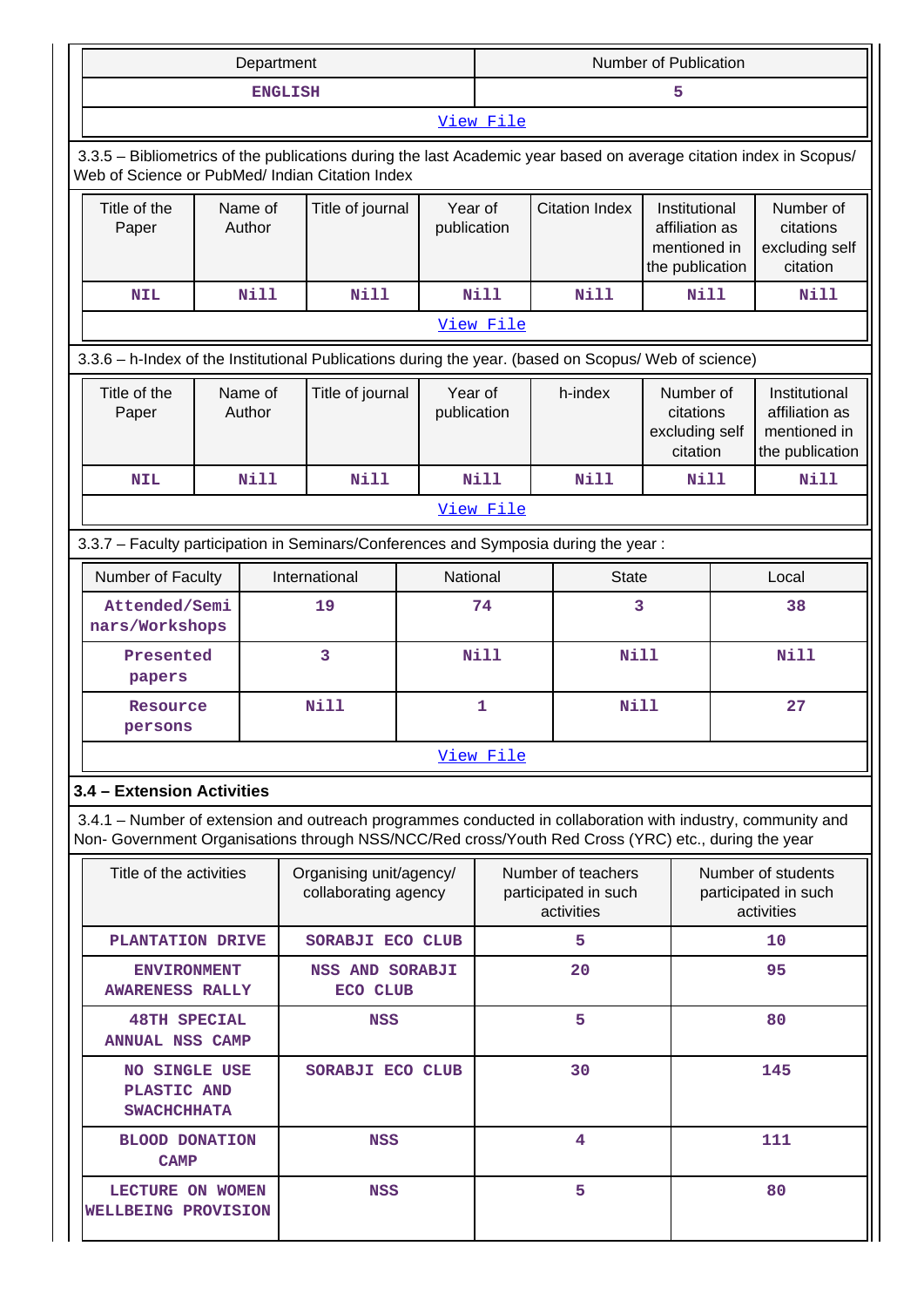| <b>WOMEN EMPOWERMENT</b><br><b>PROGRAMM</b>                                                                                                                                                                    |                                                                                                              | <b>NCC</b>                                                                         |                                                                   | 1                                                       |    | 20                                                      |  |  |  |  |  |  |  |
|----------------------------------------------------------------------------------------------------------------------------------------------------------------------------------------------------------------|--------------------------------------------------------------------------------------------------------------|------------------------------------------------------------------------------------|-------------------------------------------------------------------|---------------------------------------------------------|----|---------------------------------------------------------|--|--|--|--|--|--|--|
| <b>CYCLE RALLY ON</b><br><b>CLEANLINESS MARCH</b>                                                                                                                                                              |                                                                                                              | <b>NCC</b>                                                                         |                                                                   | 1                                                       |    | 35                                                      |  |  |  |  |  |  |  |
| <b>CELEBRATION OF</b><br>WORLD YOGA DAY                                                                                                                                                                        | NSS NCC                                                                                                      |                                                                                    |                                                                   | 30                                                      | 45 |                                                         |  |  |  |  |  |  |  |
| View File                                                                                                                                                                                                      |                                                                                                              |                                                                                    |                                                                   |                                                         |    |                                                         |  |  |  |  |  |  |  |
| during the year                                                                                                                                                                                                | 3.4.2 - Awards and recognition received for extension activities from Government and other recognized bodies |                                                                                    |                                                                   |                                                         |    |                                                         |  |  |  |  |  |  |  |
| Name of the activity                                                                                                                                                                                           | Award/Recognition                                                                                            |                                                                                    |                                                                   | <b>Awarding Bodies</b>                                  |    | Number of students<br><b>Benefited</b>                  |  |  |  |  |  |  |  |
| <b>BLOOD DONATION</b><br><b>CAMP</b>                                                                                                                                                                           | <b>AWARD</b>                                                                                                 |                                                                                    |                                                                   | <b>INDIAN RED CROSS</b><br><b>SOCIETY</b>               |    | 118                                                     |  |  |  |  |  |  |  |
|                                                                                                                                                                                                                |                                                                                                              |                                                                                    | View File                                                         |                                                         |    |                                                         |  |  |  |  |  |  |  |
| 3.4.3 - Students participating in extension activities with Government Organisations, Non-Government<br>Organisations and programmes such as Swachh Bharat, Aids Awareness, Gender Issue, etc. during the year |                                                                                                              |                                                                                    |                                                                   |                                                         |    |                                                         |  |  |  |  |  |  |  |
| Name of the scheme                                                                                                                                                                                             | Organising unit/Agen<br>cy/collaborating<br>agency                                                           | Name of the activity                                                               |                                                                   | Number of teachers<br>participated in such<br>activites |    | Number of students<br>participated in such<br>activites |  |  |  |  |  |  |  |
| SORABJI ECO<br><b>CLUB</b>                                                                                                                                                                                     | SORABJI ECO<br><b>CLUB</b>                                                                                   | THE BOOK FAIR                                                                      | A VISIT TO                                                        | 5                                                       |    | 17                                                      |  |  |  |  |  |  |  |
| SORABJI ECO<br><b>CLUB</b>                                                                                                                                                                                     | SORABJI ECO<br><b>CLUB</b>                                                                                   | <b>OUR SAVIOURS</b>                                                                | <b>NATIVE TREES:</b>                                              | 25                                                      |    | 210                                                     |  |  |  |  |  |  |  |
| SORABJI ECO<br><b>CLUB</b>                                                                                                                                                                                     | SORABJI ECO<br><b>CLUB</b>                                                                                   | OF PLASTIC AND                                                                     | 30<br><b>NO SINGLE USE</b><br><b>SWACHCHHATA</b><br><b>SAPATH</b> |                                                         |    | 145                                                     |  |  |  |  |  |  |  |
| <b>NCC</b>                                                                                                                                                                                                     | NCC                                                                                                          | ON CLEANLINESS<br><b>MARCH</b>                                                     | <b>CYCLE RALLY</b>                                                | ı                                                       |    | 35                                                      |  |  |  |  |  |  |  |
| <b>NCC</b>                                                                                                                                                                                                     | <b>NCC</b>                                                                                                   |                                                                                    | <b>CLEANLINESS</b><br><b>MARCH</b>                                | 1                                                       |    | 20                                                      |  |  |  |  |  |  |  |
| <b>NSS</b>                                                                                                                                                                                                     | NSS AND<br>SORABJI ECO<br><b>CLUB</b>                                                                        | <b>AWARENESS</b><br>PROGRAMME                                                      | <b>ENVIRONMENT</b>                                                | 20                                                      |    | 95                                                      |  |  |  |  |  |  |  |
| <b>NSS</b>                                                                                                                                                                                                     | <b>NSS</b>                                                                                                   | <b>ANNUAL CAMP</b>                                                                 | <b>48TH NSS</b>                                                   | 5                                                       |    | 80                                                      |  |  |  |  |  |  |  |
| <b>NSS</b>                                                                                                                                                                                                     | <b>NSS</b>                                                                                                   | <b>DAY</b>                                                                         | WORLD YOGA                                                        | 30                                                      |    | 45                                                      |  |  |  |  |  |  |  |
| NCC, NSS UNIT,<br><b>COLLEGE FAMILY</b>                                                                                                                                                                        | NCC, NSS UNIT,<br><b>COLLEGE FAMILY</b>                                                                      | OF INDEPENDANCE<br>DAY                                                             | <b>CELEBRATION</b>                                                | 60                                                      |    | 135                                                     |  |  |  |  |  |  |  |
| <b>NSS</b><br><b>NSS</b>                                                                                                                                                                                       |                                                                                                              | <b>BLOOD</b><br><b>DONATION</b><br>CAMP(111 UNITS<br>OF BLOOD<br><b>COLLECTED)</b> |                                                                   | 4                                                       |    | 111                                                     |  |  |  |  |  |  |  |
|                                                                                                                                                                                                                |                                                                                                              |                                                                                    | View File                                                         |                                                         |    |                                                         |  |  |  |  |  |  |  |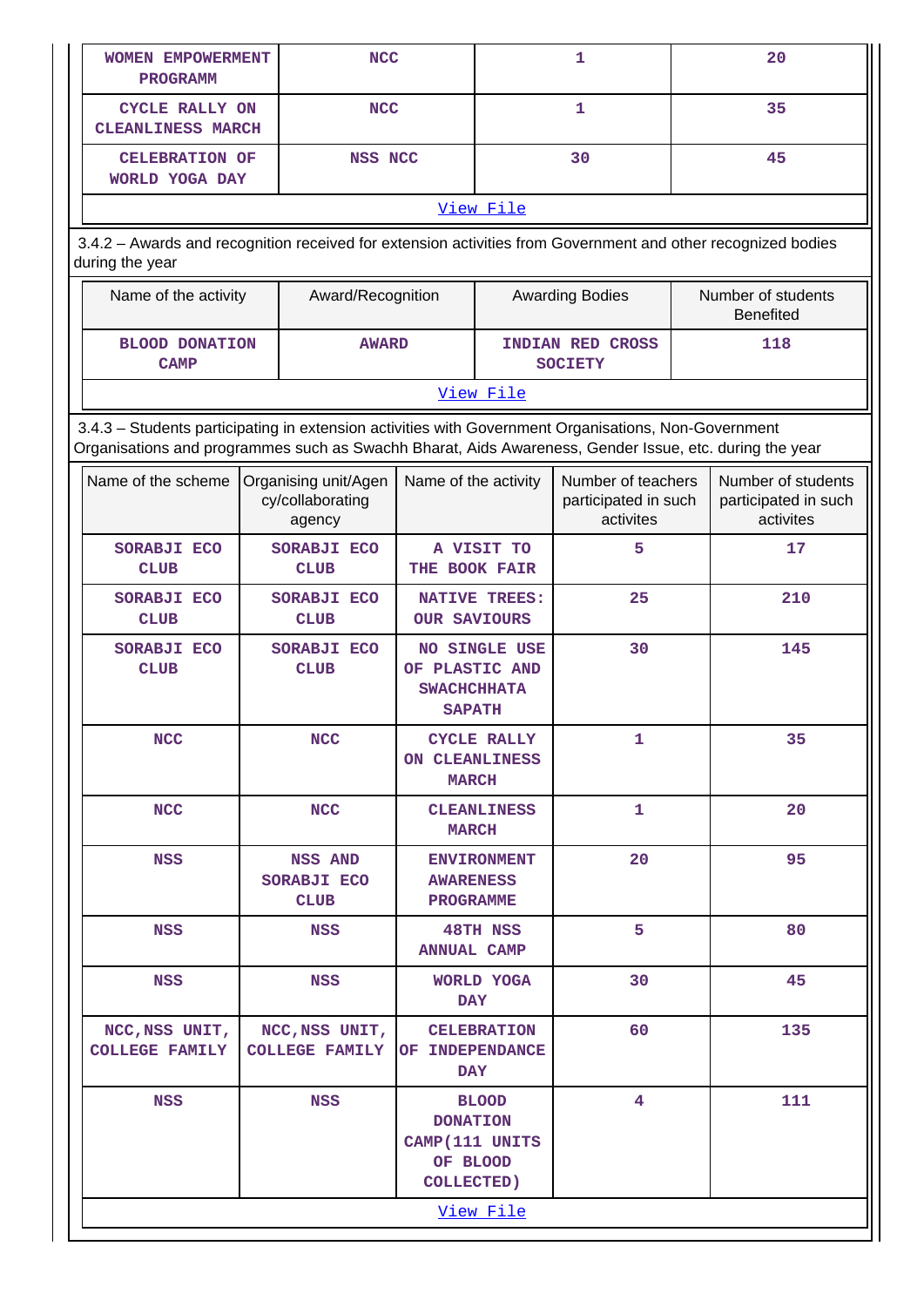# **3.5 – Collaborations**

| 3.5.1 - Number of Collaborative activities for research, faculty exchange, student exchange during the year |                                   |                             |                 |  |  |  |  |  |  |
|-------------------------------------------------------------------------------------------------------------|-----------------------------------|-----------------------------|-----------------|--|--|--|--|--|--|
| Nature of activity                                                                                          | Participant                       | Source of financial support | <b>Duration</b> |  |  |  |  |  |  |
| MOTIVATIONAL TALK                                                                                           | <b>STUDENTS</b>                   | <b>NIL</b>                  |                 |  |  |  |  |  |  |
| THE IMPORTANCE OF<br><b>EDUCATION IN LIFE</b>                                                               | <b>STUDENTS</b>                   | <b>NIL</b>                  |                 |  |  |  |  |  |  |
| <b>LIFE MANAGEMENT</b>                                                                                      | STUDENTA AND<br><b>PROFESSORS</b> | <b>NIL</b>                  |                 |  |  |  |  |  |  |
| <b>SARDAR AND</b><br><b>TEACHER</b>                                                                         | <b>TEACHERS</b>                   | <b>NIL</b>                  |                 |  |  |  |  |  |  |
|                                                                                                             |                                   | View File                   |                 |  |  |  |  |  |  |

 3.5.2 – Linkages with institutions/industries for internship, on-the- job training, project work, sharing of research facilities etc. during the year

| Nature of linkage | Title of the<br>linkage | Name of the<br>partnering<br>institution/<br>industry<br>/research lab<br>with contact<br>details | Duration From | Duration To | Participant |  |  |  |  |  |
|-------------------|-------------------------|---------------------------------------------------------------------------------------------------|---------------|-------------|-------------|--|--|--|--|--|
| NIL               | <b>NIL</b>              | <b>NIL</b>                                                                                        | Nill          | Nill        | <b>NIL</b>  |  |  |  |  |  |
| View File         |                         |                                                                                                   |               |             |             |  |  |  |  |  |

 3.5.3 – MoUs signed with institutions of national, international importance, other universities, industries, corporate houses etc. during the year

| Organisation | Date of MoU signed | Purpose/Activities | Number of<br>students/teachers<br>participated under MoUs |
|--------------|--------------------|--------------------|-----------------------------------------------------------|
| NIL          | Nill               | NIL                | Nill                                                      |

[View File](https://assessmentonline.naac.gov.in/public/Postacc/MoU/11145_MoU_1622783882.xlsx)

# **CRITERION IV – INFRASTRUCTURE AND LEARNING RESOURCES**

### **4.1 – Physical Facilities**

4.1.1 – Budget allocation, excluding salary for infrastructure augmentation during the year

| Budget allocated for infrastructure augmentation | Budget utilized for infrastructure development |
|--------------------------------------------------|------------------------------------------------|
| 100000                                           | 107420                                         |

4.1.2 – Details of augmentation in infrastructure facilities during the year

| <b>Facilities</b>                    | <b>Existing or Newly Added</b> |  |  |  |  |  |  |  |
|--------------------------------------|--------------------------------|--|--|--|--|--|--|--|
| Campus Area                          | Existing                       |  |  |  |  |  |  |  |
| Class rooms                          | Existing                       |  |  |  |  |  |  |  |
| Laboratories                         | Existing                       |  |  |  |  |  |  |  |
| Seminar Halls                        | Existing                       |  |  |  |  |  |  |  |
| Classrooms with LCD facilities       | Existing                       |  |  |  |  |  |  |  |
| View File                            |                                |  |  |  |  |  |  |  |
| 4.2 - Library as a Learning Resource |                                |  |  |  |  |  |  |  |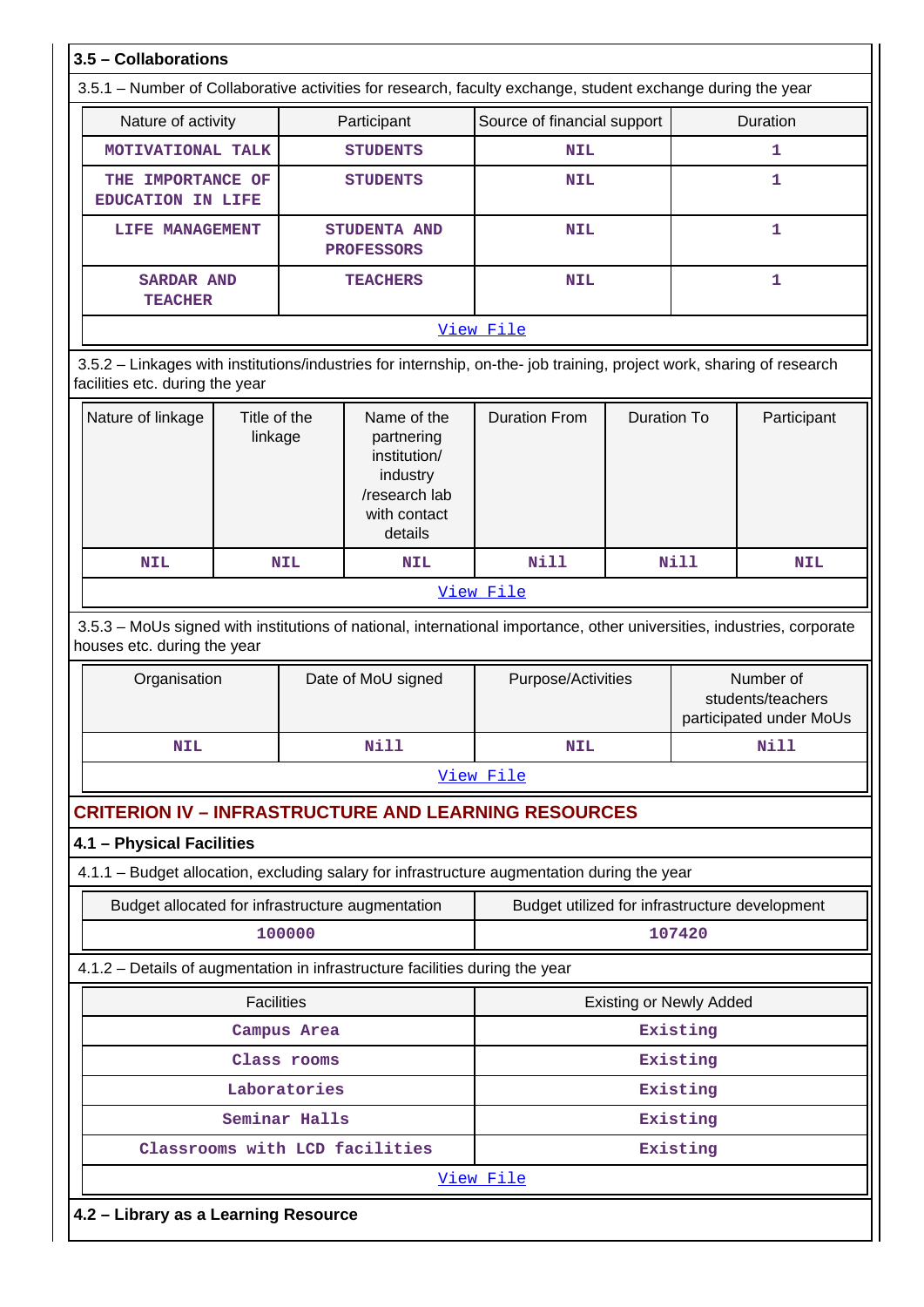| 4.2.1 - Library is automated {Integrated Library Management System (ILMS)}                                                                                                                                                                              |             |          |                                                                                                                                                                                                                                                              |  |                |                                          |            |                                 |  |  |  |  |
|---------------------------------------------------------------------------------------------------------------------------------------------------------------------------------------------------------------------------------------------------------|-------------|----------|--------------------------------------------------------------------------------------------------------------------------------------------------------------------------------------------------------------------------------------------------------------|--|----------------|------------------------------------------|------------|---------------------------------|--|--|--|--|
| Name of the ILMS<br>software                                                                                                                                                                                                                            |             |          | Nature of automation (fully<br>or patially)                                                                                                                                                                                                                  |  |                | Version                                  |            | Year of automation              |  |  |  |  |
| <b>KOHA</b>                                                                                                                                                                                                                                             |             |          | Fully                                                                                                                                                                                                                                                        |  |                | 20.05.10.000                             |            | 2020                            |  |  |  |  |
| 4.2.2 - Library Services                                                                                                                                                                                                                                |             |          |                                                                                                                                                                                                                                                              |  |                |                                          |            |                                 |  |  |  |  |
| Library<br>Service Type                                                                                                                                                                                                                                 |             | Existing |                                                                                                                                                                                                                                                              |  |                | Newly Added                              |            | Total                           |  |  |  |  |
| Text<br><b>Books</b>                                                                                                                                                                                                                                    | 51969       |          | 1886605                                                                                                                                                                                                                                                      |  | 1302<br>259682 |                                          | 53271      | 2146287                         |  |  |  |  |
| Reference<br><b>Books</b>                                                                                                                                                                                                                               | 12          |          | 4720                                                                                                                                                                                                                                                         |  | <b>Nill</b>    | <b>Nill</b>                              | 12         | 4720                            |  |  |  |  |
| Journals                                                                                                                                                                                                                                                | 137         |          | 58543                                                                                                                                                                                                                                                        |  | 42             | 23704                                    | 179        | 82247                           |  |  |  |  |
| Digital<br>Database                                                                                                                                                                                                                                     | <b>Nill</b> |          | <b>Nill</b>                                                                                                                                                                                                                                                  |  | 1              | 5900                                     | 1          | 5900                            |  |  |  |  |
| Others(s<br>pecify)                                                                                                                                                                                                                                     | 1513        |          | 211946                                                                                                                                                                                                                                                       |  | 113            | 17663                                    | 1626       | 229609                          |  |  |  |  |
|                                                                                                                                                                                                                                                         |             |          |                                                                                                                                                                                                                                                              |  | View File      |                                          |            |                                 |  |  |  |  |
| 4.2.3 - E-content developed by teachers such as: e-PG- Pathshala, CEC (under e-PG- Pathshala CEC (Under<br>Graduate) SWAYAM other MOOCs platform NPTEL/NMEICT/any other Government initiatives & institutional<br>(Learning Management System (LMS) etc |             |          |                                                                                                                                                                                                                                                              |  |                |                                          |            |                                 |  |  |  |  |
| Name of the Teacher                                                                                                                                                                                                                                     |             |          | Name of the Module                                                                                                                                                                                                                                           |  |                | Platform on which module<br>is developed |            | Date of launching e-<br>content |  |  |  |  |
| DR. NEHA A.<br><b>HARIYANI</b>                                                                                                                                                                                                                          |             |          | <b>HISTORY AND</b><br><b>EVOLUTION OF CHOICE</b><br><b>BASED CREDIT SYSTEM</b><br>IDEA OF THE CHOICE<br><b>BASED CREDIT SYSTEM</b><br>- OPPORTUNITIES AND<br><b>CHALLENGES OF</b><br><b>IMPLEMENTATION</b><br>-CASE STUDIES OF<br><b>GOOD IMPLEMANTATION</b> |  |                | UGC - HRDC                               | 10/08/2020 |                                 |  |  |  |  |
| DR. NEHA A.<br><b>HARIYANI</b>                                                                                                                                                                                                                          |             |          | OPPORTUNITIES AND<br>CHALLENGES OF CBCS<br>IN COMPARISON TO<br><b>ANNUAL AND SEMESTER</b><br><b>BASED SYSTEM 7</b><br>UNDERSTANDING THE<br>REALM OF TEACHING                                                                                                 |  |                | $UGC - HRDC$                             | 11/08/2020 |                                 |  |  |  |  |
| DR. NEHA A.<br><b>HARIYANI</b>                                                                                                                                                                                                                          |             |          | <b>BLENDED LEARNING</b><br><b>FLIPPED LEARNING</b>                                                                                                                                                                                                           |  |                | UGC - HRDC                               | 14/08/2020 |                                 |  |  |  |  |
| DR. NEHA A.<br><b>HARIYANI</b>                                                                                                                                                                                                                          |             |          | COPING MECHANISM<br>WITHCORK, STRATEGY<br>OF INTER AND INTRA<br>UNIVRSITY CO<br><b>ORDINATOR</b><br>CONDUCTING<br>DISCIPLNE -<br>SPECIFIC RESEARCH                                                                                                           |  |                | UGC - HRDC                               | 15/08/2020 |                                 |  |  |  |  |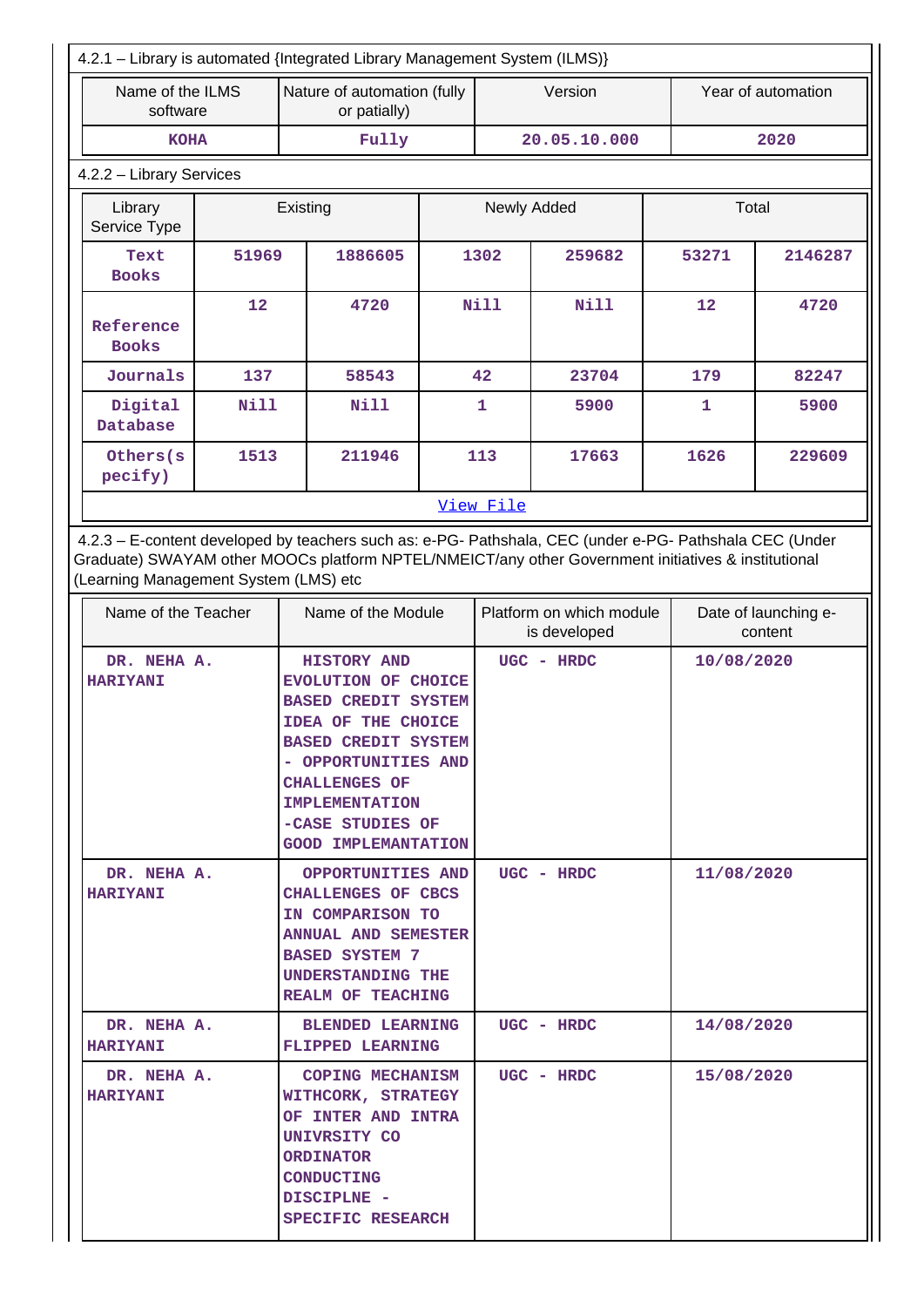| <b>HARIYANI</b>                                                                                                                                    | DR. NEHA A.                                |                 |                                        | <b>NATIONAL AND</b><br><b>GLOBAL TRENDS IN</b><br><b>HIGHER EDUCATION</b><br><b>CURRENT CHALLENGES</b><br>AND OPPORTUNITIES<br>IN INDIAN HIGHER<br><b>EDUCATION</b><br>IMPLICATIONS FOR<br>THE EVERYDAY<br>CLASSROOM. |                            | $UGC - HRDC$        |              |                                                     |            | 21/08/2020                                        |             |  |
|----------------------------------------------------------------------------------------------------------------------------------------------------|--------------------------------------------|-----------------|----------------------------------------|-----------------------------------------------------------------------------------------------------------------------------------------------------------------------------------------------------------------------|----------------------------|---------------------|--------------|-----------------------------------------------------|------------|---------------------------------------------------|-------------|--|
| DR. NEHA A.<br><b>HARIYANI</b>                                                                                                                     |                                            |                 |                                        | <b>FRAMING</b><br><b>CURRICULAR</b><br><b>OBJECTIVES AND</b><br>ORGANISATION OF<br><b>CONTENT TAXONOMIES</b><br>OF INSTRUCTIONAL<br>OBJECTIVES: BLOOMS<br>TAXONOMY AND<br><b>REVISED BLOOMS</b><br><b>TAXONOMY</b>    |                            | UGC - HRDC          |              |                                                     |            | 22/08/2020                                        |             |  |
|                                                                                                                                                    | DR. NEHA A.<br><b>HARIYANI</b>             |                 |                                        | FLIPPED LEARNING                                                                                                                                                                                                      |                            | $UGC - HRDC$        |              |                                                     |            | 09/09/2020                                        |             |  |
|                                                                                                                                                    | DR. NEHA A.<br><b>HARIYANI</b>             |                 |                                        | <b>BLENDED LEARNING</b>                                                                                                                                                                                               |                            |                     | $UGC - HRDC$ |                                                     |            | 10/09/2020                                        |             |  |
| DR. NEHA A.<br><b>HARIYANI</b>                                                                                                                     |                                            |                 | <b>BLENDED AND</b><br>FLIPPED LEARNING |                                                                                                                                                                                                                       |                            | UGC - HRDC          |              |                                                     | 18/09/2020 |                                                   |             |  |
|                                                                                                                                                    | DR. NEHA A.<br><b>HARIYANI</b>             |                 |                                        | <b>BLENDED AND</b><br>FLIPPED LEARNING                                                                                                                                                                                |                            |                     | $UGC - HRDC$ |                                                     |            | 02/10/2020                                        |             |  |
|                                                                                                                                                    |                                            |                 |                                        |                                                                                                                                                                                                                       |                            | View File           |              |                                                     |            |                                                   |             |  |
| 4.3 - IT Infrastructure                                                                                                                            |                                            |                 |                                        |                                                                                                                                                                                                                       |                            |                     |              |                                                     |            |                                                   |             |  |
| 4.3.1 - Technology Upgradation (overall)                                                                                                           |                                            |                 |                                        |                                                                                                                                                                                                                       |                            |                     |              |                                                     |            |                                                   |             |  |
| <b>Type</b>                                                                                                                                        | <b>Total Co</b><br>mputers                 | Computer<br>Lab |                                        | Internet                                                                                                                                                                                                              | <b>Browsing</b><br>centers | Computer<br>Centers | Office       | Departme<br>nts                                     |            | Available<br><b>Bandwidt</b><br>h (MBPS/<br>GBPS) | Others      |  |
| Existin<br>g                                                                                                                                       | 19                                         | 10              |                                        | 16                                                                                                                                                                                                                    | $\mathbf 0$                | 0                   | 10           | $\overline{0}$                                      |            | 50                                                | 1           |  |
| Added                                                                                                                                              | 1                                          | $\mathbf 0$     |                                        | $\mathbf 0$                                                                                                                                                                                                           | 0                          | 0                   | 1            | $\mathbf{0}$                                        |            | $\mathbf 0$                                       | $\mathbf 0$ |  |
| Total                                                                                                                                              | 20<br>10<br>16<br>0<br>0                   |                 |                                        | 11                                                                                                                                                                                                                    | 0                          |                     | 50           | 1                                                   |            |                                                   |             |  |
| 4.3.2 - Bandwidth available of internet connection in the Institution (Leased line)                                                                |                                            |                 |                                        |                                                                                                                                                                                                                       |                            |                     |              |                                                     |            |                                                   |             |  |
|                                                                                                                                                    |                                            |                 |                                        |                                                                                                                                                                                                                       |                            | 50 MBPS/ GBPS       |              |                                                     |            |                                                   |             |  |
| 4.3.3 - Facility for e-content                                                                                                                     |                                            |                 |                                        |                                                                                                                                                                                                                       |                            |                     |              |                                                     |            |                                                   |             |  |
|                                                                                                                                                    | Name of the e-content development facility |                 |                                        |                                                                                                                                                                                                                       |                            | recording facility  |              | Provide the link of the videos and media centre and |            |                                                   |             |  |
|                                                                                                                                                    |                                            |                 | <b>NIL</b>                             |                                                                                                                                                                                                                       |                            |                     |              |                                                     | <b>NIL</b> |                                                   |             |  |
| 4.4 - Maintenance of Campus Infrastructure                                                                                                         |                                            |                 |                                        |                                                                                                                                                                                                                       |                            |                     |              |                                                     |            |                                                   |             |  |
| 4.4.1 - Expenditure incurred on maintenance of physical facilities and academic support facilities, excluding salary<br>component, during the year |                                            |                 |                                        |                                                                                                                                                                                                                       |                            |                     |              |                                                     |            |                                                   |             |  |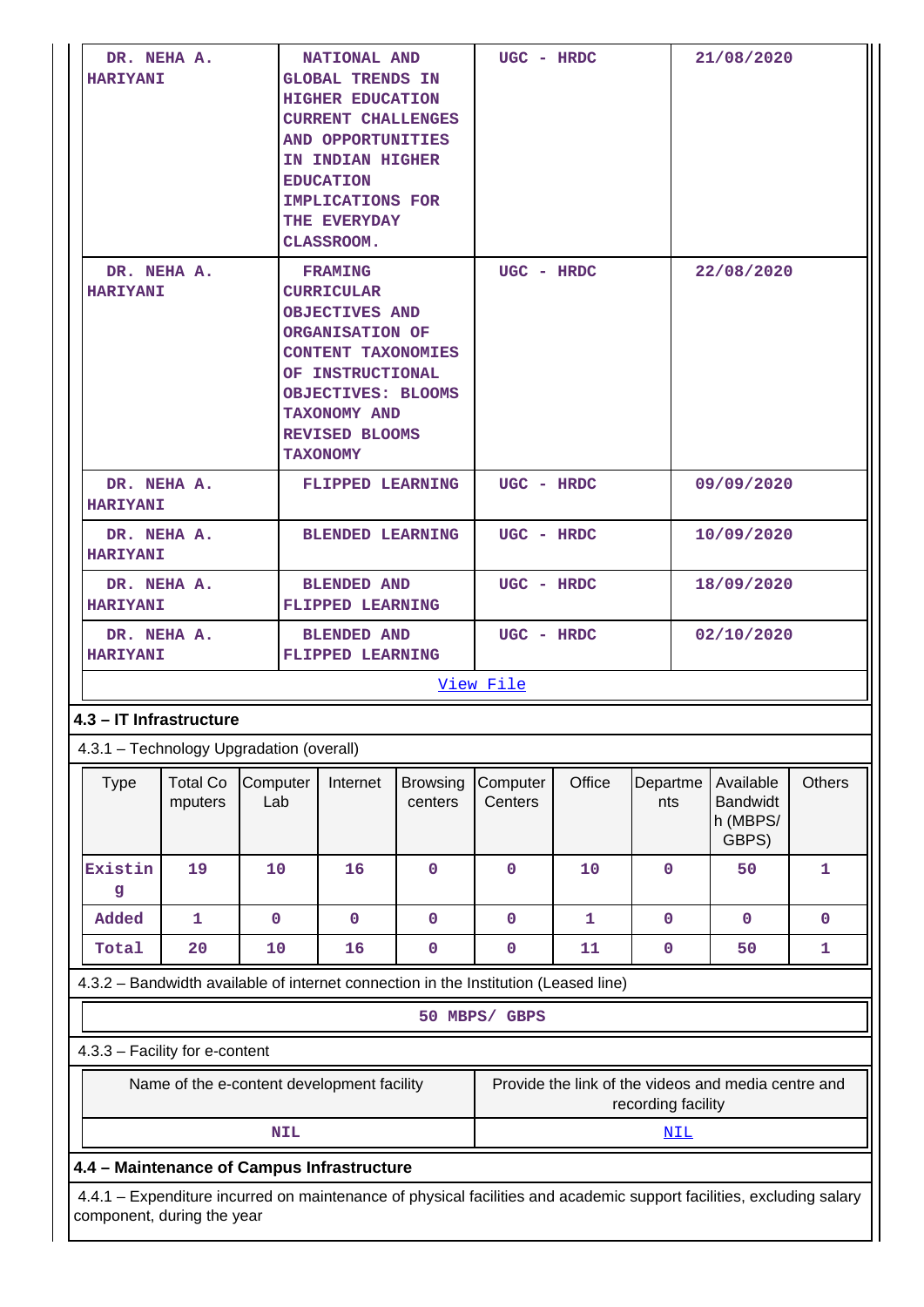| Assigned Budget on<br>academic facilities | Expenditure incurred on<br>maintenance of academic<br>facilities | Assigned budget on<br>physical facilities | Expenditure incurredon<br>maintenance of physical<br>facilites |
|-------------------------------------------|------------------------------------------------------------------|-------------------------------------------|----------------------------------------------------------------|
| 7000000                                   | 7240730                                                          | 200000                                    | 101064                                                         |

 4.4.2 – Procedures and policies for maintaining and utilizing physical, academic and support facilities - laboratory, library, sports complex, computers, classrooms etc. (maximum 500 words) (information to be available in institutional Website, provide link)

 **The institution provides a composite infrastructure in all functional areas to make sure that the requisite of teaching, learning and other processes indicated by the statutory bodies are met with excellence. With an objective to provide quality education by marching towards our motto "EXCELSIOR", a wide spread policy in infrastructure is framed and implemented. This policy is need based and is implemented on priority bases upon the guidelines of the statutory bodies considering the overall progress in teaching techniques, extension and maintenance of the campus infrastructure, up gradation of laboratory equipment, purchase of office furniture and electrical items and maintaining of the records of the purchase and depreciated assets. All the assets are maintained as per the resource guidelines of the UGC. On the basis of the requirement of the departments and campus, an annual budget is prepared. The in charge principal forwards that budget to the management for the approval. Quotations are invited from various companies and then it is finalized as per the optimum price and service.**

<http://sbgardacollege.org/facilities/>

# **CRITERION V – STUDENT SUPPORT AND PROGRESSION**

### **5.1 – Student Support**

### 5.1.1 – Scholarships and Financial Support

|                                         | Name/Title of the scheme                                     | Number of students | Amount in Rupees |
|-----------------------------------------|--------------------------------------------------------------|--------------------|------------------|
| Financial Support<br>from institution   | <b>STUDENTS WELFARE</b><br><b>SCHEME</b>                     | 78                 | 33671            |
| Financial Support<br>from Other Sources |                                                              |                    |                  |
| a) National                             | <b>STATE GOVERNMENT</b><br>POST METRIC<br><b>SCHOLARSHIP</b> | 1289               | 5321322          |
| b) International                        | <b>NA</b>                                                    | Nill               | 0                |
|                                         |                                                              | View File          |                  |

 5.1.2 – Number of capability enhancement and development schemes such as Soft skill development, Remedial coaching, Language lab, Bridge courses, Yoga, Meditation, Personal Counselling and Mentoring etc.,

| Name of the capability<br>enhancement scheme | Date of implemetation |     | Agencies involved                   |  |  |  |  |  |
|----------------------------------------------|-----------------------|-----|-------------------------------------|--|--|--|--|--|
| YOGA AND<br><b>MEDITATION</b>                | 12/06/2019            | 647 | DR. D. M GURJAR<br>DR. P. B . PATEL |  |  |  |  |  |
| <u>View File</u>                             |                       |     |                                     |  |  |  |  |  |

 5.1.3 – Students benefited by guidance for competitive examinations and career counselling offered by the institution during the year

| Year | Name of the<br>scheme | Number of<br>benefited | Number of<br>benefited | Number of<br>students who | Number of<br>studentsp placed |
|------|-----------------------|------------------------|------------------------|---------------------------|-------------------------------|
|      |                       | students for           | students by            | have passedin             |                               |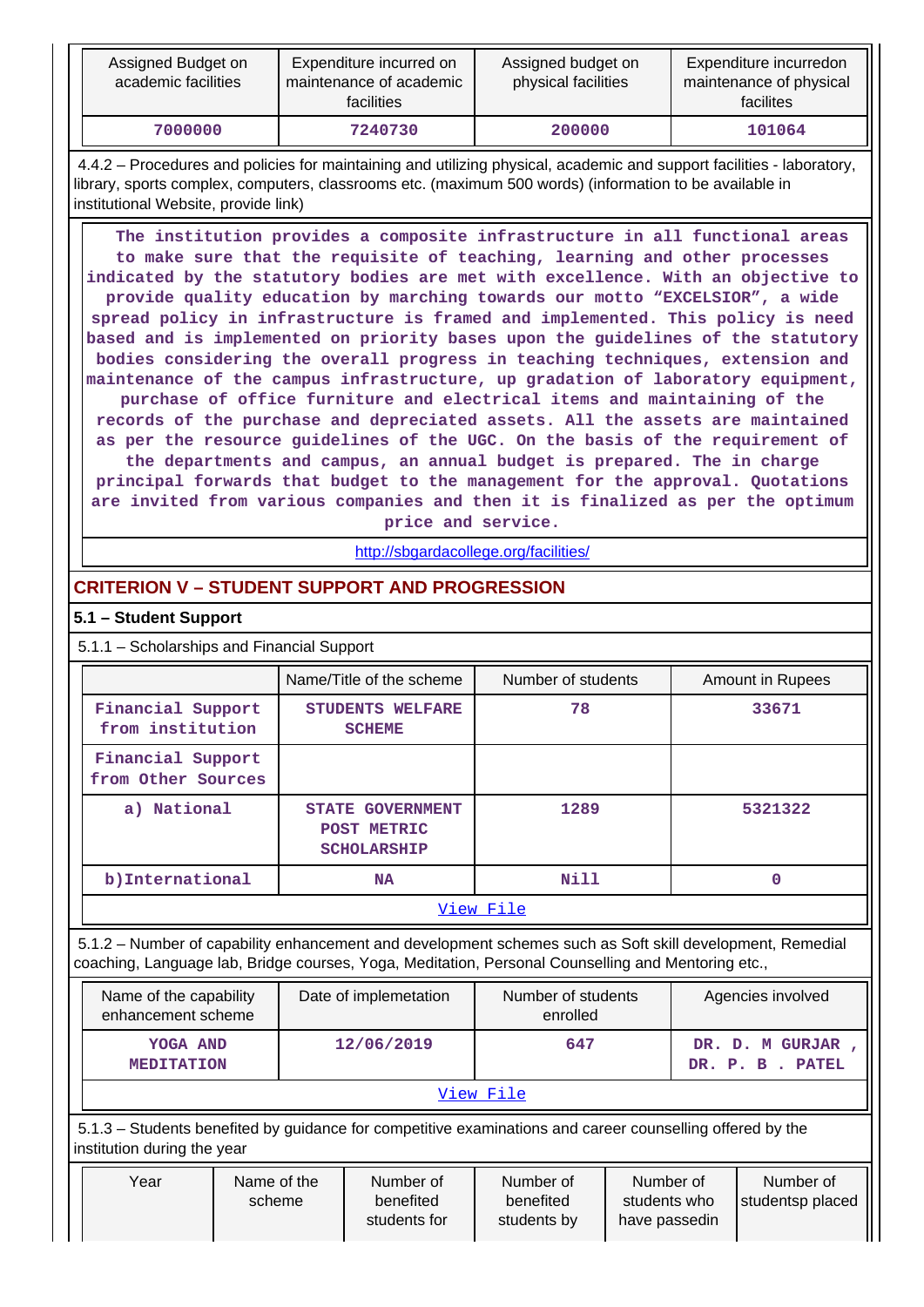|                                                                                                                                                                |                                                             | competitive<br>examination     | career<br>counseling<br>activities | the comp. exam                                      |                                     |  |  |  |  |
|----------------------------------------------------------------------------------------------------------------------------------------------------------------|-------------------------------------------------------------|--------------------------------|------------------------------------|-----------------------------------------------------|-------------------------------------|--|--|--|--|
| 2019                                                                                                                                                           | Seminar on<br>How to get<br>Government<br>Jobs?             | 155                            | 155                                | Nill                                                | <b>Nill</b>                         |  |  |  |  |
| 2020                                                                                                                                                           | Career<br>Guidance<br>Seminar                               | 115                            | 115                                | Nill                                                | <b>Nill</b>                         |  |  |  |  |
| 2020                                                                                                                                                           | Seminar on<br>"What is<br>next after<br>Graduation?"        | 145                            | 145                                | <b>Nill</b>                                         | <b>Nill</b>                         |  |  |  |  |
| 2020                                                                                                                                                           | Mega<br>Placement<br>2020                                   | <b>Nill</b>                    | 711                                | <b>Nill</b>                                         | 208                                 |  |  |  |  |
|                                                                                                                                                                |                                                             |                                | View File                          |                                                     |                                     |  |  |  |  |
| 5.1.4 - Institutional mechanism for transparency, timely redressal of student grievances, Prevention of sexual<br>harassment and ragging cases during the year |                                                             |                                |                                    |                                                     |                                     |  |  |  |  |
|                                                                                                                                                                | Total grievances received                                   | Number of grievances redressed |                                    | Avg. number of days for grievance<br>redressal      |                                     |  |  |  |  |
|                                                                                                                                                                | <b>Nill</b>                                                 |                                | <b>Nill</b>                        |                                                     | 1                                   |  |  |  |  |
| 5.2 - Student Progression                                                                                                                                      |                                                             |                                |                                    |                                                     |                                     |  |  |  |  |
| 5.2.1 - Details of campus placement during the year                                                                                                            |                                                             |                                |                                    |                                                     |                                     |  |  |  |  |
|                                                                                                                                                                |                                                             |                                |                                    |                                                     |                                     |  |  |  |  |
|                                                                                                                                                                | On campus                                                   |                                |                                    | Off campus                                          |                                     |  |  |  |  |
| Nameof<br>organizations<br>visited                                                                                                                             | Number of<br>students<br>participated                       | Number of<br>stduents placed   | Nameof<br>organizations<br>visited | Number of<br>students<br>participated               | Number of<br>stduents placed        |  |  |  |  |
| <b>VARIOUS</b><br><b>COMPANY</b>                                                                                                                               | 711                                                         | 24                             | <b>NA</b>                          | <b>Nill</b>                                         | Nill                                |  |  |  |  |
|                                                                                                                                                                |                                                             |                                | View File                          |                                                     |                                     |  |  |  |  |
| 5.2.2 - Student progression to higher education in percentage during the year                                                                                  |                                                             |                                |                                    |                                                     |                                     |  |  |  |  |
| Year                                                                                                                                                           | Number of<br>students<br>enrolling into<br>higher education | Programme<br>graduated from    | Depratment<br>graduated from       | Name of<br>institution joined                       | Name of<br>programme<br>admitted to |  |  |  |  |
| 2020                                                                                                                                                           | 6                                                           | B.COM.                         | B.COM.                             | <b>VNSGU</b>                                        | M.COM                               |  |  |  |  |
| 2020                                                                                                                                                           | 7                                                           | <b>B.A.</b>                    | <b>GUJARATI</b>                    | S. B.<br><b>GARDA</b><br>COLLEGE,<br><b>NAVSARI</b> | M.A.                                |  |  |  |  |
| 2020                                                                                                                                                           | $\overline{7}$                                              | <b>B.A.</b>                    | <b>HISTORY</b>                     | S. B.<br><b>GARDA</b><br>COLLEGE,<br><b>NAVSARI</b> | M.A.                                |  |  |  |  |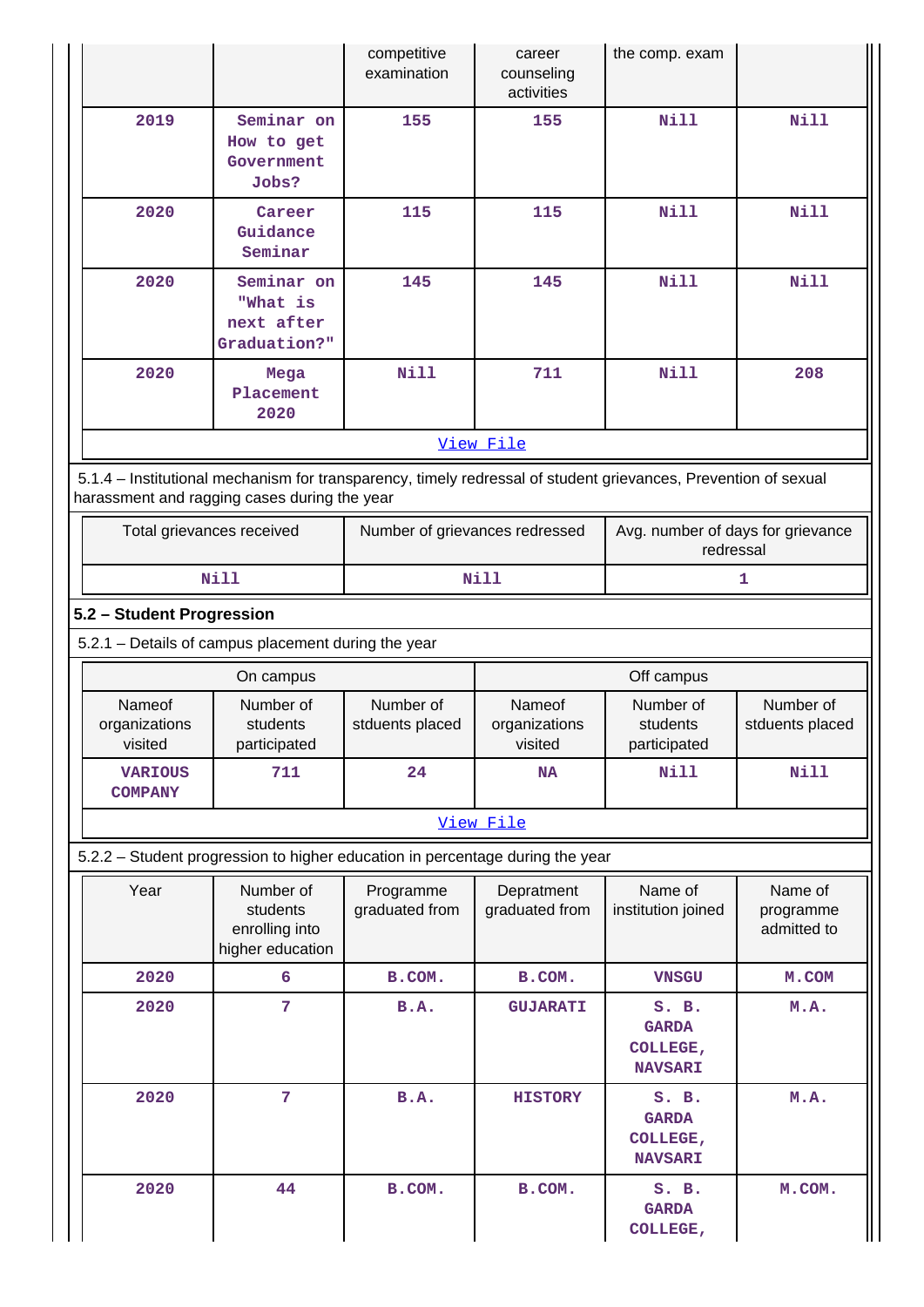|                                         |                                                                                                                                                                                                                              |                           |                                   |                     |                                     |  | <b>NAVSARI</b>                                                        |    |                                |  |  |  |  |  |
|-----------------------------------------|------------------------------------------------------------------------------------------------------------------------------------------------------------------------------------------------------------------------------|---------------------------|-----------------------------------|---------------------|-------------------------------------|--|-----------------------------------------------------------------------|----|--------------------------------|--|--|--|--|--|
| 2020                                    | 3                                                                                                                                                                                                                            | <b>B.A.</b>               |                                   |                     | <b>ENGLISH</b>                      |  | <b>Z F WADIYA</b><br><b>WOMENS</b><br><b>COLLEGE,</b><br><b>SURAT</b> |    | M.A.                           |  |  |  |  |  |
| 2020                                    | 3                                                                                                                                                                                                                            | M.A.                      |                                   |                     | <b>GUJARATI</b>                     |  | <b>T N RAO</b><br><b>COLLEG</b>                                       |    | B.ED.                          |  |  |  |  |  |
| 2020                                    | 3                                                                                                                                                                                                                            | B.A.                      |                                   |                     | <b>ENGLISH</b>                      |  | D.D.LAW<br><b>COLLEGE</b>                                             |    | LLB                            |  |  |  |  |  |
| 2020                                    | $\overline{\mathbf{2}}$                                                                                                                                                                                                      | B.A                       |                                   |                     | <b>ECONOMICS</b>                    |  | <b>DDLAW COLL</b><br><b>EGE, NAVSARI</b>                              |    | LLB                            |  |  |  |  |  |
| 2020                                    | $6\phantom{1}6$                                                                                                                                                                                                              | B.A.                      |                                   |                     | <b>HISTORY</b>                      |  | D.D. LAW C<br><b>OLLEGE, NAVSA</b><br><b>RI</b>                       |    | LLB                            |  |  |  |  |  |
| 2020                                    | 11                                                                                                                                                                                                                           | B.COM.                    |                                   |                     | B.COM.                              |  | D.D.LAW. C<br><b>OLLEGE, NAVSA</b><br>RI                              |    | LLB                            |  |  |  |  |  |
|                                         |                                                                                                                                                                                                                              |                           |                                   | View File           |                                     |  |                                                                       |    |                                |  |  |  |  |  |
|                                         | 5.2.3 - Students qualifying in state/ national/ international level examinations during the year                                                                                                                             |                           |                                   |                     |                                     |  |                                                                       |    |                                |  |  |  |  |  |
|                                         | (eg:NET/SET/SLET/GATE/GMAT/CAT/GRE/TOFEL/Civil Services/State Government Services)                                                                                                                                           |                           |                                   |                     |                                     |  |                                                                       |    |                                |  |  |  |  |  |
|                                         | Items                                                                                                                                                                                                                        |                           |                                   |                     |                                     |  |                                                                       |    |                                |  |  |  |  |  |
| Number of students selected/ qualifying |                                                                                                                                                                                                                              |                           |                                   |                     |                                     |  |                                                                       |    |                                |  |  |  |  |  |
|                                         |                                                                                                                                                                                                                              |                           |                                   |                     |                                     |  | 43                                                                    |    |                                |  |  |  |  |  |
|                                         | Any Other                                                                                                                                                                                                                    |                           |                                   |                     |                                     |  |                                                                       |    |                                |  |  |  |  |  |
|                                         | Any Other                                                                                                                                                                                                                    |                           |                                   |                     |                                     |  | 65                                                                    |    |                                |  |  |  |  |  |
|                                         |                                                                                                                                                                                                                              |                           |                                   | View File           |                                     |  |                                                                       |    |                                |  |  |  |  |  |
|                                         | 5.2.4 - Sports and cultural activities / competitions organised at the institution level during the year                                                                                                                     |                           |                                   |                     |                                     |  |                                                                       |    |                                |  |  |  |  |  |
|                                         | Activity                                                                                                                                                                                                                     |                           | Level                             |                     |                                     |  | Number of Participants                                                |    |                                |  |  |  |  |  |
|                                         | <b>FABRIC PAINTING</b><br><b>COMPETITION</b>                                                                                                                                                                                 |                           |                                   | INSTITUTIONAL LEVEL |                                     |  |                                                                       | 37 |                                |  |  |  |  |  |
|                                         |                                                                                                                                                                                                                              |                           |                                   | View File           |                                     |  |                                                                       |    |                                |  |  |  |  |  |
|                                         |                                                                                                                                                                                                                              |                           |                                   |                     |                                     |  |                                                                       |    |                                |  |  |  |  |  |
|                                         | 5.3 - Student Participation and Activities<br>5.3.1 - Number of awards/medals for outstanding performance in sports/cultural activities at national/international<br>level (award for a team event should be counted as one) |                           |                                   |                     |                                     |  |                                                                       |    |                                |  |  |  |  |  |
| Year                                    | Name of the<br>award/medal                                                                                                                                                                                                   | National/<br>Internaional | Number of<br>awards for<br>Sports |                     | Number of<br>awards for<br>Cultural |  | Student ID<br>number                                                  |    | Name of the<br>student         |  |  |  |  |  |
| 2020                                    | <b>NATIONAL</b><br><b>FINALS OF</b><br>THEIR<br><b>NATIONAL</b><br>YOUTH<br><b>PARLIAMENT</b><br><b>FESTIVALS</b>                                                                                                            | National                  |                                   | <b>Nill</b>         | 1                                   |  | 514758                                                                |    | <b>PATEL</b><br><b>AARIF E</b> |  |  |  |  |  |

**As we know that strength of the team is each individual member and the strength**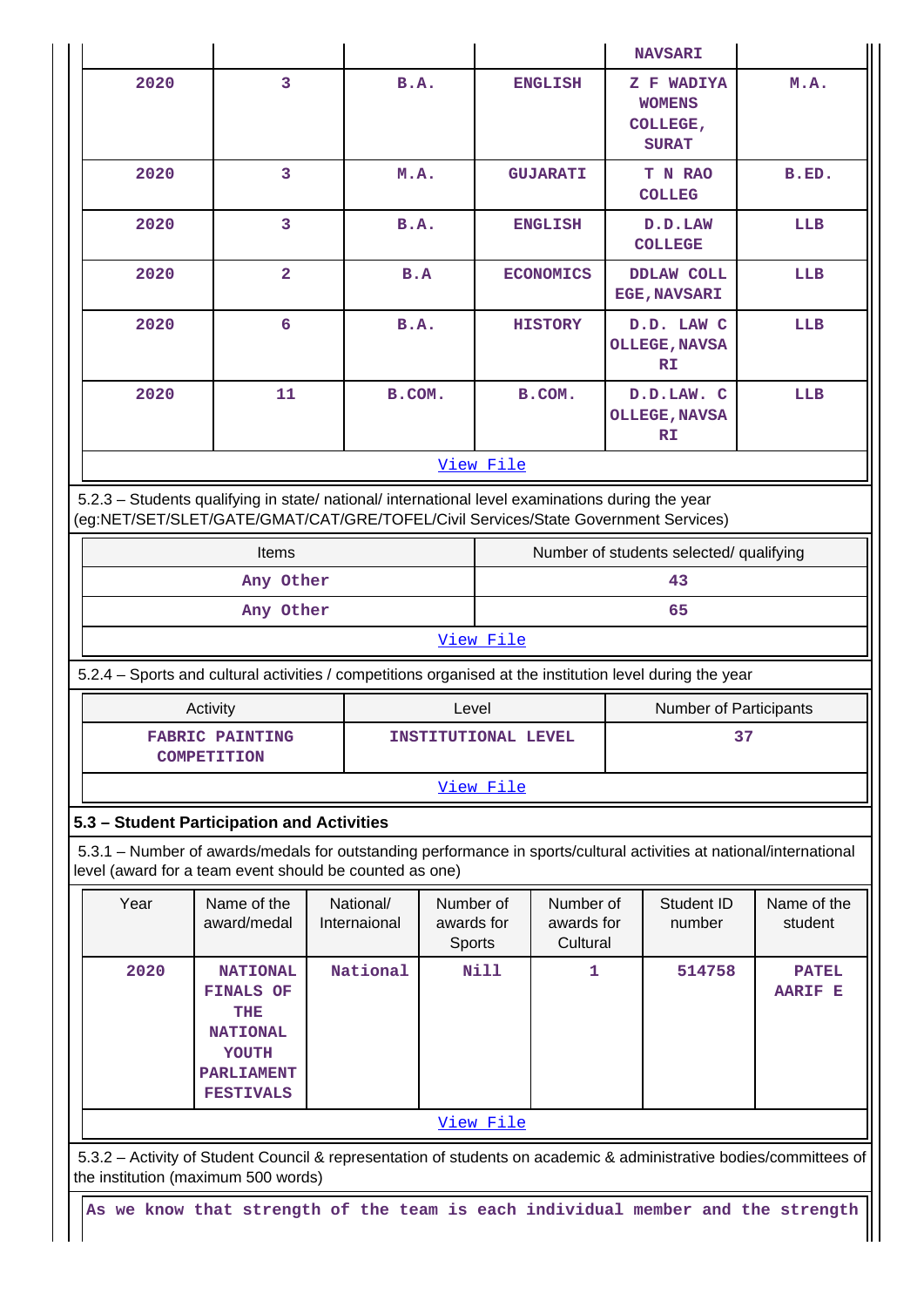**of each member is the team. In this way Student Council as a team of any institution plays a significant role in connecting the management, faculty and students of the college. It also provides excellent opportunities to the students to get involved in the inner workings of their institution. It is a formal body of student representatives where the class representative as CR and Ladies Representative as LR are elected from each class. These representatives will then elect the General Secretary (GS) of the college who is one of the elected class representatives. Again various committees are formed where the elected representatives have to contest for their desirable posts. The council consist of General Secretary, Finance Secretary, Debate Secretary, Cultural Secretary, Sports Secretary, Magazine Secretary, Planning Forum Secretary. Apart from the council there are two important committees of N.C.C. and N.S.S.. All these committees are headed by the faculties as the chairperson. In a way the faculty and the students together collaborate for the various co-curricular and extra-curricular.**

#### **5.4 – Alumni Engagement**

5.4.1 – Whether the institution has registered Alumni Association?

 **No**

5.4.2 – No. of enrolled Alumni:

**264**

5.4.3 – Alumni contribution during the year (in Rupees) :

**15675**

5.4.4 – Meetings/activities organized by Alumni Association :

**A MEETING OF ALUMNI ASSOCIATION ORGANISED ON 19-10-2019**

#### **CRITERION VI – GOVERNANCE, LEADERSHIP AND MANAGEMENT**

#### **6.1 – Institutional Vision and Leadership**

 6.1.1 – Mention two practices of decentralization and participative management during the last year (maximum 500 words)

 **S. B. Garda college encourages and practices a culture of decentralization and participative management. A supportive and decentralized system is established by involving all staff members for the smooth functioning of the academic and administrative bodies. The institution functions in a well-coordinated and planned manner to ensure decentralized and participative manner at all levels of decision making. The administration of the college is decentralized by establishing various committees representing the teaching, non-teaching, and supporting staff in order to carry out smooth and effective administrative functions of the college. These committees perform an advisory role in matters within their designated sphere of activity and also help in the execution of administrative decisions. The Principal of the college is always in constant touch with the Governing Body through regular meetings so as all academic and administrative matters can be entertained and accomplished without delay. The college faculty including ad-hoc and temporary faculty members are given**

**significant roles and responsibilities related to various functions of the college, like organizing administrative as well as cultural activities of the college, preparing time-table, planning and proposal activities etc. Students are actively involved in organizing most of the events of the college such as seminars, career counselling fairs, placement drives, health check-up camps, blood donation camps, disaster management training and Different committees are constituted The responsibilities and duties are allocated to teaching and non-**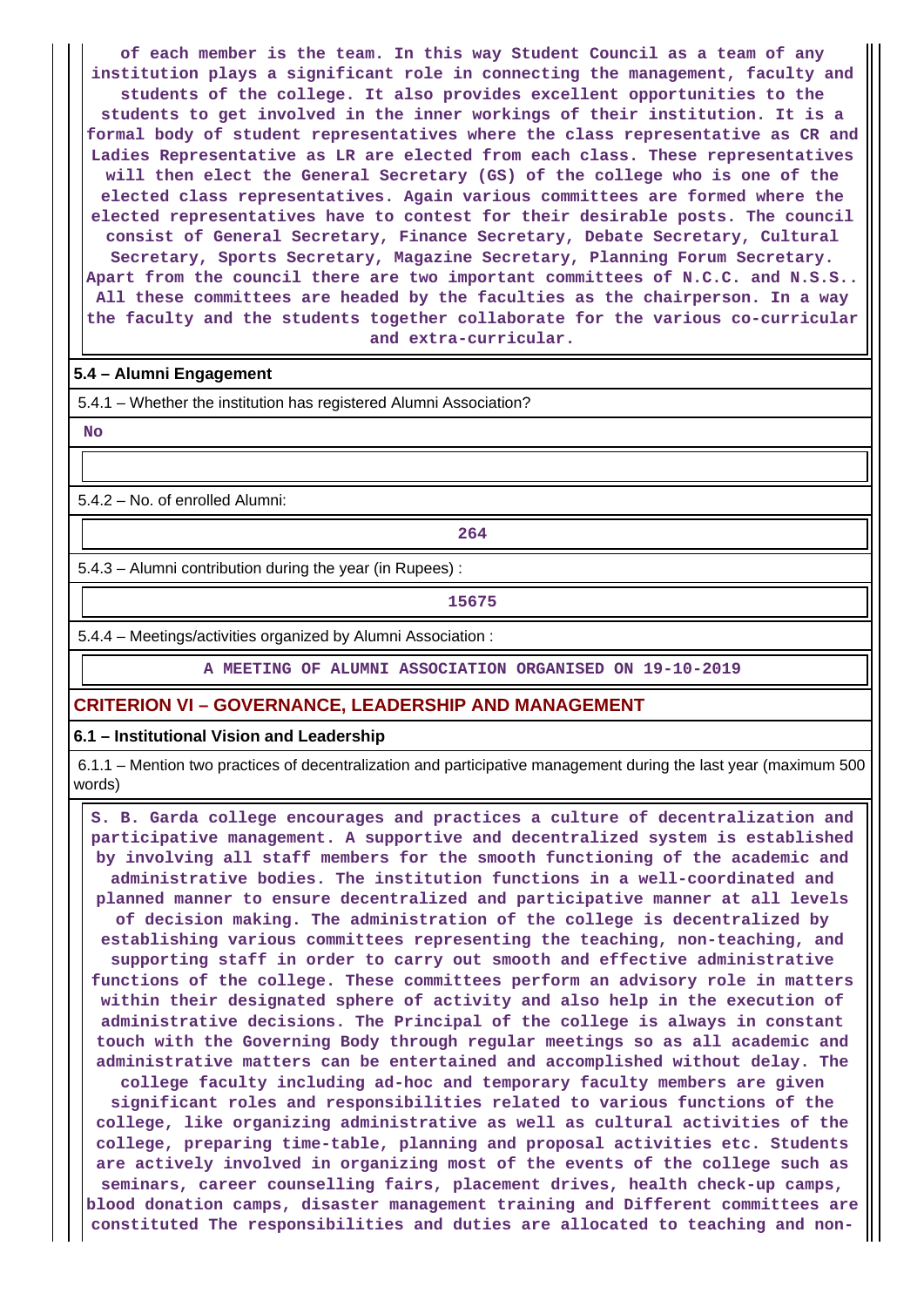**teaching staff at the beginning of the academic session. The Principal discusses with the faculty members and communicates the essential information to head of the departments , chairman/ Vice-chairpersons of the various committees. A Notice/ Order Register is maintained to keep the record of various duties assigned from time to time to all faculty members. The responsibility assigned to the teachers is displayed on faculty notice board and also conveyed to them in the meetings and in person. All the committees, departments, academic and administrative wings function under the direct supervision of the principal. The Vice- Principal assists the principal in academic and administrative works. The head of different committees and departments have full autonomy to organize activities in the concerned departments and committees. Day-to-day academic activities of the departments are taken care of by the HoDs. Various committees are constituted to facilitate academic and administrative activities. All the committees and departments have been given complete administrative as well as academic autonomy and mobility for effective governance.**

| 6.1.2 – Does the institution have a Management Information System (MIS)? |  |  |  |
|--------------------------------------------------------------------------|--|--|--|
|                                                                          |  |  |  |

*Yes* 

#### **6.2 – Strategy Development and Deployment**

6.2.1 – Quality improvement strategies adopted by the institution for each of the following (with in 100 words each):

| <b>Strategy Type</b>       | Details                                                                                                                                                                                                                                                                                                                                                                                                                                                                                                               |
|----------------------------|-----------------------------------------------------------------------------------------------------------------------------------------------------------------------------------------------------------------------------------------------------------------------------------------------------------------------------------------------------------------------------------------------------------------------------------------------------------------------------------------------------------------------|
| Curriculum Development     | Suggestions and complaints are<br>collected from teachers and they are<br>represented in the meetings of the<br>Board of Studies. Students are invited<br>to present their views on the<br>usefulness of the curriculum. Students<br>feedback must be taken and analyzed                                                                                                                                                                                                                                              |
| Teaching and Learning      | Seminars for students using ICT<br>Lectures and seminars helpful to<br>students in facing an interview To<br>undertake assignments of students to<br>continuously check their evaluation To<br>undertake an educational tour once a<br>year                                                                                                                                                                                                                                                                           |
| Examination and Evaluation | Mark sheets are displayed on the<br>notice boards. Exam related material is<br>provided to the students. Rechecking<br>facility of answer book is provided by<br>institution. For PG programmes: group<br>discussion, term paper, debates,<br>seminar etc. University Examination are<br>conducted as per the norms and<br>regulations of VNSGU, Surat First class<br>first students as well as those who<br>achieve highest marks in various<br>subjects are felicitated at the annual<br>prize distribution program |
| Research and Development   | Information on seminars and<br>invitations for paper publication are<br>mailed to all teachers. Leaves are<br>always sanctioned for participation in<br>research oriented activities. Library                                                                                                                                                                                                                                                                                                                         |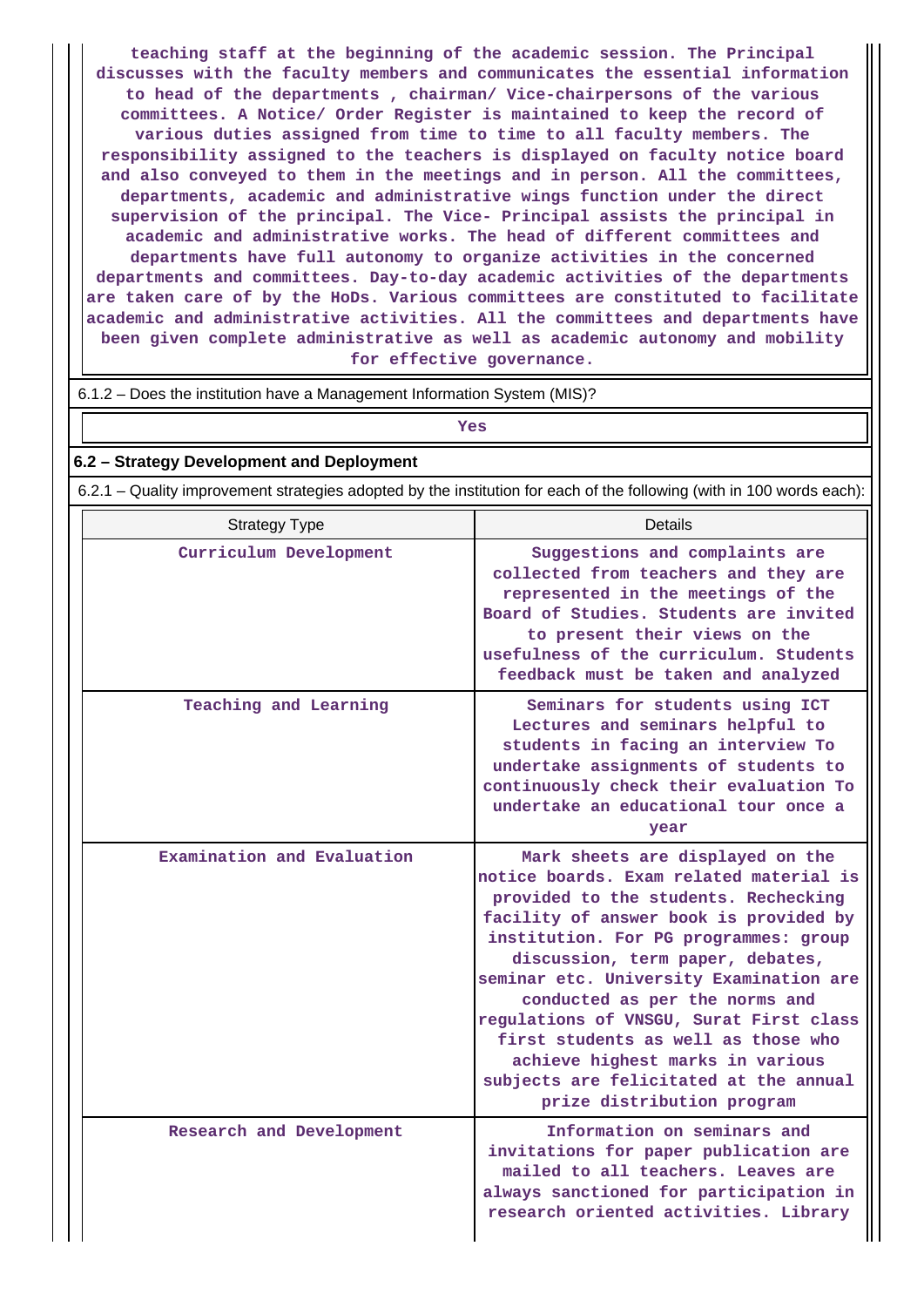|                                                               | facilities offered to researchers To<br>encourage teachers for publishing<br>books, journals, papers etc. All types<br>of administrative support for the<br>teacher/researcher.                                                                                                                                                   |
|---------------------------------------------------------------|-----------------------------------------------------------------------------------------------------------------------------------------------------------------------------------------------------------------------------------------------------------------------------------------------------------------------------------|
| Library, ICT and Physical<br>Infrastructure / Instrumentation | ICT enabled Seminar halls Public<br>Address system is provided in the<br>College building at various places to<br>facilitate emergency announcements to<br>staff and students.                                                                                                                                                    |
| Human Resource Management                                     | Many students work under Earn while<br>Learn scheme. Use of human Resource as<br>per their competency to complete<br>particular task (Academic and<br>Administrative) The Administrative<br>system is fully computerized Teachers<br>are given additional charge for various<br>extracurricular and co- curricular<br>activities. |
| Industry Interaction / Collaboration                          | Industry interaction through "Career<br>Guidance Placement Cell" This Cell<br>conducts Training program for<br>Employability, invited Industrialists<br>for lectures and Placement/ Campus<br>interview organized with the help of<br>industrialists                                                                              |
| Admission of Students                                         | Guidance given to Students about<br>OnLine Admission Process of Commerce<br>course Counselling to Students to<br>choose appropriate choice/combination<br>of subject in Arts at the time of<br>admission. Admission for UG and PG is<br>done by University.                                                                       |

6.2.2 – Implementation of e-governance in areas of operations:

| E-governace area              | <b>Details</b>                                                                                                                                                                                                            |
|-------------------------------|---------------------------------------------------------------------------------------------------------------------------------------------------------------------------------------------------------------------------|
| Administration                | Institutional administrative office<br>is fully atomized and all the process<br>is done in office management software                                                                                                     |
| Finance and Accounts          | All financial accounts are maintained<br>in Tally ERP 9 software.                                                                                                                                                         |
| Student Admission and Support | Admission of students is online. The<br>admission is done as per the rules and<br>norms of the university. It is strictly<br>on the bases of merit. Centralized<br>Admission of F.Y.B.Com. students by the<br>University. |
| Examination                   | Internal marks online generated in<br>the university program. Teachers enter<br>the assessment marks in the program.                                                                                                      |

## **6.3 – Faculty Empowerment Strategies**

 6.3.1 – Teachers provided with financial support to attend conferences / workshops and towards membership fee of professional bodies during the year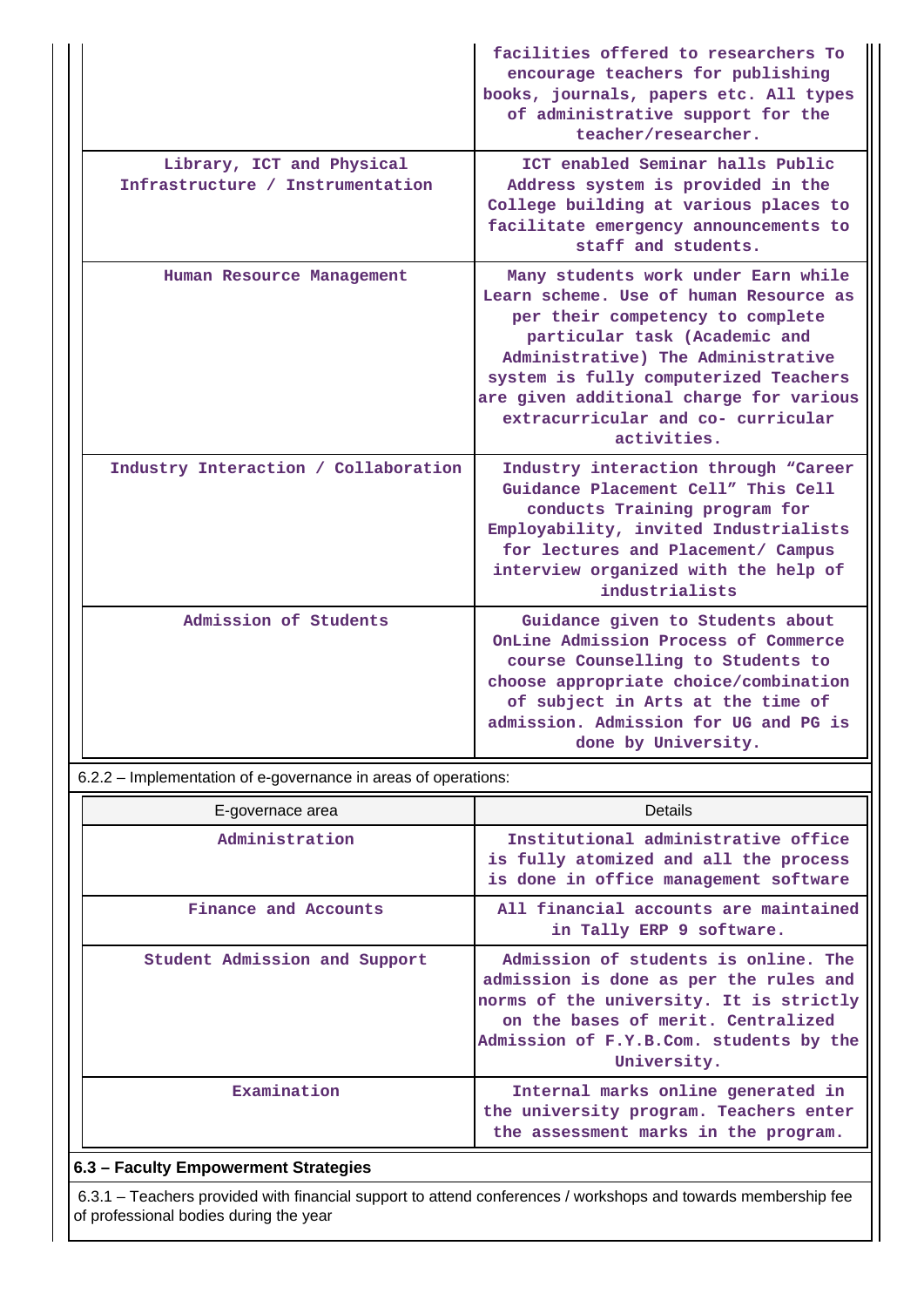| 600<br>2019<br>One Day State<br>DR. H. J.<br><b>NA</b><br><b>PATEL</b><br>Level Workshop<br>on NAAC<br>organized by<br>Rofel College,<br>Vapi<br>2983<br>2019<br>DR. H. J.<br><b>GSIRF METHODO</b><br><b>NA</b><br>LOGYorganized<br><b>PATEL</b><br>by, KCG,<br>Gandhinagar<br>View File<br>6.3.2 - Number of professional development / administrative training programmes organized by the College for<br>teaching and non teaching staff during the year<br>Year<br>Title of the<br>Title of the<br>Number of<br>From date<br>To Date<br>Number of<br>professional<br>participants<br>administrative<br>participants<br>development<br>(Teaching<br>(non-teaching<br>training<br>programme<br>staff)<br>programme<br>staff)<br>organised for<br>organised for<br>teaching staff<br>non-teaching<br>staff<br>Nill<br>Nill<br>2019<br>Nill<br>Nill<br><b>NIL</b><br><b>NIL</b><br>View File<br>6.3.3 - No. of teachers attending professional development programmes, viz., Orientation Programme, Refresher<br>Course, Short Term Course, Faculty Development Programmes during the year<br>Title of the<br>Number of teachers<br>From Date<br>To date<br>Duration<br>professional<br>who attended<br>development<br>programme<br>$\mathbf{1}$<br>8<br><b>VIRTUAL</b><br>11/05/2020<br>18/05/2020<br><b>FACULTY</b><br><b>DEVELOPMENT</b><br>PROGRAMME ON<br><b>ROLE OF</b><br><b>TEACHERS IN</b><br><b>QUALITY</b><br>ENHANCEMENT AND<br><b>ACCREDITATION</b><br><b>REFRESHER</b><br>1<br>07/11/2019<br>07/11/2019<br>1<br><b>COURSE IN</b><br><b>LANGUAGE</b><br>View File<br>6.3.4 - Faculty and Staff recruitment (no. for permanent recruitment):<br>Teaching<br>Non-teaching<br>Full Time<br><b>Full Time</b><br>Permanent<br>Permanent<br>$\overline{a}$<br>Nill<br><b>Nill</b><br>Nill | Year<br>Name of Teacher |  | Name of conference/<br>workshop attended<br>for which financial<br>support provided |  | Name of the<br>professional body for<br>which membership<br>fee is provided |  | Amount of support |  |  |  |
|--------------------------------------------------------------------------------------------------------------------------------------------------------------------------------------------------------------------------------------------------------------------------------------------------------------------------------------------------------------------------------------------------------------------------------------------------------------------------------------------------------------------------------------------------------------------------------------------------------------------------------------------------------------------------------------------------------------------------------------------------------------------------------------------------------------------------------------------------------------------------------------------------------------------------------------------------------------------------------------------------------------------------------------------------------------------------------------------------------------------------------------------------------------------------------------------------------------------------------------------------------------------------------------------------------------------------------------------------------------------------------------------------------------------------------------------------------------------------------------------------------------------------------------------------------------------------------------------------------------------------------------------------------------------------------------------------------------------------------------------------------------------------------------------------|-------------------------|--|-------------------------------------------------------------------------------------|--|-----------------------------------------------------------------------------|--|-------------------|--|--|--|
|                                                                                                                                                                                                                                                                                                                                                                                                                                                                                                                                                                                                                                                                                                                                                                                                                                                                                                                                                                                                                                                                                                                                                                                                                                                                                                                                                                                                                                                                                                                                                                                                                                                                                                                                                                                                  |                         |  |                                                                                     |  |                                                                             |  |                   |  |  |  |
|                                                                                                                                                                                                                                                                                                                                                                                                                                                                                                                                                                                                                                                                                                                                                                                                                                                                                                                                                                                                                                                                                                                                                                                                                                                                                                                                                                                                                                                                                                                                                                                                                                                                                                                                                                                                  |                         |  |                                                                                     |  |                                                                             |  |                   |  |  |  |
|                                                                                                                                                                                                                                                                                                                                                                                                                                                                                                                                                                                                                                                                                                                                                                                                                                                                                                                                                                                                                                                                                                                                                                                                                                                                                                                                                                                                                                                                                                                                                                                                                                                                                                                                                                                                  |                         |  |                                                                                     |  |                                                                             |  |                   |  |  |  |
|                                                                                                                                                                                                                                                                                                                                                                                                                                                                                                                                                                                                                                                                                                                                                                                                                                                                                                                                                                                                                                                                                                                                                                                                                                                                                                                                                                                                                                                                                                                                                                                                                                                                                                                                                                                                  |                         |  |                                                                                     |  |                                                                             |  |                   |  |  |  |
|                                                                                                                                                                                                                                                                                                                                                                                                                                                                                                                                                                                                                                                                                                                                                                                                                                                                                                                                                                                                                                                                                                                                                                                                                                                                                                                                                                                                                                                                                                                                                                                                                                                                                                                                                                                                  |                         |  |                                                                                     |  |                                                                             |  |                   |  |  |  |
|                                                                                                                                                                                                                                                                                                                                                                                                                                                                                                                                                                                                                                                                                                                                                                                                                                                                                                                                                                                                                                                                                                                                                                                                                                                                                                                                                                                                                                                                                                                                                                                                                                                                                                                                                                                                  |                         |  |                                                                                     |  |                                                                             |  |                   |  |  |  |
|                                                                                                                                                                                                                                                                                                                                                                                                                                                                                                                                                                                                                                                                                                                                                                                                                                                                                                                                                                                                                                                                                                                                                                                                                                                                                                                                                                                                                                                                                                                                                                                                                                                                                                                                                                                                  |                         |  |                                                                                     |  |                                                                             |  |                   |  |  |  |
|                                                                                                                                                                                                                                                                                                                                                                                                                                                                                                                                                                                                                                                                                                                                                                                                                                                                                                                                                                                                                                                                                                                                                                                                                                                                                                                                                                                                                                                                                                                                                                                                                                                                                                                                                                                                  |                         |  |                                                                                     |  |                                                                             |  |                   |  |  |  |
|                                                                                                                                                                                                                                                                                                                                                                                                                                                                                                                                                                                                                                                                                                                                                                                                                                                                                                                                                                                                                                                                                                                                                                                                                                                                                                                                                                                                                                                                                                                                                                                                                                                                                                                                                                                                  |                         |  |                                                                                     |  |                                                                             |  |                   |  |  |  |
|                                                                                                                                                                                                                                                                                                                                                                                                                                                                                                                                                                                                                                                                                                                                                                                                                                                                                                                                                                                                                                                                                                                                                                                                                                                                                                                                                                                                                                                                                                                                                                                                                                                                                                                                                                                                  |                         |  |                                                                                     |  |                                                                             |  |                   |  |  |  |
|                                                                                                                                                                                                                                                                                                                                                                                                                                                                                                                                                                                                                                                                                                                                                                                                                                                                                                                                                                                                                                                                                                                                                                                                                                                                                                                                                                                                                                                                                                                                                                                                                                                                                                                                                                                                  |                         |  |                                                                                     |  |                                                                             |  |                   |  |  |  |
|                                                                                                                                                                                                                                                                                                                                                                                                                                                                                                                                                                                                                                                                                                                                                                                                                                                                                                                                                                                                                                                                                                                                                                                                                                                                                                                                                                                                                                                                                                                                                                                                                                                                                                                                                                                                  |                         |  |                                                                                     |  |                                                                             |  |                   |  |  |  |
|                                                                                                                                                                                                                                                                                                                                                                                                                                                                                                                                                                                                                                                                                                                                                                                                                                                                                                                                                                                                                                                                                                                                                                                                                                                                                                                                                                                                                                                                                                                                                                                                                                                                                                                                                                                                  |                         |  |                                                                                     |  |                                                                             |  |                   |  |  |  |
|                                                                                                                                                                                                                                                                                                                                                                                                                                                                                                                                                                                                                                                                                                                                                                                                                                                                                                                                                                                                                                                                                                                                                                                                                                                                                                                                                                                                                                                                                                                                                                                                                                                                                                                                                                                                  |                         |  |                                                                                     |  |                                                                             |  |                   |  |  |  |
|                                                                                                                                                                                                                                                                                                                                                                                                                                                                                                                                                                                                                                                                                                                                                                                                                                                                                                                                                                                                                                                                                                                                                                                                                                                                                                                                                                                                                                                                                                                                                                                                                                                                                                                                                                                                  |                         |  |                                                                                     |  |                                                                             |  |                   |  |  |  |
|                                                                                                                                                                                                                                                                                                                                                                                                                                                                                                                                                                                                                                                                                                                                                                                                                                                                                                                                                                                                                                                                                                                                                                                                                                                                                                                                                                                                                                                                                                                                                                                                                                                                                                                                                                                                  |                         |  |                                                                                     |  |                                                                             |  |                   |  |  |  |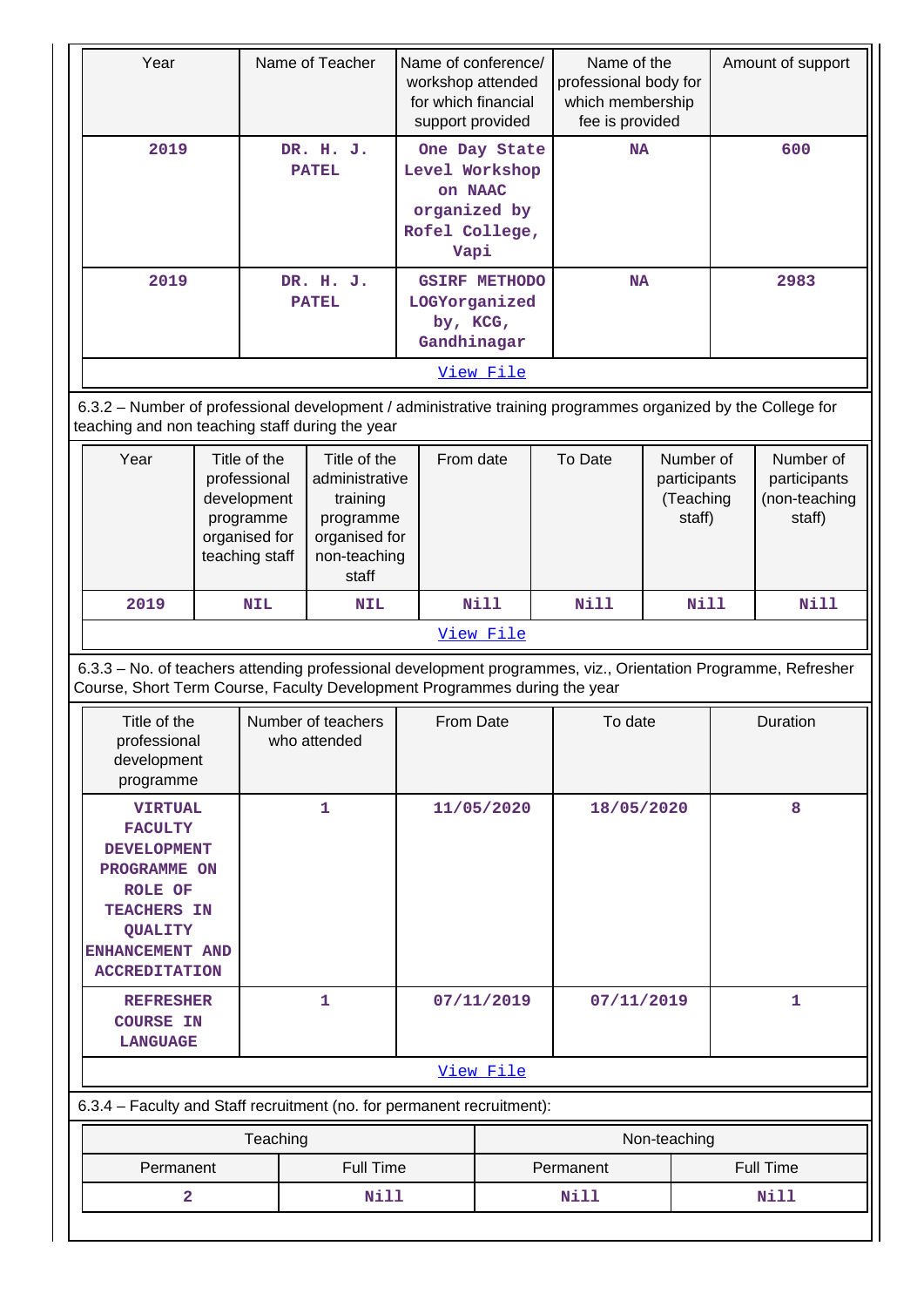| 6.3.5 - Welfare schemes for                                                                                                                                                                                                                                                                                                                                                                                                                                                                                                                                                            |                                        |                                                                                                                                                         |             |          |                                          |  |  |  |  |
|----------------------------------------------------------------------------------------------------------------------------------------------------------------------------------------------------------------------------------------------------------------------------------------------------------------------------------------------------------------------------------------------------------------------------------------------------------------------------------------------------------------------------------------------------------------------------------------|----------------------------------------|---------------------------------------------------------------------------------------------------------------------------------------------------------|-------------|----------|------------------------------------------|--|--|--|--|
| <b>Students</b><br>Teaching<br>Non-teaching                                                                                                                                                                                                                                                                                                                                                                                                                                                                                                                                            |                                        |                                                                                                                                                         |             |          |                                          |  |  |  |  |
| <b>YES</b>                                                                                                                                                                                                                                                                                                                                                                                                                                                                                                                                                                             |                                        |                                                                                                                                                         |             |          | YES                                      |  |  |  |  |
| 6.4 - Financial Management and Resource Mobilization                                                                                                                                                                                                                                                                                                                                                                                                                                                                                                                                   |                                        |                                                                                                                                                         |             |          |                                          |  |  |  |  |
| 6.4.1 – Institution conducts internal and external financial audits regularly (with in 100 words each)                                                                                                                                                                                                                                                                                                                                                                                                                                                                                 |                                        |                                                                                                                                                         |             |          |                                          |  |  |  |  |
| The accounts are maintained in Tally software and entries of accounts are<br>monitored by authorities. There is a mechanism of checking, rechecking and<br>crosschecking of accounts by the authorities. Besides, an arrangement is made<br>by the management for internal audit once a year by a practicing Chartered<br>Accountant. Majority of purchases are done after inviting quotations from<br>prospective suppliers. The grant of SAPTADHARA and UDISHA cell, received from<br>state government is audited and the reports are regularly sent to the concerned<br>department. |                                        |                                                                                                                                                         |             |          |                                          |  |  |  |  |
| 6.4.2 – Funds / Grants received from management, non-government bodies, individuals, philanthropies during the<br>year(not covered in Criterion III)                                                                                                                                                                                                                                                                                                                                                                                                                                   |                                        |                                                                                                                                                         |             |          |                                          |  |  |  |  |
| Name of the non government<br>funding agencies /individuals                                                                                                                                                                                                                                                                                                                                                                                                                                                                                                                            |                                        | Funds/ Grnats received in Rs.                                                                                                                           |             |          | Purpose                                  |  |  |  |  |
| <b>NIL</b>                                                                                                                                                                                                                                                                                                                                                                                                                                                                                                                                                                             |                                        |                                                                                                                                                         | $\mathbf 0$ |          | <b>NIL</b>                               |  |  |  |  |
|                                                                                                                                                                                                                                                                                                                                                                                                                                                                                                                                                                                        |                                        |                                                                                                                                                         | View File   |          |                                          |  |  |  |  |
| 6.4.3 - Total corpus fund generated                                                                                                                                                                                                                                                                                                                                                                                                                                                                                                                                                    |                                        |                                                                                                                                                         |             |          |                                          |  |  |  |  |
|                                                                                                                                                                                                                                                                                                                                                                                                                                                                                                                                                                                        |                                        | 280411.11                                                                                                                                               |             |          |                                          |  |  |  |  |
| 6.5 - Internal Quality Assurance System                                                                                                                                                                                                                                                                                                                                                                                                                                                                                                                                                |                                        |                                                                                                                                                         |             |          |                                          |  |  |  |  |
| 6.5.1 - Whether Academic and Administrative Audit (AAA) has been done?                                                                                                                                                                                                                                                                                                                                                                                                                                                                                                                 |                                        |                                                                                                                                                         |             |          |                                          |  |  |  |  |
| <b>Audit Type</b>                                                                                                                                                                                                                                                                                                                                                                                                                                                                                                                                                                      |                                        | External                                                                                                                                                |             | Internal |                                          |  |  |  |  |
|                                                                                                                                                                                                                                                                                                                                                                                                                                                                                                                                                                                        | Yes/No                                 | Agency                                                                                                                                                  |             | Yes/No   | Authority                                |  |  |  |  |
| Academic                                                                                                                                                                                                                                                                                                                                                                                                                                                                                                                                                                               | No                                     |                                                                                                                                                         | Nill        | Yes      | <b>IQAC/INCHARGE</b><br><b>PRINCIPAL</b> |  |  |  |  |
| Administrative                                                                                                                                                                                                                                                                                                                                                                                                                                                                                                                                                                         | Yes                                    |                                                                                                                                                         | Nill        | Yes      | <b>IQAC/INCHARGE</b><br><b>PRINCIPAL</b> |  |  |  |  |
| 6.5.2 - Activities and support from the Parent - Teacher Association (at least three)                                                                                                                                                                                                                                                                                                                                                                                                                                                                                                  |                                        |                                                                                                                                                         |             |          |                                          |  |  |  |  |
|                                                                                                                                                                                                                                                                                                                                                                                                                                                                                                                                                                                        |                                        | CO-ORDINATION WITH PARENTS REGARDING DISCIPLINE OF THE STUDENTS. INVITED<br>PARENTS ON THE OCCASION OF ANNUAL GATHERING.                                |             |          |                                          |  |  |  |  |
| 6.5.3 - Development programmes for support staff (at least three)                                                                                                                                                                                                                                                                                                                                                                                                                                                                                                                      |                                        |                                                                                                                                                         |             |          |                                          |  |  |  |  |
|                                                                                                                                                                                                                                                                                                                                                                                                                                                                                                                                                                                        |                                        | TO PROVIDE LOAN FROM CO- OPERATIVE SOCIETY OF THE COLLEGE. TO GIVE DIWALI<br>BONUS. TO GIVE INCREMENT AS PER NORMS.                                     |             |          |                                          |  |  |  |  |
| 6.5.4 – Post Accreditation initiative(s) (mention at least three)                                                                                                                                                                                                                                                                                                                                                                                                                                                                                                                      |                                        |                                                                                                                                                         |             |          |                                          |  |  |  |  |
|                                                                                                                                                                                                                                                                                                                                                                                                                                                                                                                                                                                        |                                        | FEEDBACK MECHANISM FOR IMPROVING THE TEACHING - LEARNING PROCESS. FOCUS ON<br>STUDENTS CENTRIC ACTIVITIES LIKE NSS, NCC, SAPTADHARA, SCOPE, SPORTS ETC. |             |          |                                          |  |  |  |  |
| 6.5.5 - Internal Quality Assurance System Details                                                                                                                                                                                                                                                                                                                                                                                                                                                                                                                                      |                                        |                                                                                                                                                         |             |          |                                          |  |  |  |  |
|                                                                                                                                                                                                                                                                                                                                                                                                                                                                                                                                                                                        | a) Submission of Data for AISHE portal |                                                                                                                                                         |             | Yes      |                                          |  |  |  |  |
|                                                                                                                                                                                                                                                                                                                                                                                                                                                                                                                                                                                        | b) Participation in NIRF               |                                                                                                                                                         |             | Yes      |                                          |  |  |  |  |
|                                                                                                                                                                                                                                                                                                                                                                                                                                                                                                                                                                                        | c)ISO certification                    |                                                                                                                                                         |             | Nill     |                                          |  |  |  |  |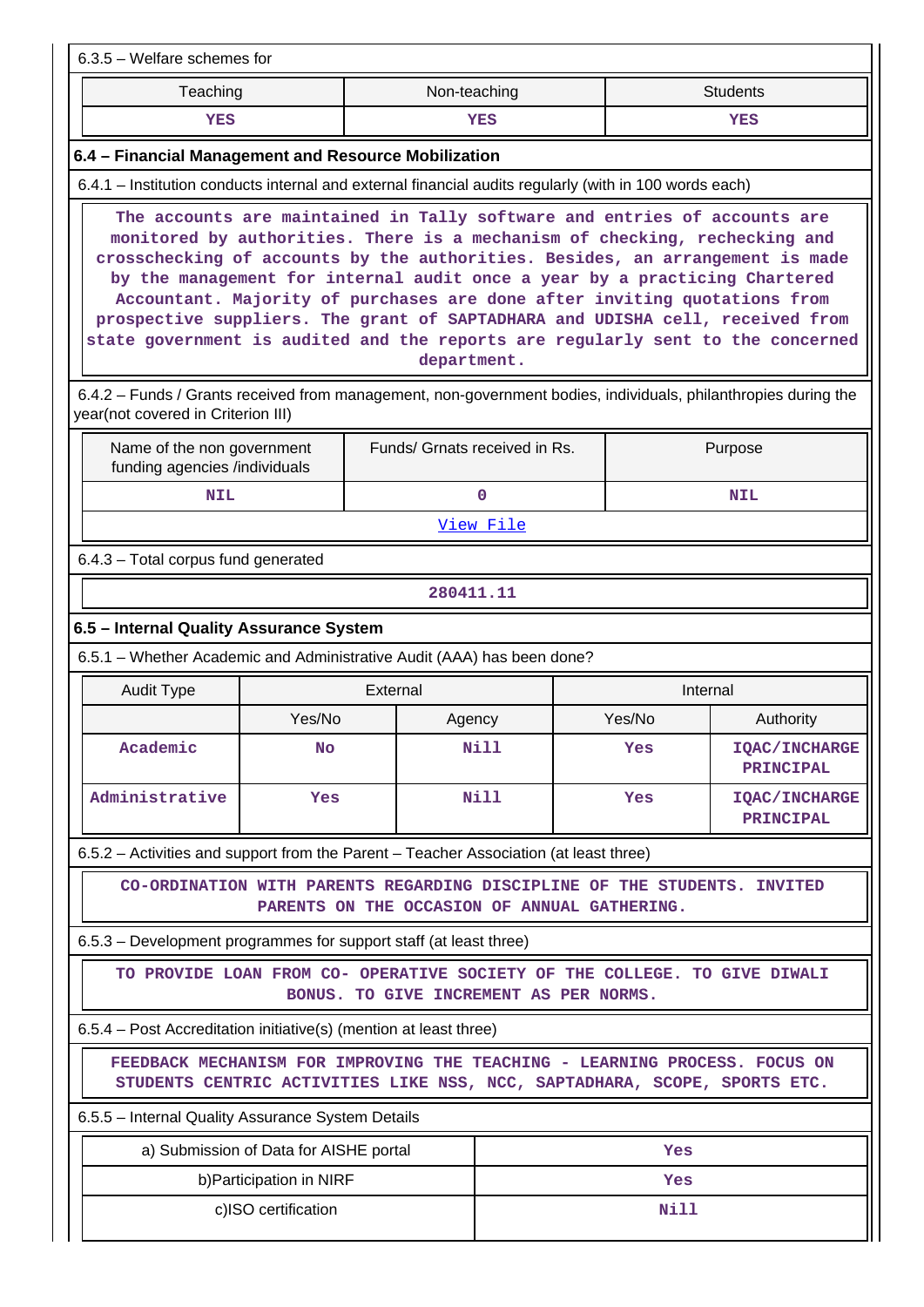| d)NBA or any other quality audit                                                                                         | Yes                                                                   |            |                            |                                     |  |                    |  |                           |
|--------------------------------------------------------------------------------------------------------------------------|-----------------------------------------------------------------------|------------|----------------------------|-------------------------------------|--|--------------------|--|---------------------------|
| 6.5.6 - Number of Quality Initiatives undertaken during the year                                                         |                                                                       |            |                            |                                     |  |                    |  |                           |
| Year                                                                                                                     | Name of quality<br>initiative by IQAC                                 |            | Date of<br>conducting IQAC | <b>Duration From</b>                |  | <b>Duration To</b> |  | Number of<br>participants |
| 2019                                                                                                                     | <b>WORLD YOGA</b><br><b>DAY</b>                                       | 21/06/2019 |                            | 21/06/2019                          |  | 21/06/2019         |  | 75                        |
| 2019                                                                                                                     | <b>CYCLE</b><br><b>RALLY ON</b><br><b>CLEANLINESS</b><br><b>MARCH</b> | 04/07/2019 |                            | 04/07/2019                          |  | 04/07/2019         |  | 36                        |
| 2019                                                                                                                     | <b>BLOOD</b><br><b>DONATION</b><br><b>CAMP</b>                        | 14/09/2019 |                            | 14/09/2019                          |  | 14/09/2019         |  | 115                       |
| 2020                                                                                                                     | <b>'NATIVE</b><br>TREES: OUR<br><b>SAVIOURS'</b>                      | 21/01/2020 |                            | 21/01/2020                          |  | 21/01/2020         |  | 235                       |
| 2020                                                                                                                     | A VISIT TO<br>THE BOOK AND<br><b>HORTICULTURE</b><br><b>FAIR</b>      | 03/02/2020 |                            | 03/02/2020                          |  | 03/02/2020         |  | 22                        |
| 2019                                                                                                                     | <b>CELEBRATION</b><br>OF<br><b>CLEANLINESS</b><br><b>FORTNIGHT</b>    | 01/12/2019 |                            | 01/12/2019<br>View File             |  | 15/12/2019         |  | 71                        |
| <b>CRITERION VII - INSTITUTIONAL VALUES AND BEST PRACTICES</b>                                                           |                                                                       |            |                            |                                     |  |                    |  |                           |
| 7.1 - Institutional Values and Social Responsibilities                                                                   |                                                                       |            |                            |                                     |  |                    |  |                           |
| 7.1.1 – Gender Equity (Number of gender equity promotion programmes organized by the institution during the<br>year)     |                                                                       |            |                            |                                     |  |                    |  |                           |
| Title of the<br>programme                                                                                                | Period from                                                           |            |                            | Period To<br>Number of Participants |  |                    |  |                           |
|                                                                                                                          |                                                                       |            |                            |                                     |  | Female             |  | Male                      |
| The Late<br>Shree T.K.<br>Batliwala Essay<br>Writing<br>Competition on<br>"Effect Of<br>Social Media On<br>Young People" | 27/12/2019                                                            |            |                            | 27/12/2019                          |  | 11                 |  | 14                        |
| Shri Balubhai<br>Maganbhai Desai<br>Essay Writing<br>Competition on<br>"Importance Of<br>Human Values In<br>Life"        | 13/01/2020                                                            |            |                            | 13/01/2020                          |  | 15                 |  | 8                         |
| Women<br>Wellbeing                                                                                                       | 31/08/2019                                                            |            |                            | 31/08/2019                          |  | 49                 |  | 31                        |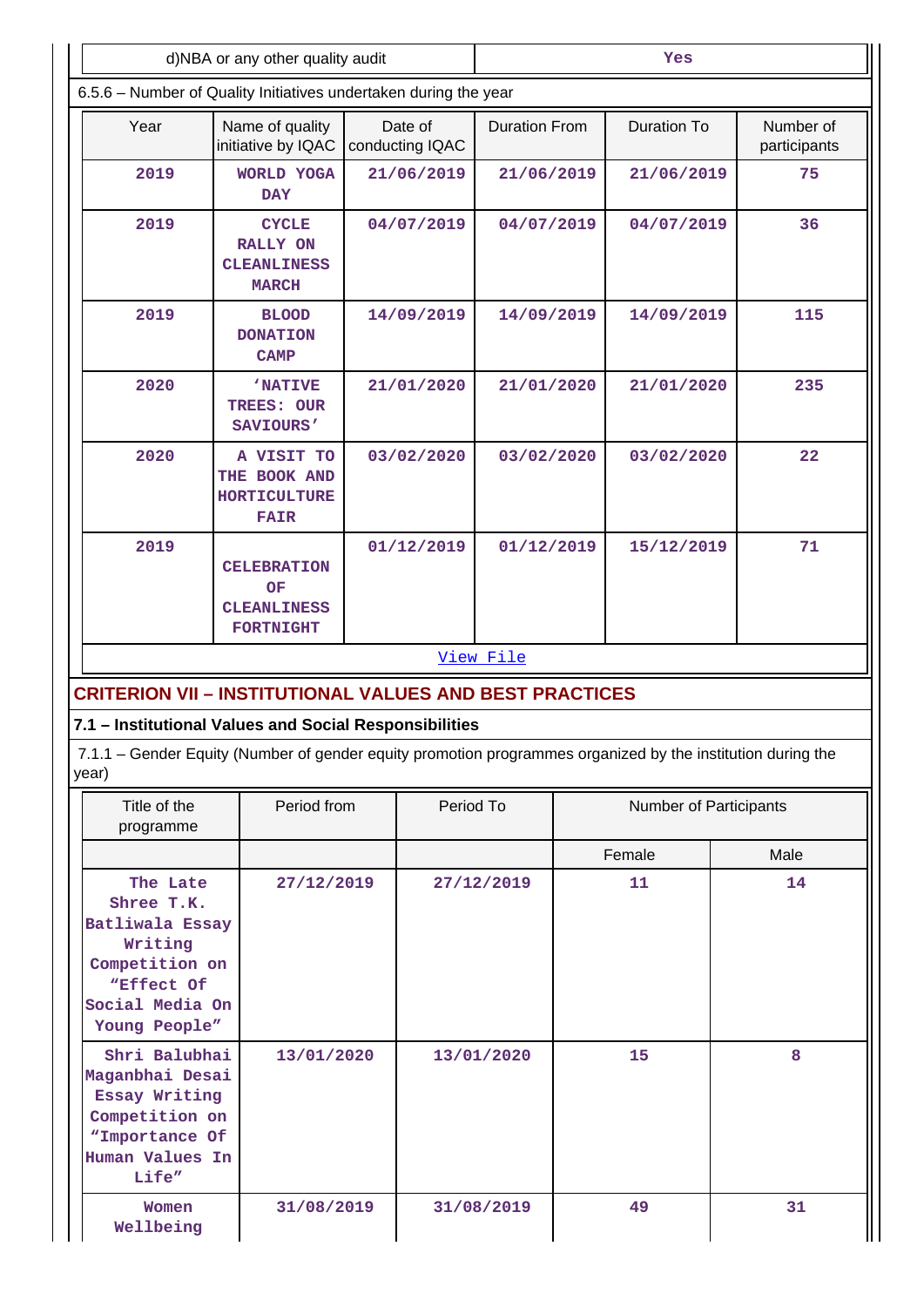| Percentage of power requirement of the University met by the renewable energy sources       |                                         |  |                                                        |                                                     |                         |                |                                                                                                                                                                                                                                                                                                                                                                                                                |                                                                                              |  |  |  |
|---------------------------------------------------------------------------------------------|-----------------------------------------|--|--------------------------------------------------------|-----------------------------------------------------|-------------------------|----------------|----------------------------------------------------------------------------------------------------------------------------------------------------------------------------------------------------------------------------------------------------------------------------------------------------------------------------------------------------------------------------------------------------------------|----------------------------------------------------------------------------------------------|--|--|--|
|                                                                                             |                                         |  |                                                        |                                                     |                         |                |                                                                                                                                                                                                                                                                                                                                                                                                                |                                                                                              |  |  |  |
|                                                                                             |                                         |  |                                                        |                                                     |                         |                |                                                                                                                                                                                                                                                                                                                                                                                                                |                                                                                              |  |  |  |
| Item facilities                                                                             | Yes/No                                  |  |                                                        |                                                     | Number of beneficiaries |                |                                                                                                                                                                                                                                                                                                                                                                                                                |                                                                                              |  |  |  |
| Physical facilities                                                                         |                                         |  | Yes                                                    |                                                     |                         | 2              |                                                                                                                                                                                                                                                                                                                                                                                                                |                                                                                              |  |  |  |
| Provision for lift                                                                          |                                         |  | Yes                                                    |                                                     |                         | $\overline{a}$ |                                                                                                                                                                                                                                                                                                                                                                                                                |                                                                                              |  |  |  |
| Ramp/Rails                                                                                  |                                         |  | Yes                                                    |                                                     |                         |                | $\overline{\mathbf{2}}$                                                                                                                                                                                                                                                                                                                                                                                        |                                                                                              |  |  |  |
| Rest Rooms                                                                                  |                                         |  | Yes                                                    |                                                     |                         |                | $\overline{\mathbf{2}}$                                                                                                                                                                                                                                                                                                                                                                                        |                                                                                              |  |  |  |
| Scribes for examination                                                                     |                                         |  | Yes                                                    |                                                     |                         | $\overline{2}$ |                                                                                                                                                                                                                                                                                                                                                                                                                |                                                                                              |  |  |  |
| Any other similar<br>facility                                                               |                                         |  | Yes                                                    |                                                     |                         |                | $\overline{2}$                                                                                                                                                                                                                                                                                                                                                                                                 |                                                                                              |  |  |  |
| 7.1.4 - Inclusion and Situatedness                                                          |                                         |  |                                                        |                                                     |                         |                |                                                                                                                                                                                                                                                                                                                                                                                                                |                                                                                              |  |  |  |
| Number of<br>initiatives to<br>address<br>locational<br>advantages<br>and disadva<br>ntages | initiatives<br>taken to<br>and<br>local |  | Date                                                   | Duration                                            |                         |                | <b>Issues</b><br>addressed                                                                                                                                                                                                                                                                                                                                                                                     | Number of<br>participating<br>students<br>and staff                                          |  |  |  |
| 1                                                                                           | $\mathbf{1}$                            |  | 21/06/2<br>019                                         | $\mathbf{1}$                                        |                         |                | <b>YOGA</b><br><b>PROMOTION</b>                                                                                                                                                                                                                                                                                                                                                                                | 75                                                                                           |  |  |  |
| $\mathbf{1}$                                                                                | $\mathbf{1}$                            |  | 14/09/2<br>019                                         | $\mathbf{1}$                                        |                         |                | <b>COMMUNITY</b><br><b>SERVICE</b><br><b>THROUGH</b><br><b>BLOOD</b><br><b>DONATION</b>                                                                                                                                                                                                                                                                                                                        | 115                                                                                          |  |  |  |
| 1                                                                                           | $\mathbf{1}$                            |  | 12/12/2<br>019                                         | $\overline{7}$                                      |                         | 48TH           | SOCIAL<br><b>SERVICE</b>                                                                                                                                                                                                                                                                                                                                                                                       | 85                                                                                           |  |  |  |
| 1                                                                                           | $\mathbf{1}$                            |  | 05/07/2<br>019                                         | 1                                                   |                         |                | <b>ENVIRON</b><br><b>MENT</b><br><b>AWARENESS</b>                                                                                                                                                                                                                                                                                                                                                              | 21                                                                                           |  |  |  |
| $\mathbf{1}$                                                                                | $\mathbf{1}$                            |  | 03/10/2<br>019                                         | $\mathbf{1}$                                        |                         | 'NO            | <b>ENVIRON</b><br><b>MENT</b><br><b>AWARENESS</b>                                                                                                                                                                                                                                                                                                                                                              | 175                                                                                          |  |  |  |
|                                                                                             |                                         |  | Number of<br>engage with<br>contribute to<br>community | 7.1.3 - Differently abled (Divyangjan) friendliness | 100                     |                | Name of<br>initiative<br><b>CELEBRA</b><br>TION OF I<br><b>NTERNATIO</b><br><b>NAL YOGA</b><br><b>DAY</b><br><b>BLOOD</b><br><b>DONATION</b><br><b>CAMP(111</b><br><b>UNITS OF</b><br>BLOOD COL<br>LECTED)<br><b>NSS</b><br><b>ANNUAL</b><br><b>CAMP</b><br><b>CLEANLI</b><br><b>NESS</b><br><b>MARCH</b><br><b>SINGLE</b><br><b>USE</b><br>PLASTIC'<br><b>AND</b><br><b>SWACHHTA</b><br>SHAPATH' (<br>PLEDGE) | 7.1.2 - Environmental Consciousness and Sustainability/Alternate Energy initiatives such as: |  |  |  |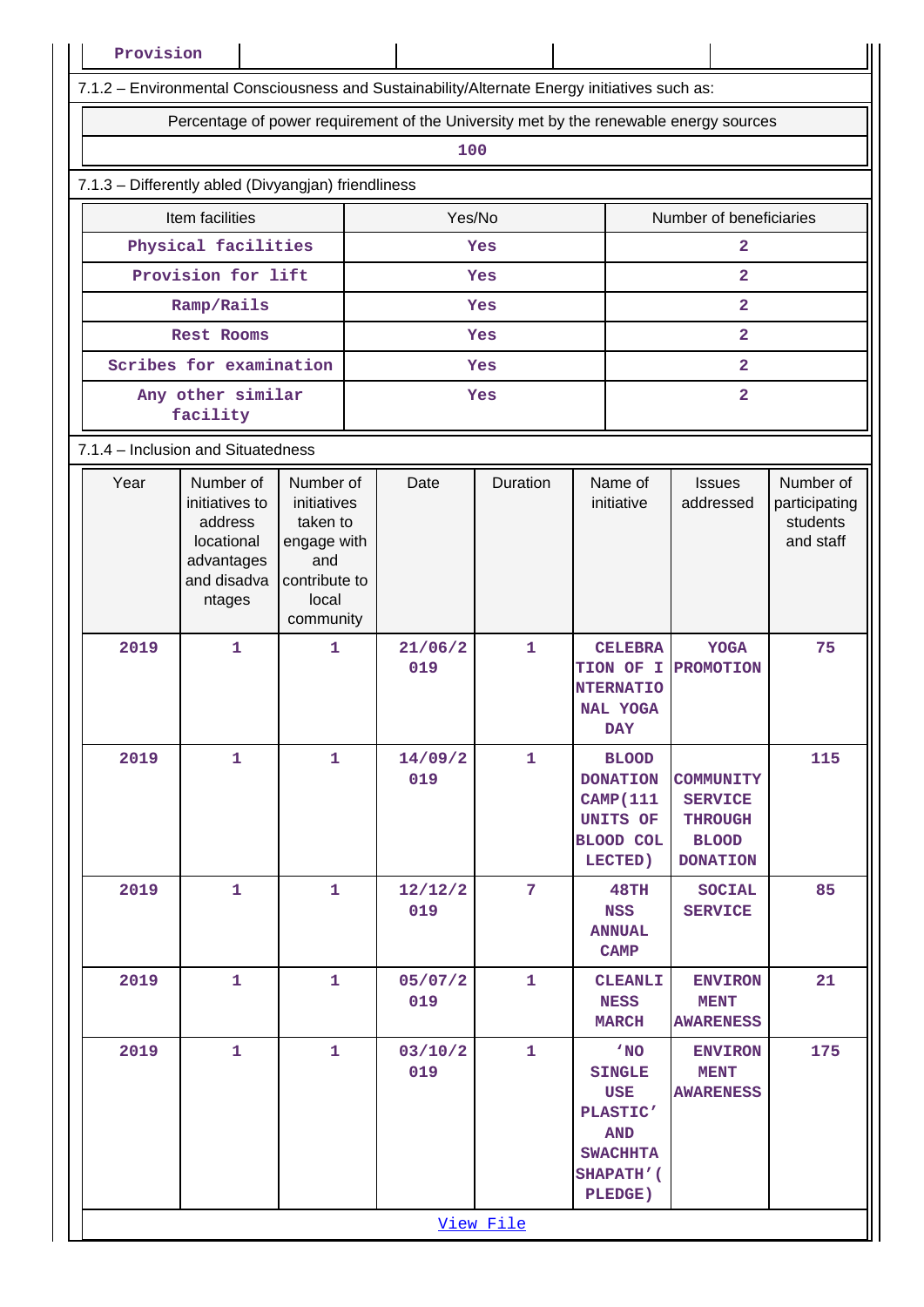| 7.1.5 - Human Values and Professional Ethics Code of conduct (handbooks) for various stakeholders                                                          |                      |                     |                    |                                              |                        |  |  |  |  |  |
|------------------------------------------------------------------------------------------------------------------------------------------------------------|----------------------|---------------------|--------------------|----------------------------------------------|------------------------|--|--|--|--|--|
| <b>Title</b>                                                                                                                                               |                      | Date of publication |                    | Follow up(max 100 words)                     |                        |  |  |  |  |  |
| CODE OF CONDUCT                                                                                                                                            |                      |                     | 17/06/2019         | CODE OF CONDUCT FOR<br>STUDENTS AND TEACHERS |                        |  |  |  |  |  |
| 7.1.6 - Activities conducted for promotion of universal Values and Ethics                                                                                  |                      |                     |                    |                                              |                        |  |  |  |  |  |
| Activity                                                                                                                                                   | <b>Duration From</b> |                     | <b>Duration To</b> |                                              | Number of participants |  |  |  |  |  |
| <b>CYCLE RALLY ON</b><br><b>CLEANLINESS MARCH</b>                                                                                                          | 04/07/2019           |                     | 04/07/2019         |                                              | 36                     |  |  |  |  |  |
| <b>WOMEN EMPOWERMENT</b><br><b>PROGRAM</b>                                                                                                                 | 01/08/2019           |                     | 01/08/2019         |                                              | 21                     |  |  |  |  |  |
| ESSAY COMPETITION<br>ON "THE CURRENT<br><b>INDIAN EDUCATION</b><br><b>SYSTEM MAKES</b><br><b>INTELLECTUALS OR</b><br><b>JUST LITERATE?"</b>                | 30/08/2019           |                     | 30/08/2019         |                                              | 15                     |  |  |  |  |  |
| <b>ENVIRONMENT</b><br><b>AWARENESS RALLY</b>                                                                                                               |                      | 03/10/2019          | 03/10/2019         |                                              | 115                    |  |  |  |  |  |
| <b>CELEBRATION OF</b><br><b>CLEANLINESS</b><br><b>FORTNIGHT</b>                                                                                            |                      | 01/12/2019          | 15/12/2019         |                                              | 71                     |  |  |  |  |  |
| View File                                                                                                                                                  |                      |                     |                    |                                              |                        |  |  |  |  |  |
| 7.1.7 - Initiatives taken by the institution to make the campus eco-friendly (at least five)                                                               |                      |                     |                    |                                              |                        |  |  |  |  |  |
| ARRANGED RALLIES FOR THE AWARENESS OF ENVIRONMENTAL ISSUES.                                                                                                |                      |                     |                    |                                              |                        |  |  |  |  |  |
| <b>TREE PLANTATION DRIVE HAS ADOPTED.</b>                                                                                                                  |                      |                     |                    |                                              |                        |  |  |  |  |  |
| ARRANGED COMPETITIONS ON THE THEME OF ENVIRONMENT AWARENESS.                                                                                               |                      |                     |                    |                                              |                        |  |  |  |  |  |
| SWACHCHTA PROGRAMME                                                                                                                                        |                      |                     |                    |                                              |                        |  |  |  |  |  |
| ESTABLISHED SORABJI ECO CLUB                                                                                                                               |                      |                     |                    |                                              |                        |  |  |  |  |  |
| 7.2 - Best Practices                                                                                                                                       |                      |                     |                    |                                              |                        |  |  |  |  |  |
| 7.2.1 - Describe at least two institutional best practices                                                                                                 |                      |                     |                    |                                              |                        |  |  |  |  |  |
| http://sbgardacollege.org/wp-content/uploads/2021/03/Best-Practices-2019-20.pdf                                                                            |                      |                     |                    |                                              |                        |  |  |  |  |  |
| Upload details of two best practices successfully implemented by the institution as per NAAC format in your<br>institution website, provide the link       |                      |                     |                    |                                              |                        |  |  |  |  |  |
| http://sbgardacollege.org/wp-content/uploads/2021/03/Best-Practices-2019-20.pdf                                                                            |                      |                     |                    |                                              |                        |  |  |  |  |  |
| 7.3 - Institutional Distinctiveness                                                                                                                        |                      |                     |                    |                                              |                        |  |  |  |  |  |
| 7.3.1 - Provide the details of the performance of the institution in one area distinctive to its vision, priority and<br>thrust in not more than 500 words |                      |                     |                    |                                              |                        |  |  |  |  |  |
| http://sbgardacollege.org/wp-<br>content/uploads/2021/03/DISTINCTIVENESS-2019-20.pdf                                                                       |                      |                     |                    |                                              |                        |  |  |  |  |  |
| Provide the weblink of the institution                                                                                                                     |                      |                     |                    |                                              |                        |  |  |  |  |  |
| http://sbgardacollege.org/wp-<br>content/uploads/2021/03/DISTINCTIVENESS-2019-20.pdf                                                                       |                      |                     |                    |                                              |                        |  |  |  |  |  |

**8.Future Plans of Actions for Next Academic Year**